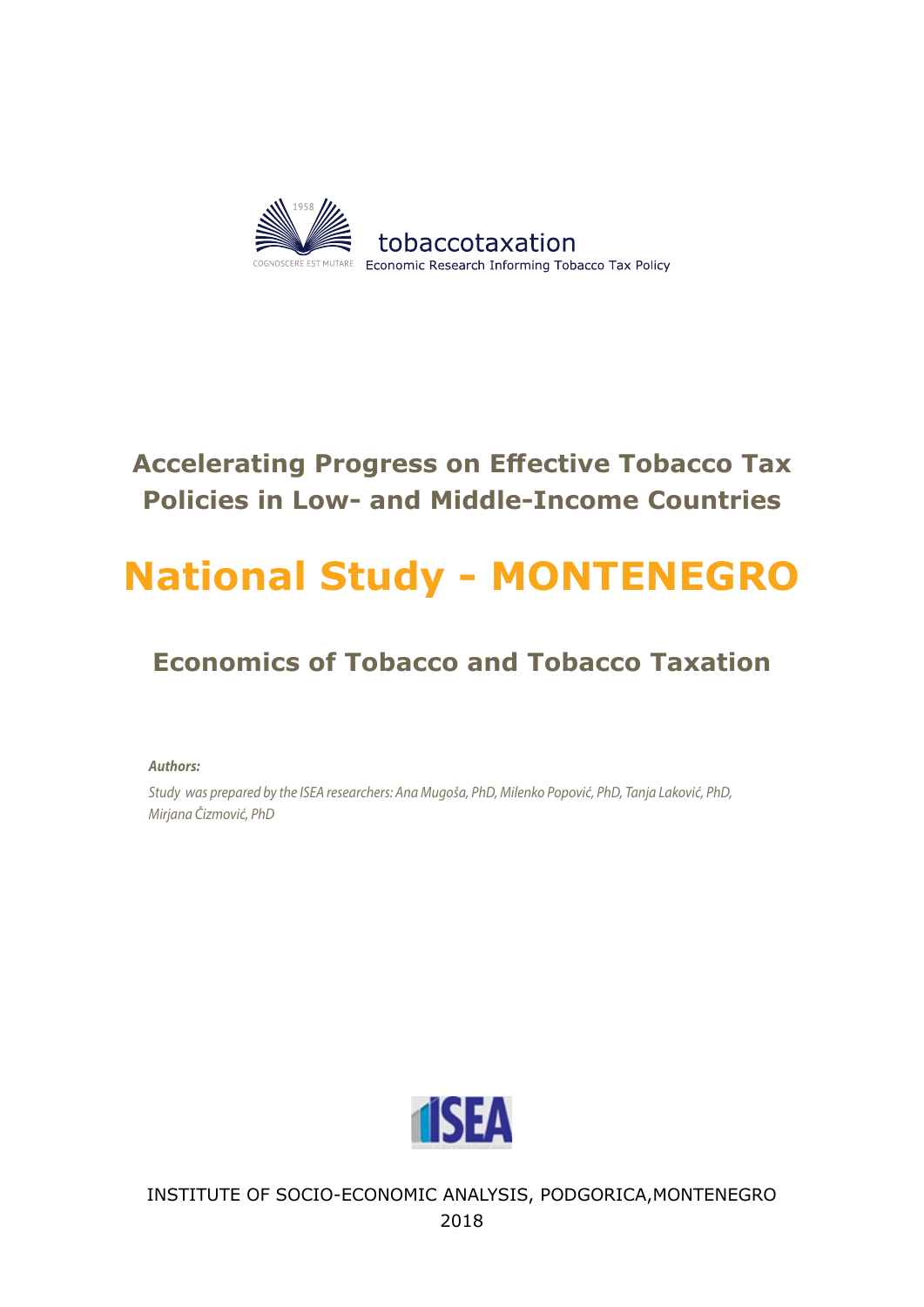

# **Contents**

| <b>Executive Summary</b>                                                                                       | 3                       |
|----------------------------------------------------------------------------------------------------------------|-------------------------|
| 1. Introduction                                                                                                | $\overline{\mathbf{z}}$ |
| 1.1 Country general info                                                                                       | $\overline{z}$          |
| 1.2. Basic Insight into Montenegrin Tobacco Industry                                                           | 9                       |
| 2. SUPPLY OF TOBACCO IN MONTENEGRO                                                                             | 10                      |
| 2.1. Farming Sector & Tobacco Growing                                                                          | 10                      |
| 2.2. Tobacco Based Manufacture - Production of Cigarettes                                                      | 12                      |
| 2.3. Import & Export of Cigarettes                                                                             | 14                      |
| <b>3. DEMAND FOR TOBACCO PRODUCTS</b>                                                                          | 17                      |
| 3.1. Smoking prevalence in the country                                                                         | 17                      |
| 3.2. Smoking prevalence - youth                                                                                | 19                      |
| 3.3. Tobacco product consumption                                                                               | 21                      |
| 4. Tobacco taxation and pricing policies                                                                       | 24                      |
| 4.1. Institutional, policy and legal framework                                                                 | 24                      |
| 4.1.1. Institutional framework for tobacco control                                                             | 24                      |
| 4.1.2. Policy framework for tobacco control                                                                    | 26                      |
| 4.1.3. Relevant legislation for tobacco control                                                                | 28                      |
| 4.1.4. Tobacco control measures                                                                                | 29                      |
| 4.2. Tobacco tax structure                                                                                     | 31                      |
| 4.3. Tobacco tax revenues                                                                                      | 36                      |
| 4.3.1. Share of cigarettes consumption in GDP and in household spending                                        | 38                      |
| 4.4. Pricing of tobacco products and relationship<br>of tobacco taxation and the price of the tobacco products | 39                      |
| <b>5. THE ELASTICITY OF TOBACCO PRODUCTS</b>                                                                   | 40                      |
| 5.1. Estimation of the price elasticity using the macro data                                                   | 40                      |
| 5.2. Estimation of the price elasticity using micro data                                                       | 42                      |
| 5.3. Simulation of tobacco taxation impact on public revenue                                                   | 43                      |
| Scenario 1: No change in excise taxes, only income effect assessed                                             | 44                      |
| Scenario 2: Increase price via tax                                                                             | 44                      |
| <b>6. SUMMARY AND RECOMMENDATIONS</b>                                                                          | 46                      |
| <b>REFERENCES</b>                                                                                              | 48                      |
| <b>ANNEX (POLICY DIALOGUE)</b>                                                                                 | 52                      |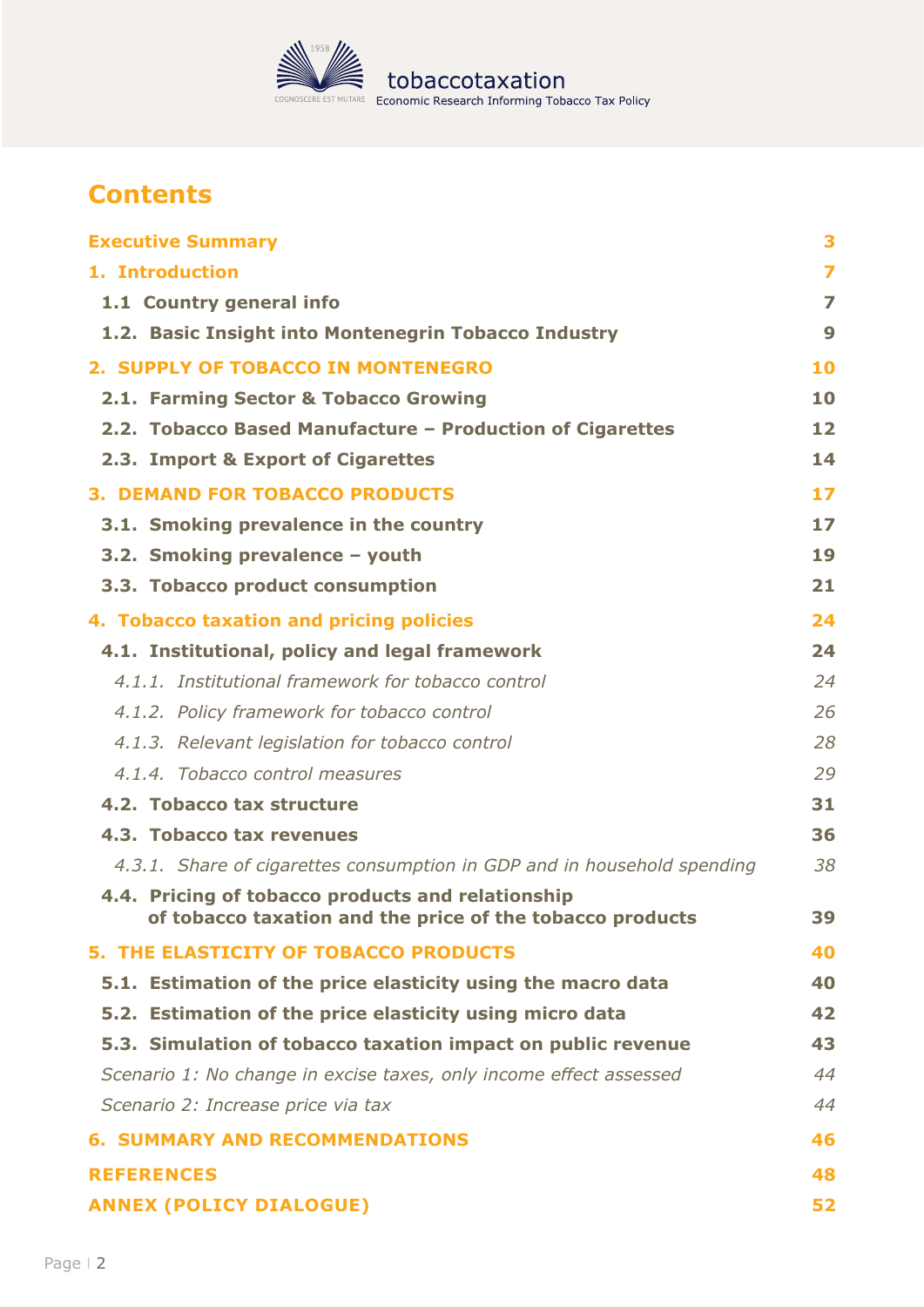# <span id="page-2-0"></span>**Executive Summary**

Montenegro is a small, Central Mediterranean country in Southeast Europe, on the Balkan Peninsula, with a coastline at the Adriatic Sea. It covers an area of  $13,812$  km<sup>2</sup>, with 295 km long coast and 72 km of beaches. The population counts 620,029 people (Survey of 2011). The largest city and capital of Montenegro is Podgorica, home to approximately 185,937 people or 1/3 of country's entire population.

#### *Supply of tobacco products*

The tobacco market and industry consist of: importers and exporters of tobacco, wholesalers, retailers, tobacco producers and tobacco manufacturers. Production of tobacco products (raw and final goods) has a marginal share in the structure of agricultural production in Montenegro. Until 2000, the production of tobacco had a high share on the market. But since then, the level of tobacco growing as well as cigarette production has reduced. The reduction has occurred mainly due to the dominance of new cigarette brands that are based on a mixture of different sorts of tobacco and the 2016 liquidation of Montenegro's main domestic producer Duvanski kombinat Podgorica (DKP) after 113 years of existence. Additionally, because of the market size, it was unprofitable for foreign investors to enter the market. Consequently, the number of households that grow raw tobacco, as well as the number of employees in the tobacco manufacturing sector, has dropped significantly.

The tobacco manufacturing industry experienced changes when DKP was acquired by BMJ Industries FZ, from UAE. In May 2018 BMJ Industries started processing or raw tobacco and production for export. Additionally, according to the National Registry of Tobacco Manufacturers (Tobacco Agency), there is only one other registered domestic company, Montenegro Tabaco Company, LLC, whose main focus is on exports. There are seven wholesalers and approximately 2,000 retailers of tobacco products in Montenegro, mainly concentrated in Podgorica. Even though there has been a reduction in tobacco production, the sales of cigarettes and other tobacco products (retail and wholesale) have experienced growth starting from the year 2000. Finally, it is important to notice that the tobacco market in Montenegro largely depends on imports and exports of cigarettes, due to a negligible production. Except for 2006-2010 raw tobacco trend variations, imports of tobacco products (cigarettes and raw tobacco) accounted for a large share of the industry.

#### *Demand for tobacco products*

The prevalence of smoking in Montenegro is high, with a trend that is increasing. Results from 2017 show an increase in smoking prevalence in the adult population to 35.4%, compared to 31% in 2012. – increase of 5% points. The share of male prevalence has remained stable from 2000 onwards. Female smoking rates have increased to 34.5% in 2017, an increase of 7.5% over the 2012 rate of 27%. The average number of cigarettes smoked per day in 2012 was 20 or more (67% of active smokers). The average number of cigarettes smoked per day in 2017 decreased slightly but it was still high: almost half of active smokers smoked 10 to 20 cigarettes per day, and more than one third (33.4%) smoked more than 20 cigarettes per day. The increase in smoking rates is alarming, especially because of its potential drastic impact on population health. Results from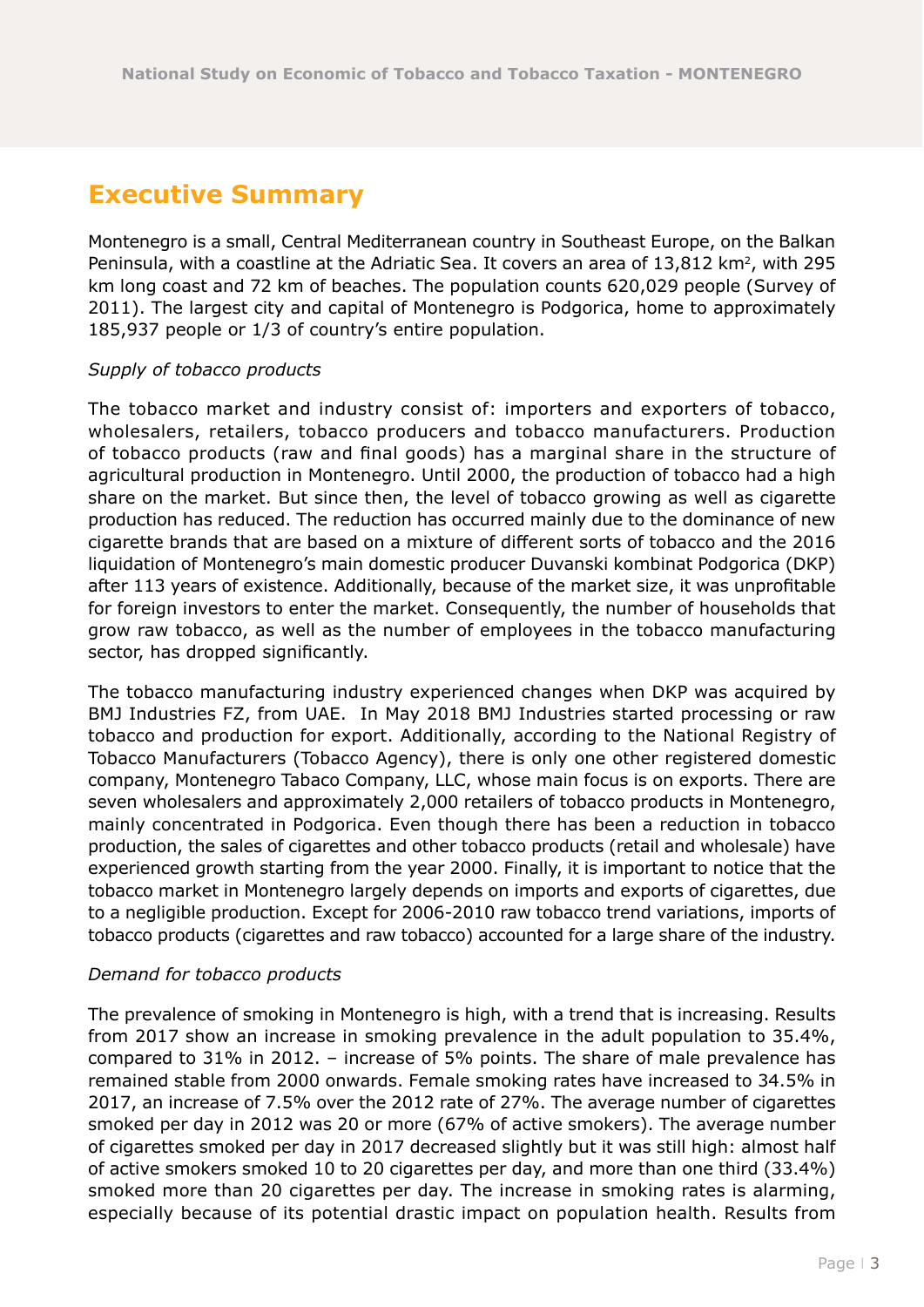

ESPAD, GYTS and Institute of Public Health also showed an increasing trend of smokers, especially among the youth. Results of the recent research by the Institute of Public Health in 2017 showed total smoking prevalence of 18.7%, with higher share of female (19.1%) over male (18.3%).

Even if prevalence was increasing, consumption showed a decreasing trend (78% decrease in period 2000-2017). The contradictions in consumption data could be a result of illicit trade in tobacco. Still, it could be explained by the significant increase of retail prices in the last two decades.

#### *Tobacco taxation and pricing policies*

Montenegro has begun the creation of an institutional and legal framework for tobacco policies by adopting four key laws: the Law on Tobacco, the Law on Limiting Use of Tobacco Products, Law on Excises Taxes and Law on Ratification of the the World Health Organization Framework Convention on Tobacco Control (WHO FCTC). The Law on Excise Duties was adopted in 2001, but it was amended several times as a consequence of the need to increase tax revenues in compliance with EU Directives. Mixed systems of tobacco and specific and ad valorem taxes on cigarettes were introduced in 2005. These laws, with annexes, represent the legislative basis for the development of the National tobacco control policy. Additionally, the adoption of the Strategy for Health Care Development and National Strategy for Tobacco Control was the main step in Montenegro's efforts to adopt tobacco measures and strategic approaches to increase awareness of Montenegrin society about the harmful effects of tobacco consumption. The Government of Montenegro, as a signatory to the WHO FCTC, encourages the reduction of tobacco use through a set of smoking control measures. In accordance with the adopted cross-sectoral approach, smoking control measures are implemented through activities of Ministries, Governmental Agencies and Institutions, as well as NGOs (having different levels of participation in tobacco control activities). Four crucial strategies were adopted: National Strategy for Health Care Development, National Strategy for Tobacco Control, Strategy for Prevention and Control of Chronic Non-communicable Diseases and National Strategy for Elimination of Illicit Trade of Tobacco Products.

The tobacco tax structure includes a specific tax currently amounts of EUR 30 on 1000 cigarettes and an ad valorem tax of 32% of the weighted average price of cigarettes (WAPC). Excise taxes were increasing until 2018, when the excise timetable was changed due to a drastic decrease in public revenues in the first half of the year. Nevertheless, Montenegro is aiming to fulfill the EU Directives. Excise tax requirements are partially in line with the *Council Directive 2011/64/EU.* In 2018 the value added tax (VAT) increased from 19% to 21%. Consequently, the WAPC increased over the observed period. Public revenues from tobacco share in GDP vary from 0.7% to 1.70% which is significant. Moreover, share of tobacco consumption in GDP is also important, as the share varies between 1.47% and 2.52%. Finally, the share of excise in public revenues generated by tobacco is, as expected, much higher than that of VAT.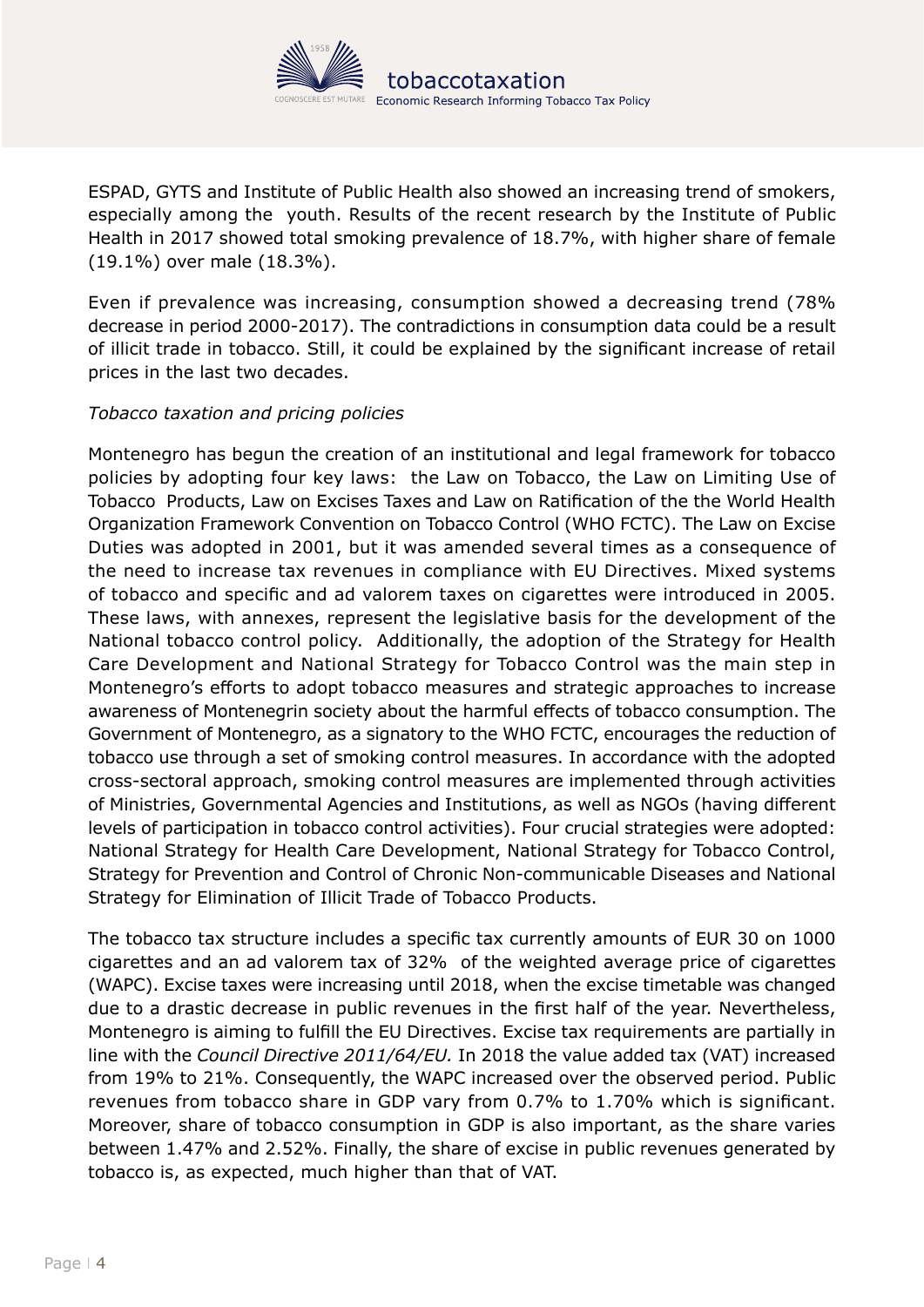#### *Elasticity of tobacco products*

In this study we analyzed tobacco taxation policies and their impact on tobacco consumption or demand in Montenegro. To estimate the sensitivity of cigarette demand to price and income changes, we applied Macro and Micro (HBS) analysis.

Macro analysis used annual time series aggregate data on income and public policies from 2001 to 2017. We estimated cigarette demand function using conventional static demand models, presented in linear functional form, by applying time series methodology. Results of the estimation indicate a negative price elasticity of cigarettes which amounts to -0.68. Price elasticity in the short-run is estimated in a range from – 0.46 to -0.52.

Micro analysis was based on data from the Household Budget Survey (HBS) related to cigarette consumption. Results of the estimation (Deaton's model) indicate a negative price elasticity of cigarettes which amounts to -0.619. On the other side, the estimated value of total expenditure elasticity is positive, which was expected, and amounts 0.232

#### *Accordingly:*

- y *Assuming no changes in excise taxes (specific and ad valorem) but taking into account only the effect of increase in income, we would have not significant changes: the increase in consumption, total excise, VAT and total tax revenues of only 0.81%.(Scenario 1)*
- y *If excise taxes increase, specific from EUR 30 per 1000 pieces to EUR 40 per 1000 pieces, ad valorem by 2%, the price increases by 12.3%, consumption decreases by 7%, and revenues increase by 8%.(Scenario 2)*
- y *If excise taxes increase, specific from EUR 40 per 1000 pieces to EUR 50 per 1000 pieces, ad valorem by 2%, the price increases by 23.8%, consumption decreases by 14%, and revenues increase by 12.35%.(Scenario 3)*

These changes were used to simulate the effects of the scheduled increases in excise taxes that were supposed to be implemented. But from September  $1<sup>st</sup>$  2018, the specific excise was decreased from EUR 40 to EUR 30, and will now increase gradually leading to a specific excise of EUR 47.5 in 2024.

Analysis of the tobacco market and regulatory environment suggests that the increase of excise and other taxes on tobacco have important direct impact on the reduction of cigarettes and other tobacco product consumption. The same results were obtained using macro (annual time series aggregate data in period 2001-2017) and micro analysis (Household Budget Survey in period 2005-2017). Our first estimates of long and short run price elasticity show that this direct impact is strong and very much in accordance with results obtained so far for other low- and middle-income countries.

#### *Recommendations*

Following the analysis of the tobacco market, this study proposes the following key recommendations: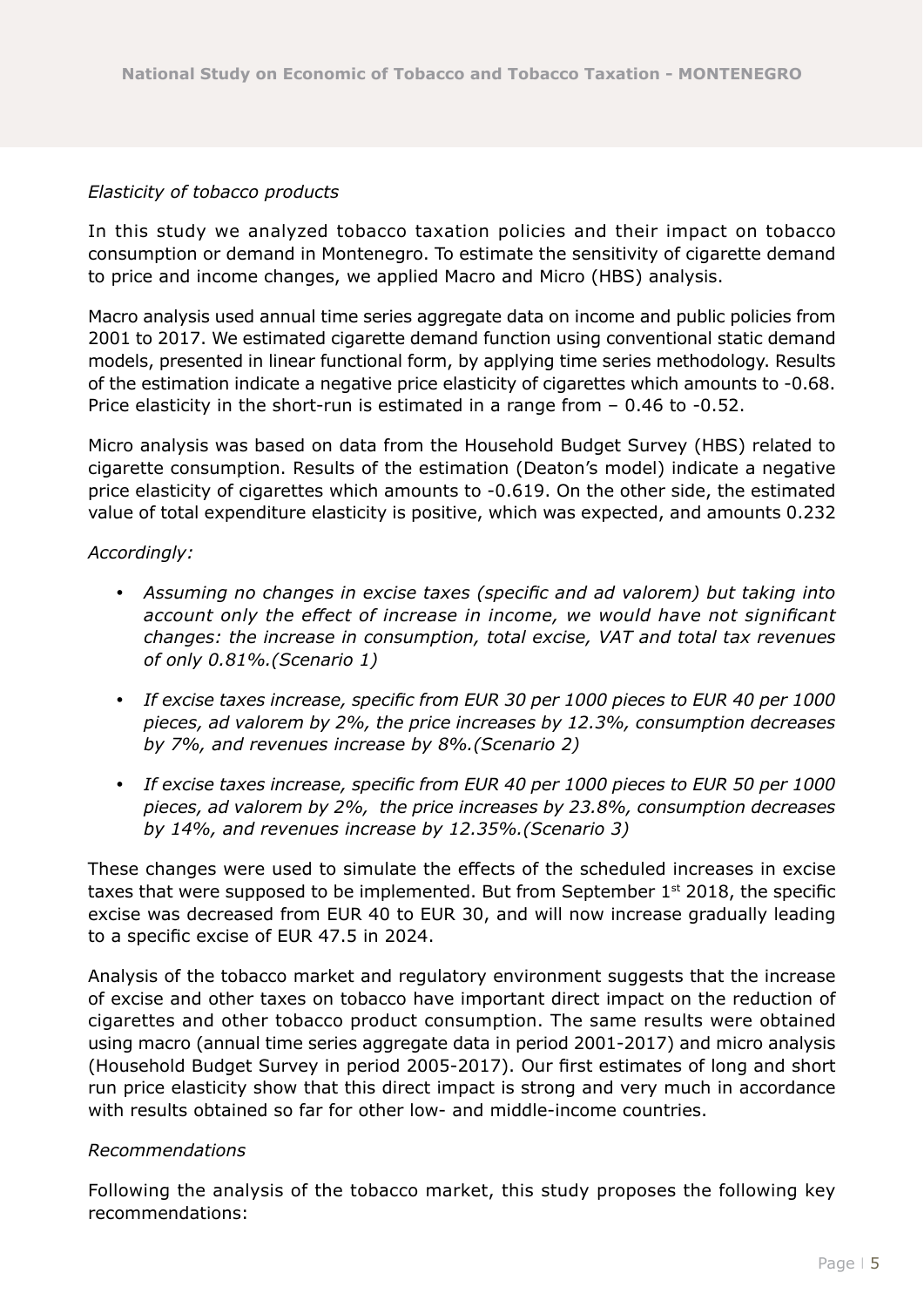

- Aiming toward the *increase in excise taxes* (especially specific excise since it has a relatively greater impact on consumption) which will cause the price increase and consequently the *decrease in tobacco consumption* and *increase of public revenues;*
- Tobacco tax systems should be structured to minimize the costs of compliance and administration in process of tax compliance and collection of tax revenues, while reducing tax evasion and the risk of illicit trade;
- Using revenues from excise tax increase to invest in health programs;
- Developing regional tax harmonization harmonize taxation policy process and limit incentives for cross-border transactions;
- Creating positive effects of fiscal measures applied through comprehensive approach - tackling other policy changes and tobacco control systems (more efficient law enforcement, anti-tobacco campaigns, stricter controls of points of sales etc.);
- y Aiming towards full compliance with excise tax requirements of the *Council Directive 2011/64/EU;*
- Creating more intensive interaction between key stakeholders in order to more effectively implement tobacco taxation and control policy;
- Decreasing direct health care costs and number of diseases through excise taxes increase.
- Decreasing the prevalence of youth smoking through increases in excise taxes and creation of strategies and effective programs which will target youth who have limited funds and are sensitive to tobacco price increases.

The structure of this study is as follows: the first chapter gives an insight into Montenegrin economy and the second chapter is focused on tobacco production. The third chapter gives a detailed analysis of tobacco demand and consumption on the market. The fourth chapter is dedicated to tobacco taxation strategies and policy. The applied macroeconomic analysis of the effect of tobacco taxes on tobacco demand is explained in fifth chapter. The aim of the sixth chapter is to develop the opportunities for effective Policy Dialogue. Concluding remarks are given in the final chapter.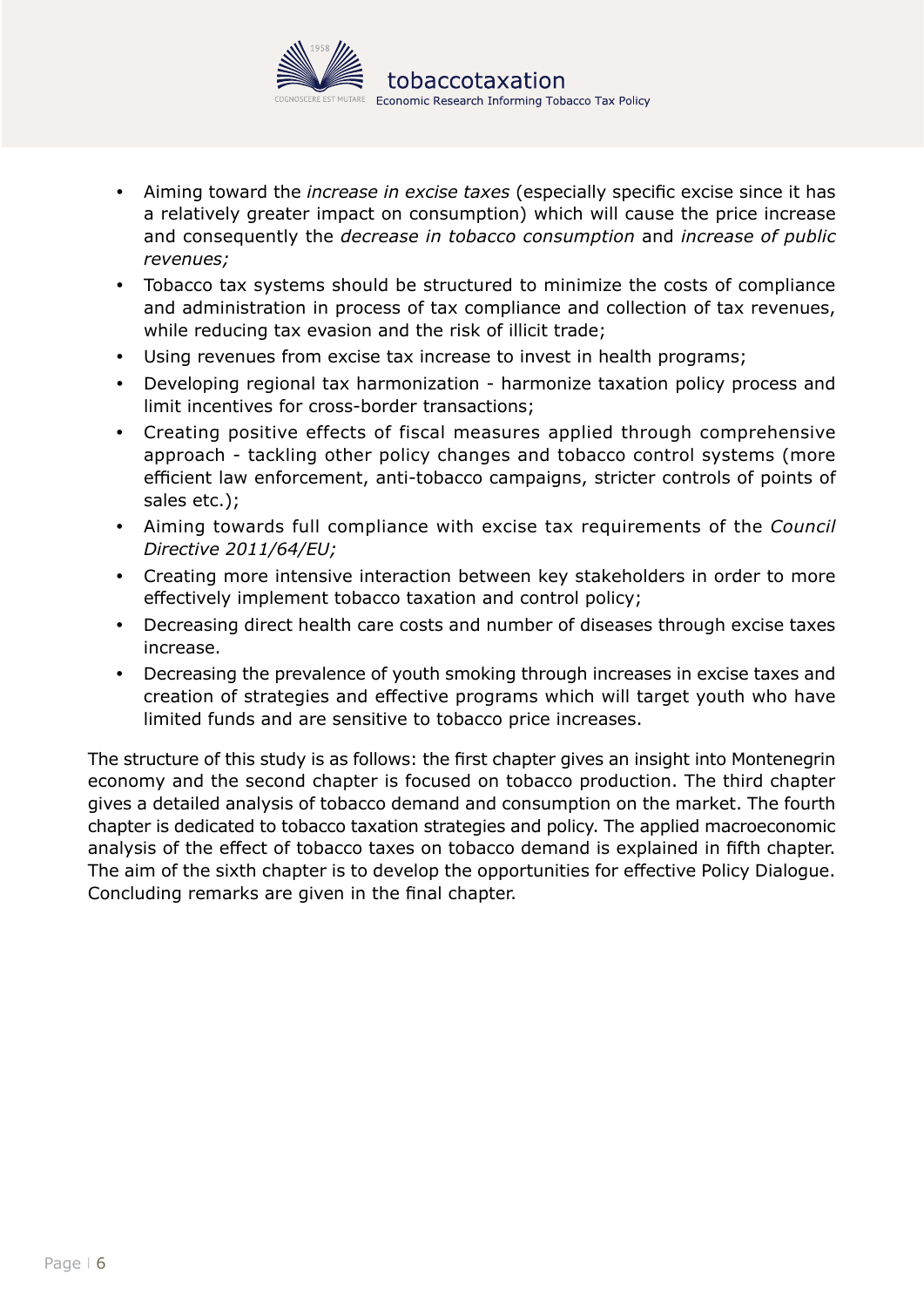# <span id="page-6-0"></span>**1. Introduction**

### **1.1 Country general info**

Montenegro is a small, Central Mediterranean country in Southeast Europe, on the Balkan Peninsula, with a coastline at the Adriatic Sea. It covers an area of 13,812 km<sup>2</sup>, with 295 km long coast and 72 km of beaches. The population counts 620,029 people (per Census 2011). The largest city and the capital of Montenegro is Podgorica, with a population of 185,937 or about 1/3 of the country's entire population.

The economy is open, yet vulnerable to external shocks, as it depends heavily on external capital inflows and tourism. The transition to a market economy is still an ongoing process – apart from successful privatizations in various sectors, there is still a need for restructuring state-owned enterprises (SOEs), cutting costs in public sector and forcing industrial development. Montenegro started negotiations with the EU in June 2012 and strives to join by 2020. In order to achieve that goal, Montenegro must maintain macroeconomic stability, decrease rapidly rising public debt, high fiscal deficits, and unemployment rate.

2017 was characterized by strong economic growth, even along with fiscal consolidation measures implemented [26]. The **GDP** in current price amounted to EUR 4,236.5 million (preliminary Monstat data), with a real growth rate of 4.3%. The main drivers of the economy were projects in infrastructure, tourism, energetics, as well as growth in household consumption due to the increase of inflows from tourism. Even though exports rose by 2.2%, the import of goods is still higher for 5.3%. The positive economic growth trend continued in 2018, with a real GDP growth of 4.5%.

The average **inflation rate** was 2.4% according to the projections. It is important to mention that at the beginning of 2018, the VAT increased from 19% to 21%, as well as excise taxes on tobacco, which led to short-run increase of prices. This is the reason for the annual inflation rate increase to 3.1% in May 2018, mainly due to the increase of tobacco prices and alcohol beverages.

**Labor market** – According to the Labor Force Survey, the unemployment rate in 2017 was 16.1% or 43,900. On the other hand, 229.300 or 83.9% of the people were employed. The number of employed persons in comparison with the previous year has increased by 2.3%, and the number of unemployed persons has decreased by 9.1%.

The average gross **wage** amounted EUR 760, 1.9% higher than in 2016, while the average net wage increased by 2.2% and amounted EUR 510 in comparison to the year 2016.

The country profile and main real sector indicators in period of 2012-2017 are given in the following tables: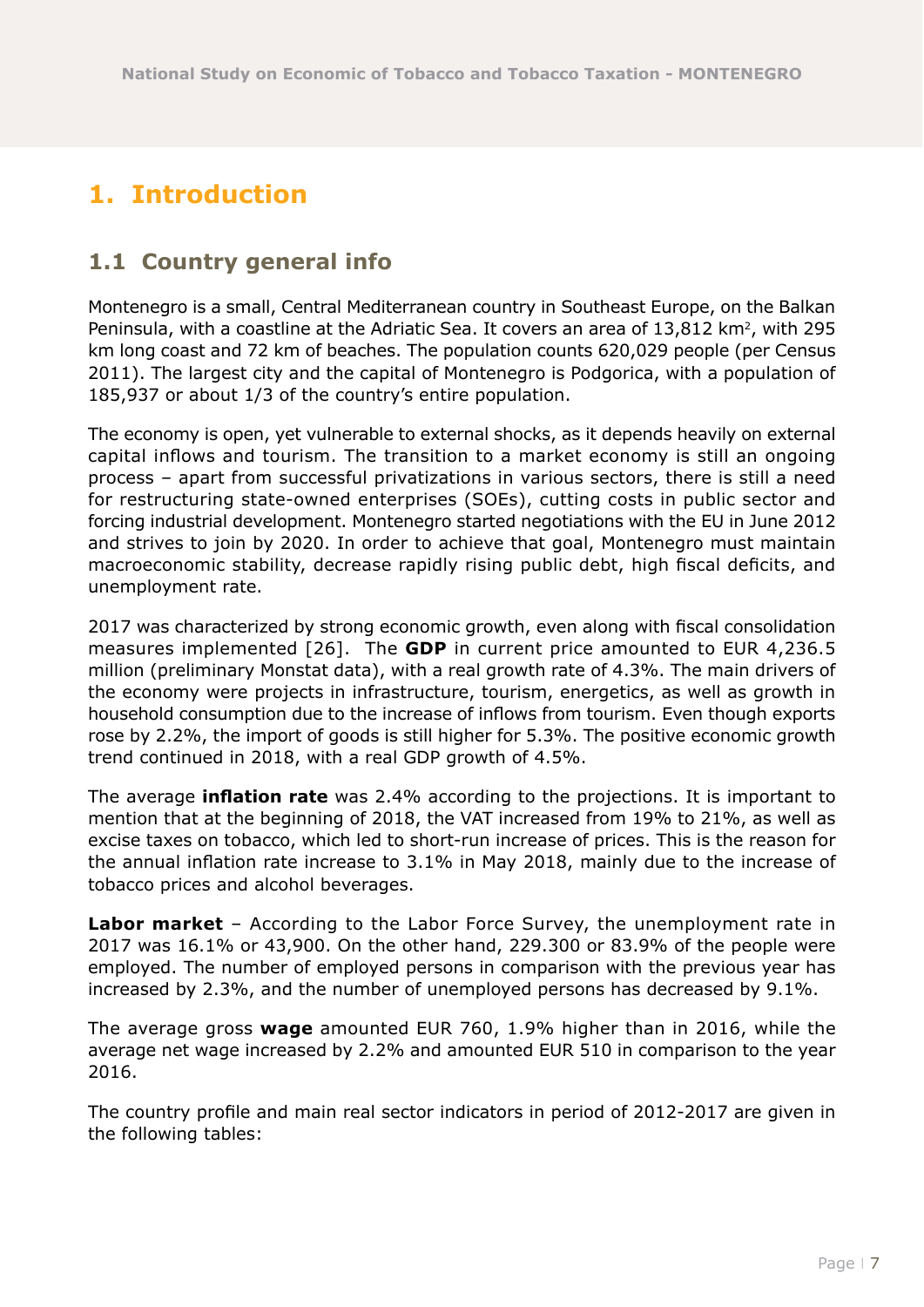

#### Table 1.1. Country profile

| <b>General info</b>                                         | Data                                     | <b>Note</b> |
|-------------------------------------------------------------|------------------------------------------|-------------|
| Region                                                      | Central Mediterranean, South East Europe |             |
| Income Category (2017)                                      | Upper middle-income country              | <b>WB</b>   |
| Population (Survey, 2011)                                   | 620 029                                  | Monstat     |
| 13,812 km <sup>2</sup><br>Surface area (sq<br>km)<br>(2017) |                                          |             |
| Capital city                                                | Podgorica                                |             |

|  | Table 1.2. Macroeconomic indicators |  |
|--|-------------------------------------|--|
|--|-------------------------------------|--|

| Real sector                                                     |         |         |         |         |         |         |  |
|-----------------------------------------------------------------|---------|---------|---------|---------|---------|---------|--|
| <b>Indicators</b>                                               | 2012    | 2013    | 2014    | 2015    | 2016    | 2017    |  |
| <b>GDP</b> in current<br>price (mil EUR)                        | 3,181   | 3,362   | 3,458   | 3,655   | 3,954   | 4,237   |  |
| <b>GDP</b> real<br>growth in %                                  | $-2,7$  | 3,5     | 1,8     | 3,4     | 2,9     | 4,3     |  |
| <b>GDP</b> per capita                                           | 5.126   | 5.412   | 5.561   | 5.826   | 6.354   | 6.833   |  |
| <b>GDP</b> per<br>capita PPP<br>(international<br>dollar)       | 13,990  | 14,666  | 15,353  | 16,123  | 17,022  | 18,765  |  |
| <b>CPI annual</b><br>growth at the<br>end of the<br>period in % | 5,1     | 0,3     | $-0,3$  | 1,4     | 0,9     | 1,9     |  |
| Number of<br>employees                                          | 201,000 | 201,900 | 216,300 | 221,700 | 224,200 | 229,300 |  |
| Unemployment<br>rate                                            | 19.7    | 19.5    | 18      | 17.6    | 17.7    | 16.1    |  |
| <b>Average</b><br>monthly gross<br>wage                         | 727     | 726     | 723     | 725     | 751     | 765     |  |
| <b>Average</b><br>monthly net<br>wage                           | 487     | 479     | 477     | 480     | 499     | 510     |  |
| FDI mil EUR                                                     | 461,6   | 323,9   | 353,9   | 619,3   | 371,6   | 474,3   |  |
| <b>FDI (% GDP)</b>                                              | 14.5    | 9.6     | 10.2    | 16.9    | 9.4     | 11.2    |  |

*Source:* Statistical office of Montenegro - Monstat and World Development Indicators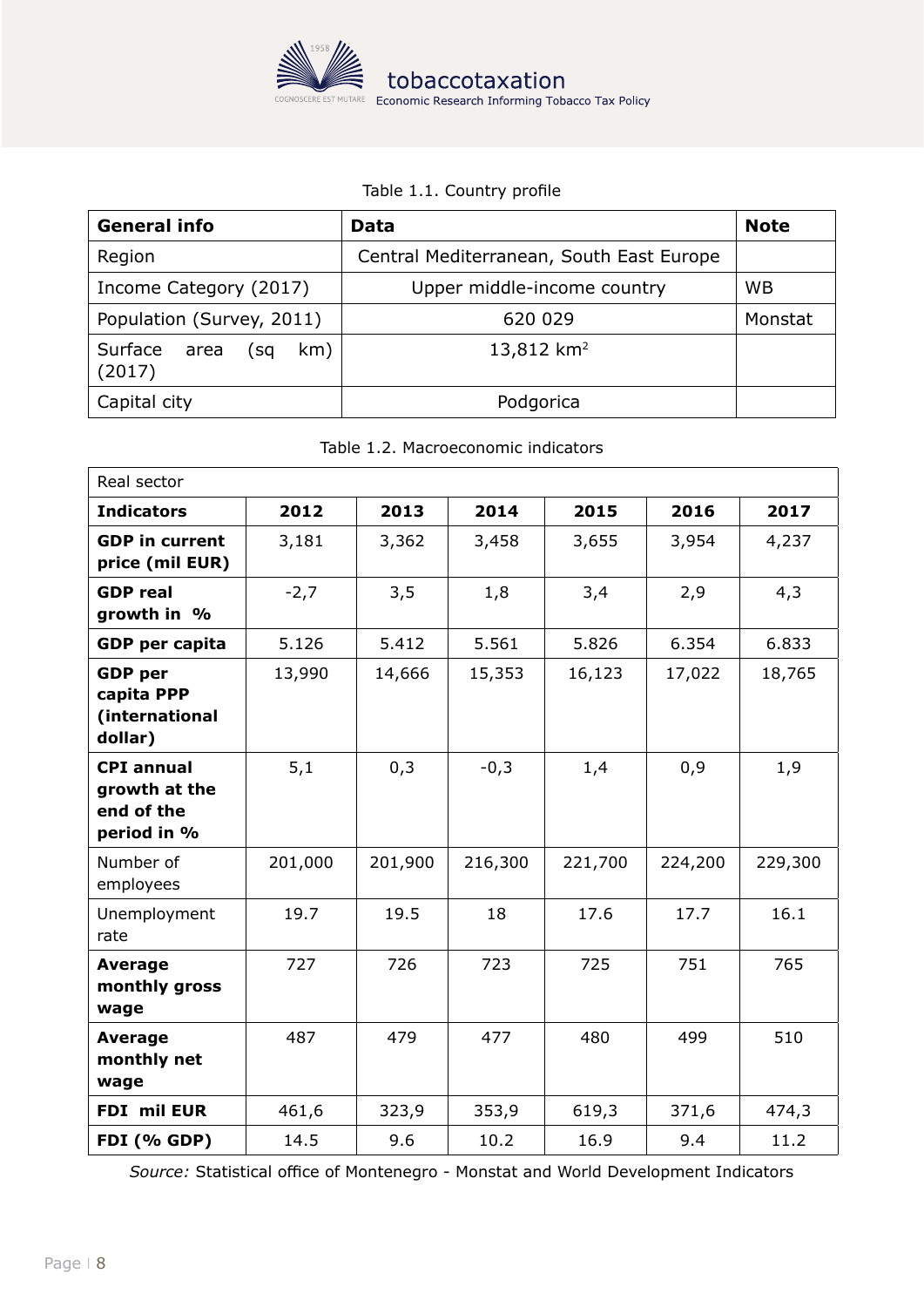### <span id="page-8-0"></span>**1.2. Basic Insight into Montenegrin Tobacco Industry**

**The tobacco industry** – Tobacco has had a long history in Montenegro. Between the end of the 19<sup>th</sup> century and the beginning of the 20<sup>th</sup> century, Duvanski kombinat Podgorica was organized as a state monopoly. After World War II, the enterprise was restructured and it entered the tobacco industry. Until 2000, the production of tobacco by the domestic company had a high share in the market. But during the last two decades, the level of tobacco growing was reduced significantly – from 130 tons in 2000 to 30 tons in 2017 [24]. The number of households engaged in tobacco leaf growing was also significantly reduced – from approximately 200 in 2000 to 39 in 2017. Tobacco leaf plants are now concentrated only in Tuzi, a municipality of Podgorica. The number of employees in tobacco manufacturing from 2002-2017 was reduced more than six-fold.

Reduction occurred mainly due to the dominance of new cigarette brands that are based on mixture of different sorts of tobacco and liquidation in 2016 of the main domestic producer Duvanski kombinat Podgorica (DKP) after 113 years of existence. Additionally, because of the market size, it was unprofitable for foreign investors to enter the market.

DKP was acquired by BMJ Industries FZ, from UAE. BMJ Industries FZ has invested EUR 18 million so far in their factory, and plans additional investments in equipment. Their goal is not only to produce final goods, but also to process raw tobacco. Currently, they have 21 employees, and plan to increase that number up to 53 employees in three shifts. The production will be prepared only for export, based on prearranged sales. The domestic market is not interesting for this investor because of its size and small demand. A new cigarette factory, Novi Duvanski kombinat Podgorica (NDKP), started production in May 2018.

According to National Registry of Tobacco Manufacturers, there is only one registered company, MONTENEGRO TABACO COMPANY, LLC, that is mainly focused on exports.

National Registry of Tobacco products Wholesalers consists of 7 companies [37]:

- y *Bar Kod*, LLC, Podgorica;
- y *Neregelia*, LLC, Podgorica;
- y *NTC*, LLC, Nikšić;
- *DMD DELTA*, LLC, Podgorica;
- y *S Press +,* LLC, Tuzi, Podgorica;
- y *Montenegro duvan comerc*, LLC, Mojkovac, and
- y *Ataco Trgovina i Zastupanja*, LLC, Danilovgrad.

A company from Niksic, NTC, imports and sells cigars and accessories for cigars. Because of the high price, the percentage of sales from these products in total retail sales is negligible.

There are approximately 2000 retailers of tobacco products in Montenegro, mainly concentrated in Podgorica [36].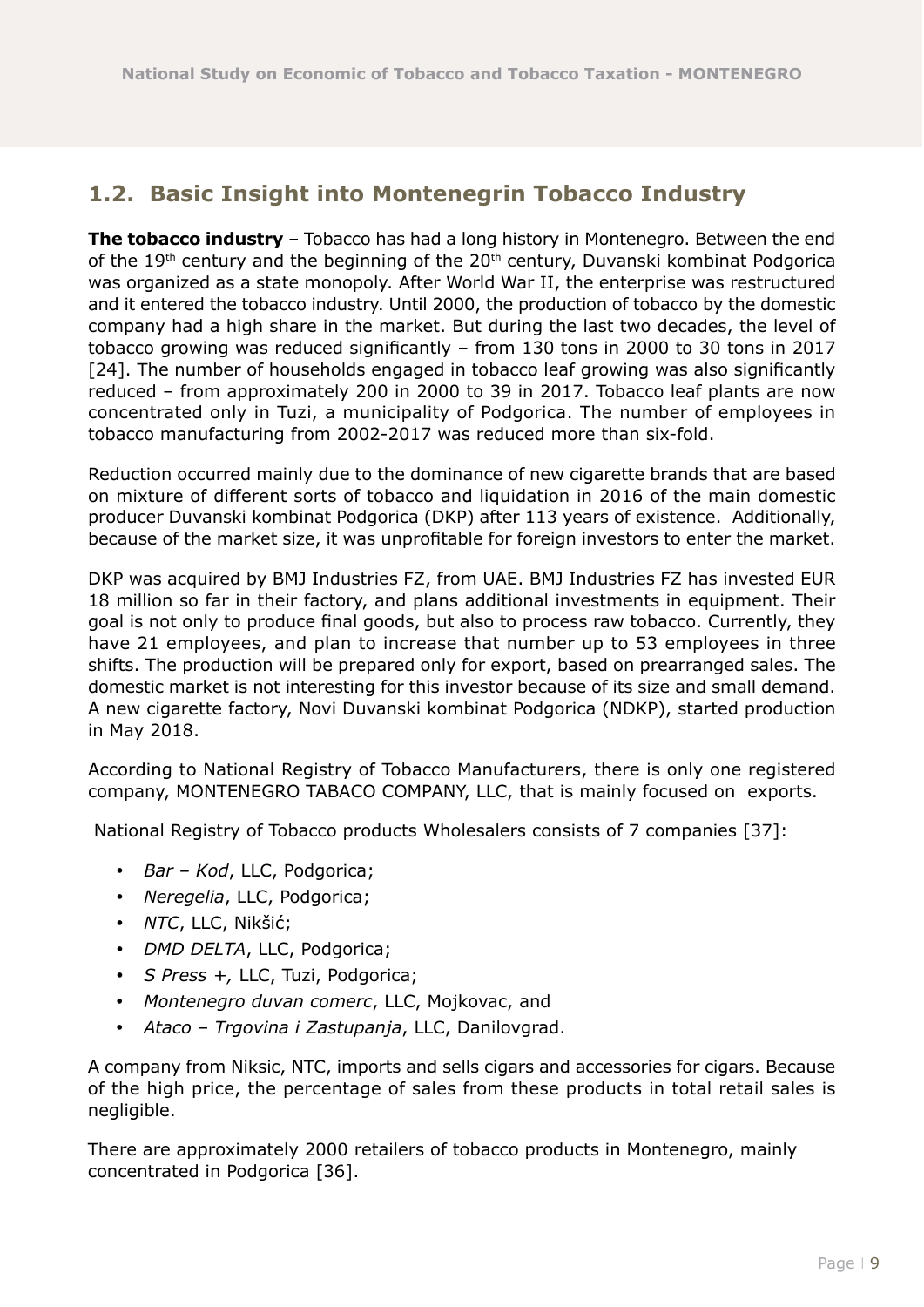

# <span id="page-9-0"></span>**2. SUPPLY OF TOBACCO IN MONTENEGRO**

Market or industrial organization analysis of the tobacco market includes an analysis of the structure and behaviour of all sectors involved in producing, processing, and consuming tobacco products. There are several sectors involved in this market:

- The first sector is a part of agriculture and refers to the production of tobacco dried leaves by *farmers*, which is being sold as raw material either to domestic or foreign manufacturers. In fact, this sector generates part of its supply of primary tobacco. Needless to say, foreign producers are also a part of total supply of raw tobacco.
- The second sector is tobacco based **manufacture**, which produces cigarettes and other products from tobacco dried leaves, which is the main production input. In the case of Montenegro, cigarettes account for almost all the production and consumption of tobacco. Other products do not play any significant role either due to their high price or lack of consumption habits. Domestic and foreign manufacturers generate demand for tobacco leaves, and supply of cigarettes and other products.
- **Export-Import sector** agents and retailers contribute significantly to both demand and supply of both raw tobacco and final products.

The two most important components of Montenegro's tobacco industry are *raw tobacco and cigarettes and other final products.* The supply of raw tobacco is determined by the behaviour of domestic producers and raw tobacco importers. The second market refers to *cigarettes and other final products, which* is determined by the behaviour of producers and importers of tobacco manufacture final products.

Apart from behaviour of the aforementioned stakeholders, it is important to recognize the crucial role played by the Ministry of Finance as a policymaker and as a regulator of the tobacco market through excise policies.

### **2.1. Farming Sector & Tobacco Growing**

The primary reason for farmers' activity in growing tobacco is to sell dried leaves to tobacco manufacturers and to those who either like to smoke roll your own cigarettes or cannot afford to buy more expensive ones. Historically, this kind of tobacco activity used to be very important. However, in the last two to three decades, the level of tobacco growing was reduced significantly due to the dominance of new cigarette brands that are based on a mixture of different types of tobacco. *Duvanski kombinat Podgorica*, now renamed *Novi Duvanski Kombinat Podgorica* (NDKP), is a leaf buying company, which in 2017 bought 31.550 kg of tobacco leaf with value of EUR 53.961,08, which was produced on 25,81 hectares. This represents a decrease of 37,08% comparing to the previous year 2016<sup>1</sup>.

<sup>1</sup> Ministry of Agriculture and Rural Development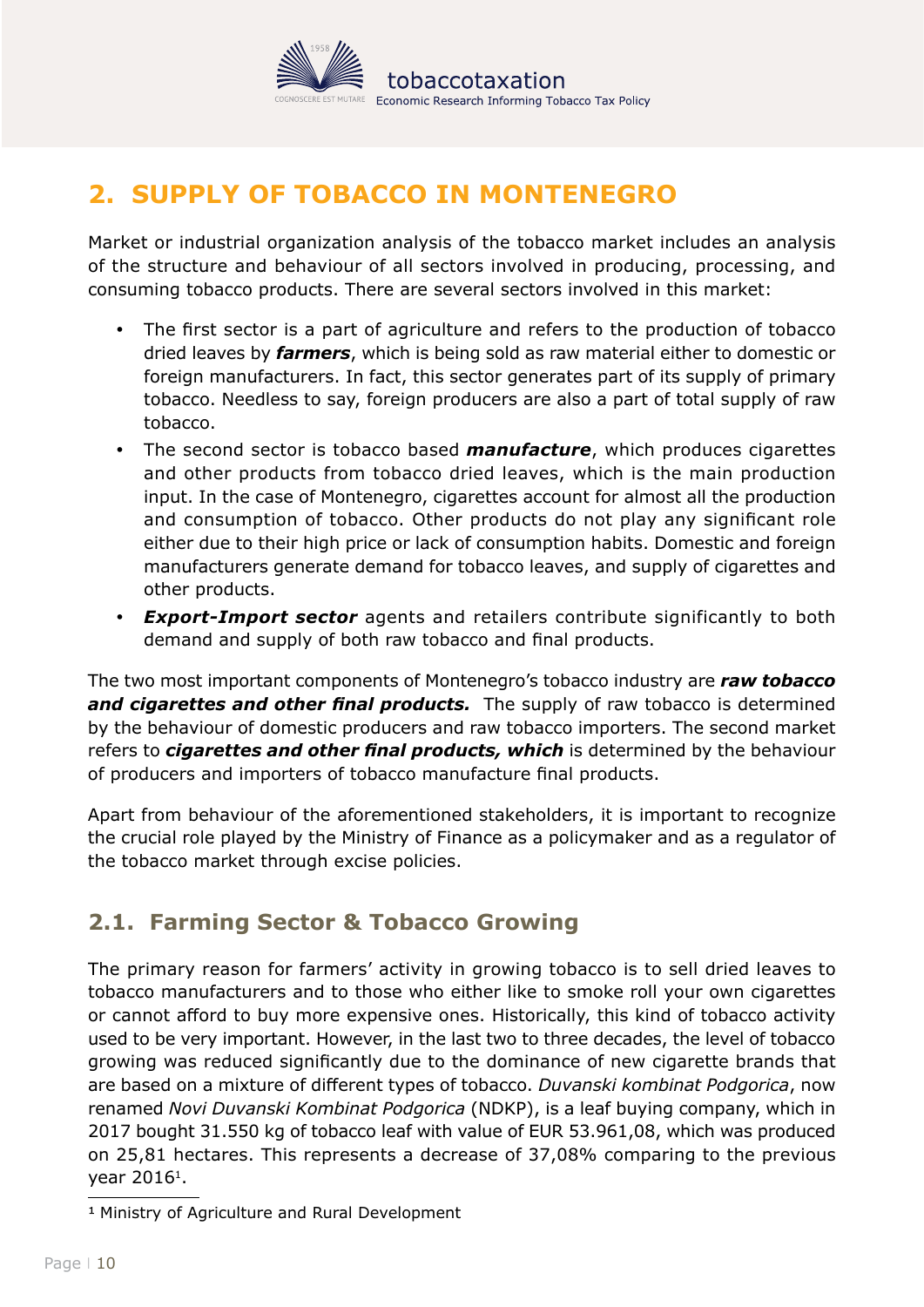It is well known that to produce dried tobacco leaves, which is the raw material for tobacco products, Montenegro has above average natural and economic conditions. There is an optimal combination of soil and climate factors, as well as irrigation options. On the top of that, the tradition of farming tobacco is century long, implying the existence of necessary knowledge for farming raw tobacco. Unfortunately, there are also a number of factors with negative effects resulting in insufficient and inadequate utilization of existing natural capacities, with existing production indicating a huge unused potential.

Graph 2.1 illustrates the level of activity of tobacco farming from 1992-2017 [35, 24]. Note that both indicators, harvested land under tobacco measured in hectares and tobacco yield, have strong and long run declining trend. This declining trend indicates two things. First, variability of both figures indicates lack of adequate policy toward this culture. The peak of the observed period is reached in 1996 for harvested land under tobacco and after that we have permanent decline. Variability in the same period can be noticed in the case of tobacco yield. Second, as already told, both figures show, apart from volatility, permanent decline of this part of agriculture.





*Source:* Statistical office of Montenegro and Ministry of Agriculture

Additionally, the number of tobacco farmers also experienced strong decline in observed period (from approximately 1,000 households in 1992, to 39 households in 2017).

Graph 2.2. [35, 24] presents level and dynamics of dry tobacco leaf yearly purchase and brings additional insight into the tobacco market. Apart from already noticed, notorious volatility, we can notice steadily and strong decline in period from 1992 to 2017. Decreasing trend of tobacco manufacture in Montenegro must be followed with decrease of raw tobacco production, purchase of that tobacco, number of farms dealing with tobacco production, land under the tobacco culture etc.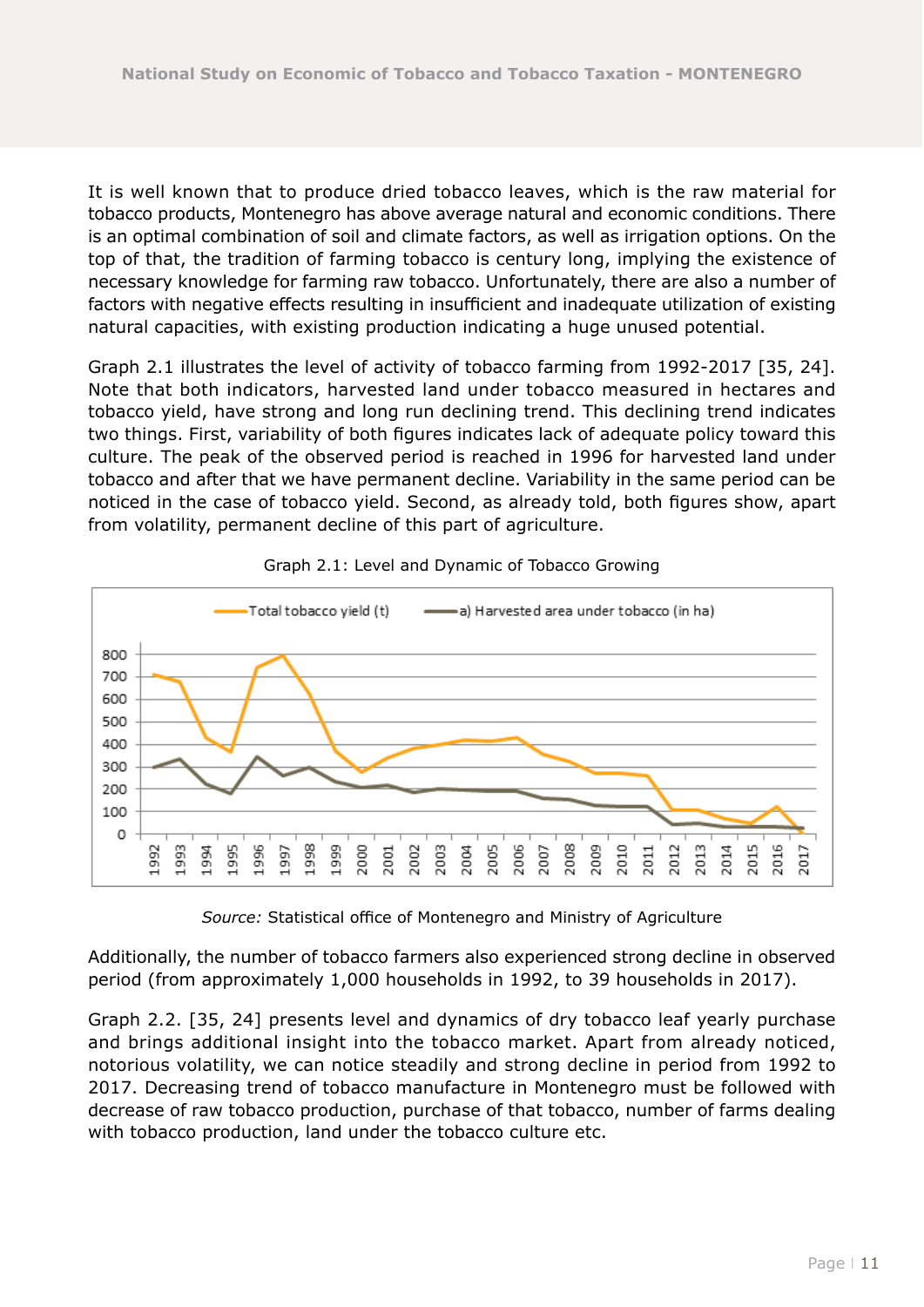

Graph 2.2 Raw Tobacco Purchase (in tons)

<span id="page-11-0"></span>

*Source:* Statistical office of Montenegro and Ministry of Agriculture

# **2.2. Tobacco Based Manufacture – Production of Cigarettes**

Tobacco based manufacture, just like tobacco farming, experienced a strong decline from the beginning of 1990s to the present day, due to the privatization processes of state owned companies in the region. The number of employees in tobacco manufacture, for example, reduced more than six times. According to National Registry of Tobacco Manufacturers, there is only one registered company, Montenegro Tabaco Company, LLC. One more cigarette factory, NTP (NDKP) - Novi Duvanski kombinat Podgorica, started with production in May 2018<sup>2</sup>.

Regarding the production of finished products, made dominantly of cigarettes, it can be said that processing capacities enabled continuous supply of consumers for a long period of time before restructuring of DKP, which was the only domestic producer at that time. Domestic production at that time used to depend to a large extent on domestic consumption (Serbian and Montenegrin market until 2004), inventories level and quantity of cigarettes from import-export balance. Graph 2.3 presents dynamics of domestic production, made at that time when DKP was sole producer [35].

<sup>2</sup> <http://www.aduvan.co.me/vijest.php?id=43>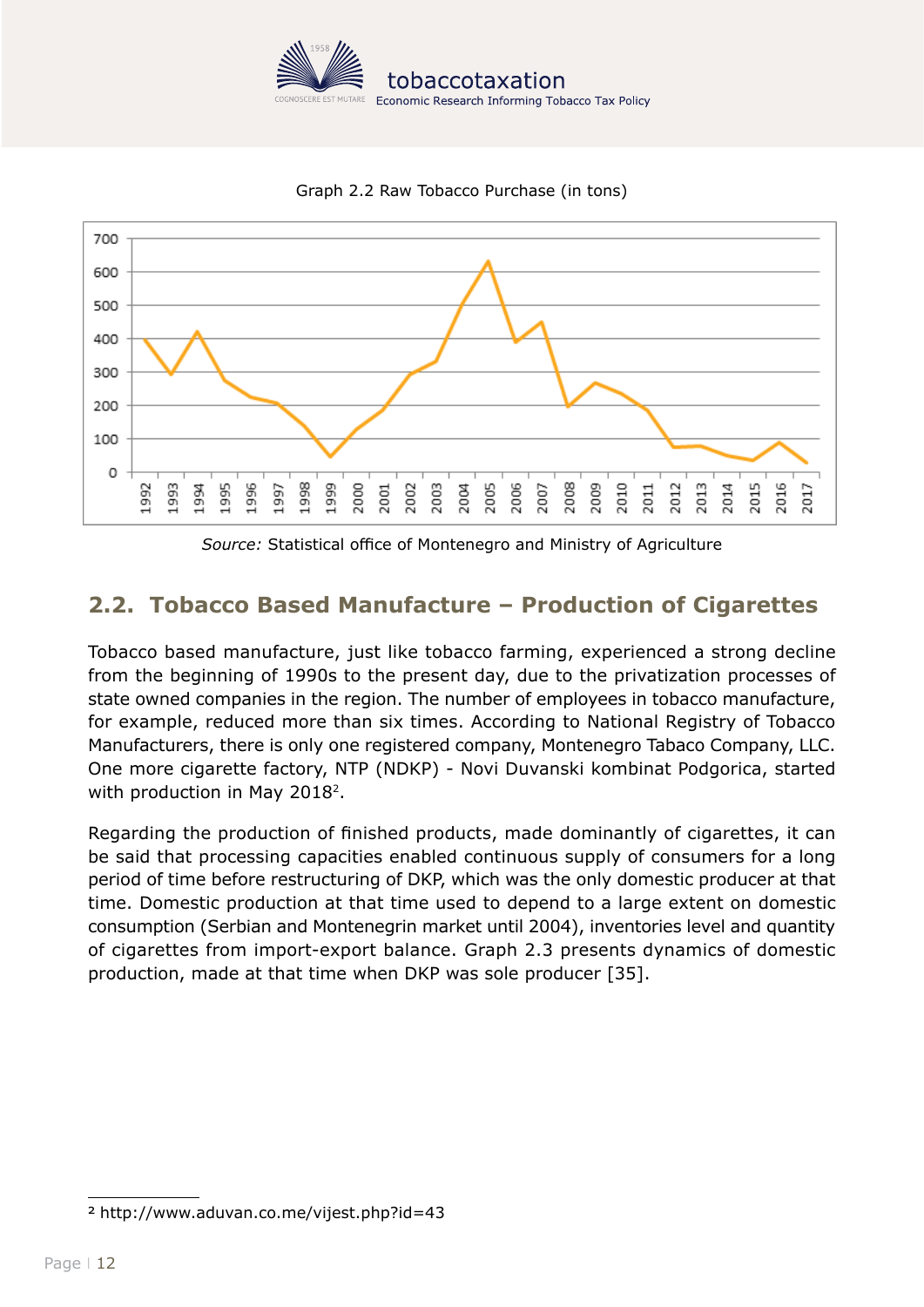

Graph 2.3. Dynamics of cigarettes production 2000-2016 (in millions of pieces)

 *Source:* Statistical office of Montenegro

As we can notice (from Graph 2.3.) domestic production of cigarettes, apart from significant volatility, shows substantial and permanent decline in the entire period from the beginning of nineties. DKP, the sole producer of cigarettes in Montenegro during that period, developed a relatively diversified product mix and assortment in order to expand its market share.

First, to a great extend the decline in production is the result of the process of privatization within the region. Strong foreign brands started to penetrate the domestic markets and started to gain domination over time. This was also due to the privatization of Serbian Niš and Vranje cigarette factories.

Second, when Montenegro gained its independency, the import from Serbia became the most reasonable way to satisfy the domestic tobacco market demand. Graph 2.4 presents visualization of employment movement in tobacco manufacture [35].



Graph 2.4. Dynamics of employment in tobacco production, 2001-2016 (number of employees)

*Source:* Statistical office of Montenegro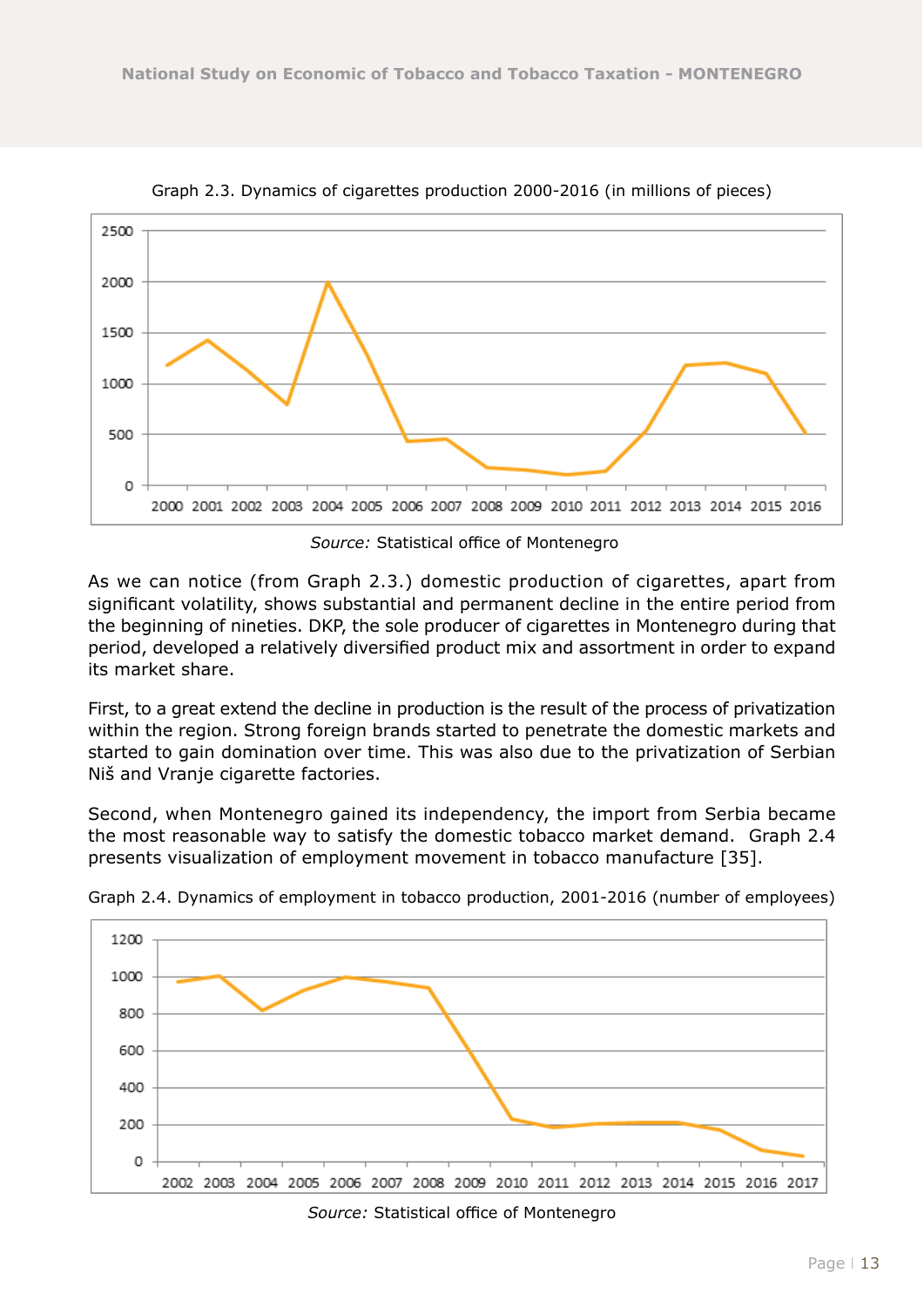

<span id="page-13-0"></span>Movement of employment shows the same sharply declining trend. Compared to graph referring to production movement, this one is less volatile which is natural given that employment cannot be as volatile as production even in countries with the most flexible labour markets.

Consequences for movement of labour productivity are obvious, following the increase in production as can be seen from Graph 2.5.



Graph 2.5. Labour productivity dynamics in tobacco manufacture, 2001-2016

# **2.3. Import & Export of Cigarettes**

Imports and exports of cigarettes recorded variations in trends from 2005-2017.

Graph 2.6 shows the movement of total export and import (export and import in include raw tobacco, cigarettes, and other products). The value of imports became larger comparing to exports in the very beginning of the same period. Over the whole period observed, imports of tobacco products had a growing share. Considering yearly changes, imports are increasing, while export are decreasing until 2008, when tobacco trade deficits started to increase. Afterwards the movement went to the opposite direction until 2014 implying reduction of tobacco trade deficit. After 2014 trade deficit related to tobacco again shows an increasing trend.

*Source:* own calculation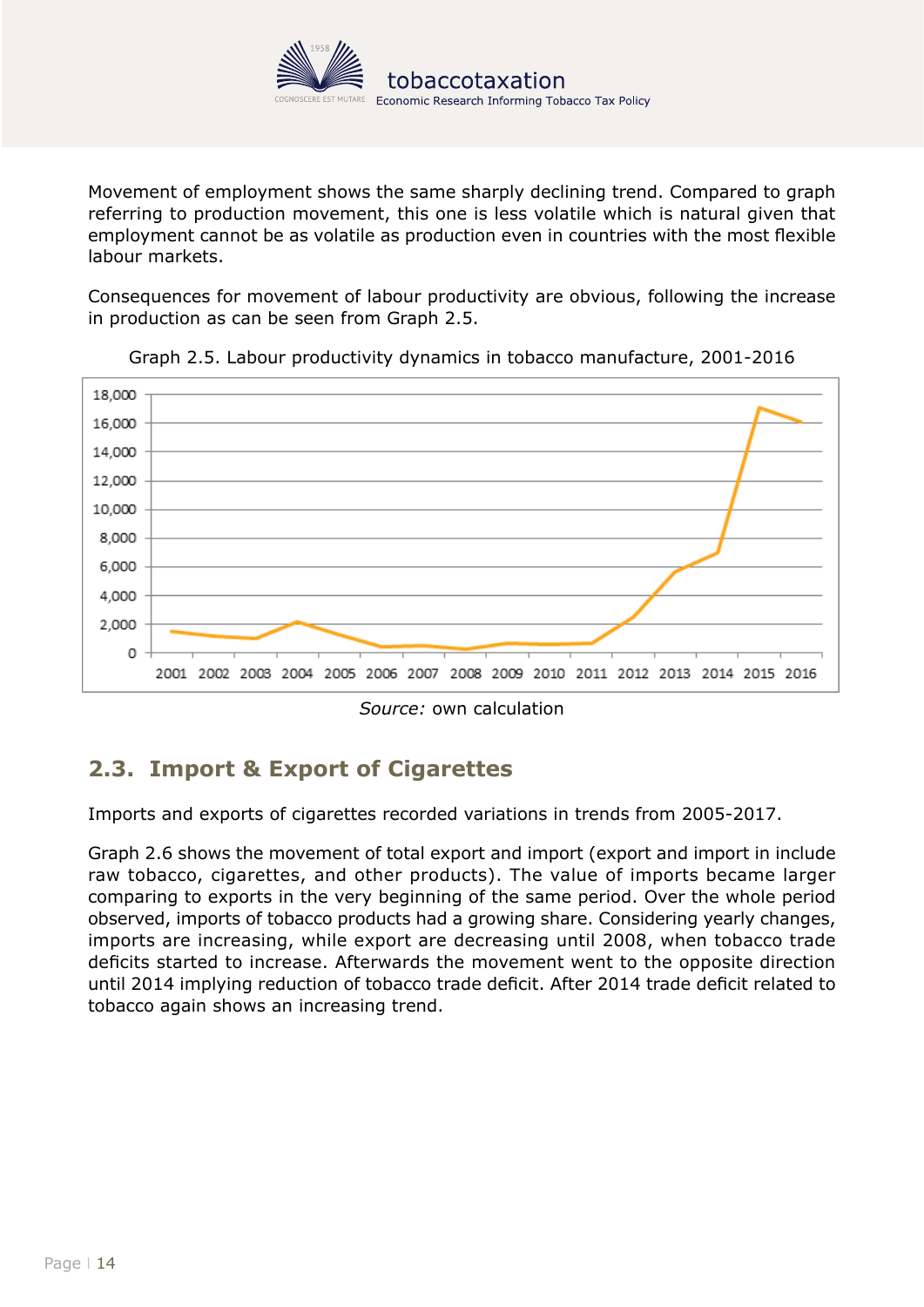

Graph 2.6. Movement of Export and Import of Tobacco

*Source:* Statistical office of Montenegro

As cigarettes are the product which is mainly imported and exported, we can see practically the same trend in Graph 2.7, comparing total import and export of tobacco products.





*Source:* Statistical office of Montenegro

Movement of raw tobacco export and import value is presented in Graph 2.8. Even though the trend is different, compared to tobacco products and cigarettes, still the share of import is much higher in the observed period (especially starting from 2010).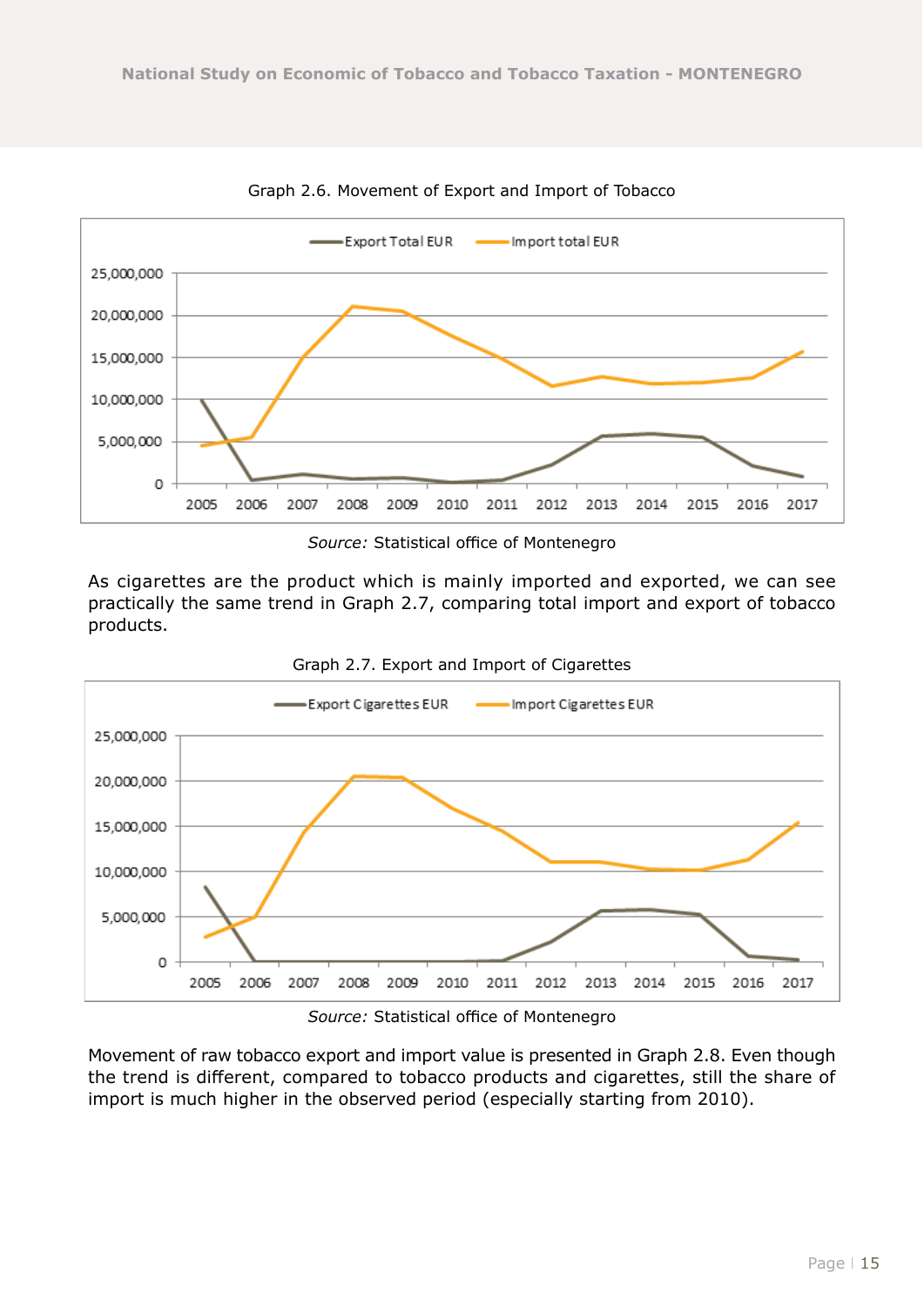



Graph 2.8. Export and Import of Raw Tobacco

*Source:* Statistical office of Montenegro

Table 2.1 shows the main exporters and importers of tobacco products.

|                                | A.D."Novi Duvanski kombinat"              |  |  |  |
|--------------------------------|-------------------------------------------|--|--|--|
|                                | D.O.O."Partner Company"                   |  |  |  |
|                                | D.O.O." National Trade Of Montenegro - 1" |  |  |  |
| <b>Major Tobacco Exporters</b> | D.O.O."Slavka"                            |  |  |  |
|                                | D.O.O." Influence & Co.me"                |  |  |  |
|                                | D.O.O." Montenegro Tobaco Company "       |  |  |  |
|                                | D.O.O. "LIBERTY FZE"                      |  |  |  |
|                                | A.D."Novi Duvanski kombinat"              |  |  |  |
|                                | D.O.O." Montenegro Tobaco Company "       |  |  |  |
|                                | D.O.O."Bar - Kod".                        |  |  |  |
|                                | D.O.O."Partner company"                   |  |  |  |
|                                | <b>D.O.O."NTC"</b>                        |  |  |  |
| <b>Major Tobacco Importers</b> | D.O.O."DMD DELTA"                         |  |  |  |
|                                | <b>D.O.O."PLUS"</b>                       |  |  |  |
|                                | D.O.O."Ataco - Trgovina i Zastupanja"     |  |  |  |
|                                | D.O.O."Neregelia"                         |  |  |  |
|                                | <b>D.O.O."SENSO"</b>                      |  |  |  |
|                                | D.O.O."LIBERTY FZE"                       |  |  |  |

Table 2.1. Main Exporter and Importers in Montenegro

*Source:* Tobacco Agency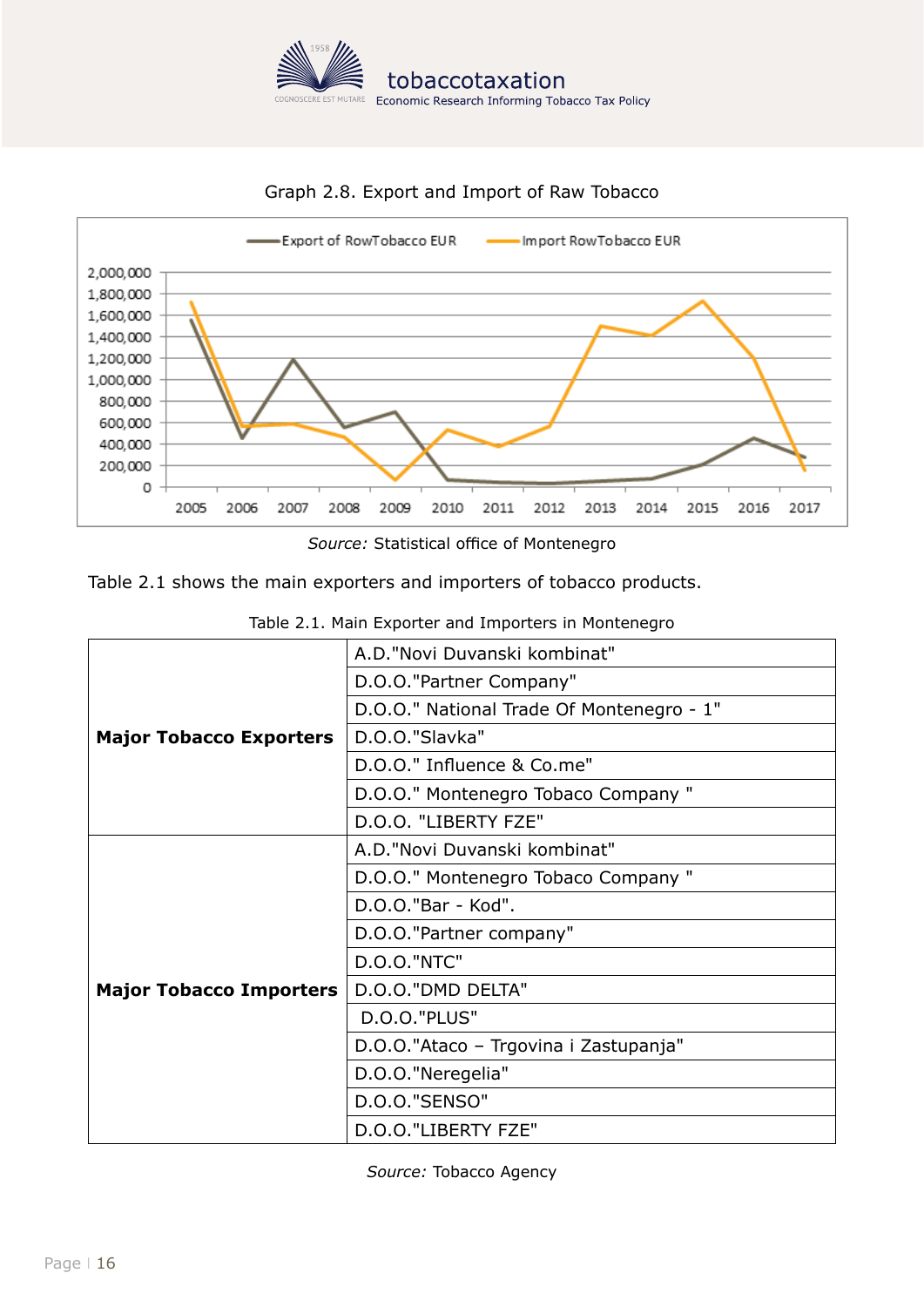# <span id="page-16-0"></span>**3. DEMAND FOR TOBACCO PRODUCTS**

### **3.1. Smoking prevalence in the country**

Most recent relevant research *Study of quality of life, life styles and health risks* done by the Institute of Public Health in 2017 (Centre for health promotion) in cooperation with European Monitoring Centre for Drugs and Drug Addiction (EMCDDA) shows that Montenegro has a problem with addiction to tobacco [10]. Estimates show that 2017 smoking prevalence in the adult population is above prevalence rates found for 2008 and 2012 (Table 3.1.).

| Data description                                   | 2000 | 2008 | 2012 | 2017   | Source                                       |
|----------------------------------------------------|------|------|------|--------|----------------------------------------------|
| Number of Tobacco<br>Smokers (number)              |      |      |      | 155089 | Institute of<br>Public Health,<br><b>WHO</b> |
| Smoking Prevalence by<br>Gender (male %)           | 52.4 | 35.9 | 35   | 36.2   | Institute of<br>Public Health,<br><b>WHO</b> |
| Smoking Prevalence by<br>Gender (female %)         | 36   | 29   | 27   | 34.5   | Institute of<br>Public Health,<br><b>WHO</b> |
| Smokers as a Percentage<br>of Adult Population (%) | 43.8 | 32.7 | 31   | 35.4   | Institute of<br>Public Health,<br><b>WHO</b> |

Table 3.1. Smoking prevalence of adult population – by gender and total

*Source*: Institute of Public Health (Survey 2000, 2008, 2012, 2017)

According to data, we can draw several conclusions regarding *adults* smoking habits in Montenegro:

- There was a significant decrease in prevalence of adult population from 43.8% to 31% in period the 2000-2012.3
- Results of the last research 2017 show an increase in smoking prevalence of adult population to 35.4%, comparing 31% in 2012 – increase of 5% points.
- The share of adult male and female smoking population decreased comparing 2008, 2012 and 2017 with the year 2000. Still we must notice significant change of female share smoking in 2017, which increased for 7.5% comparing 2012. Adult male share has increased for just one percentage points (from 35% in 2012 year to 36.2% in last year).
- The average number of cigarettes smoked per day in 2012 was 20 or more (67% of active smokers). The average number of cigarettes smoked per day in 2017

<sup>&</sup>lt;sup>3</sup> These Surveys are based on the same methodology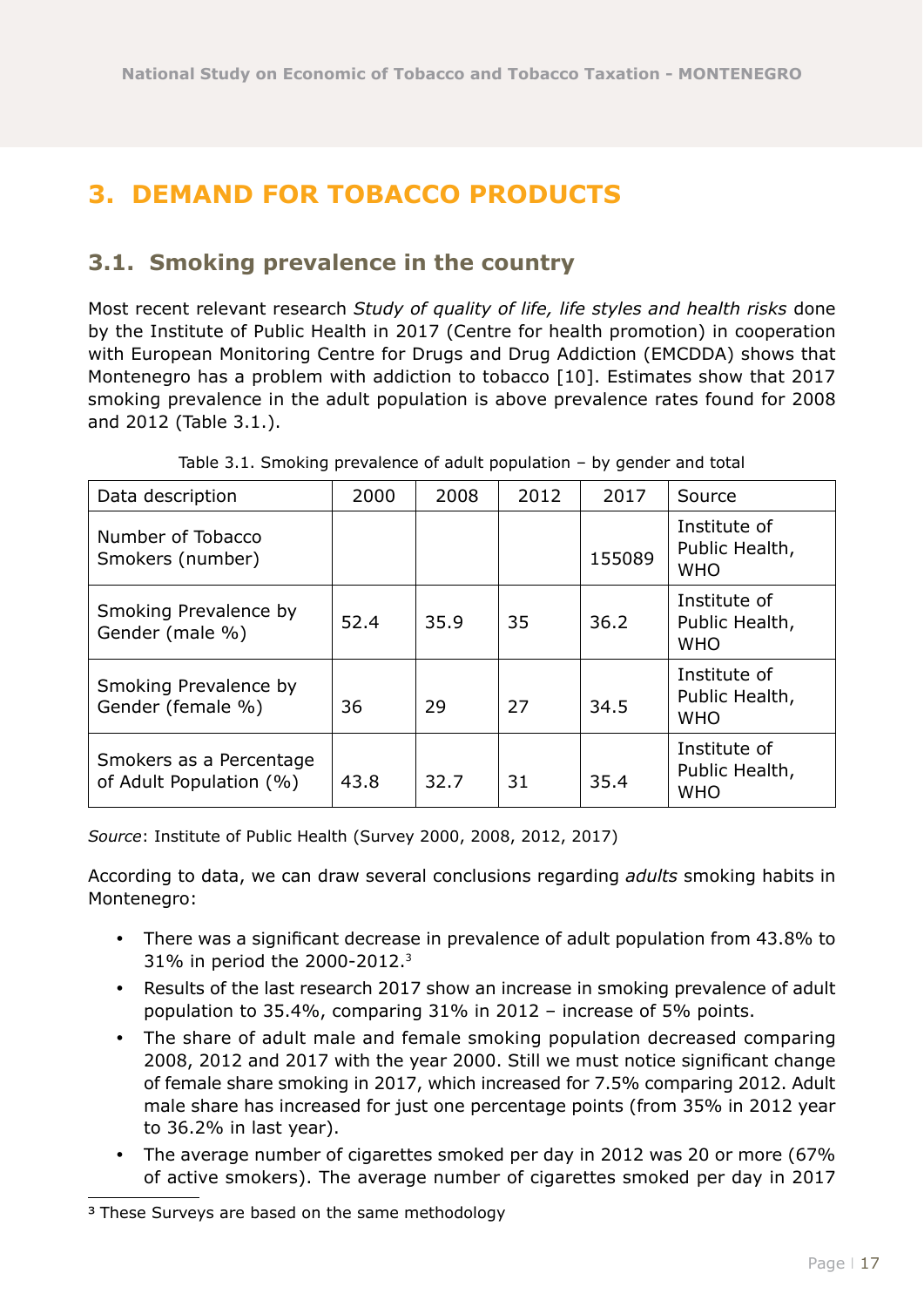

was slightly decreased, but still high: almost half of active smokers smoke 10 to 20 cigarettes per day, and more than one third (33.4%) smokes more than 20 cigarettes per day.

As the decreasing trend of adult smoking prevalence during past 17 years changed its path toward an increasing one in last year, we can conclude that the survey results are alarming, especially because of the significant change and potentially drastic impact on population health (Graph 3.1.).



Graph 3.1. Smoking prevalence by gender (adults)

The prevalence estimations from the World Bank [40] also show declining trend, but without evidence for 2017, when prevalence increased, according to the data from the national Survey (Graph 3.2.).





*Source*: own calculation based on Institute of Public Health data (Survey 2000, 2008, 2012, 2017)

*Source*: World bank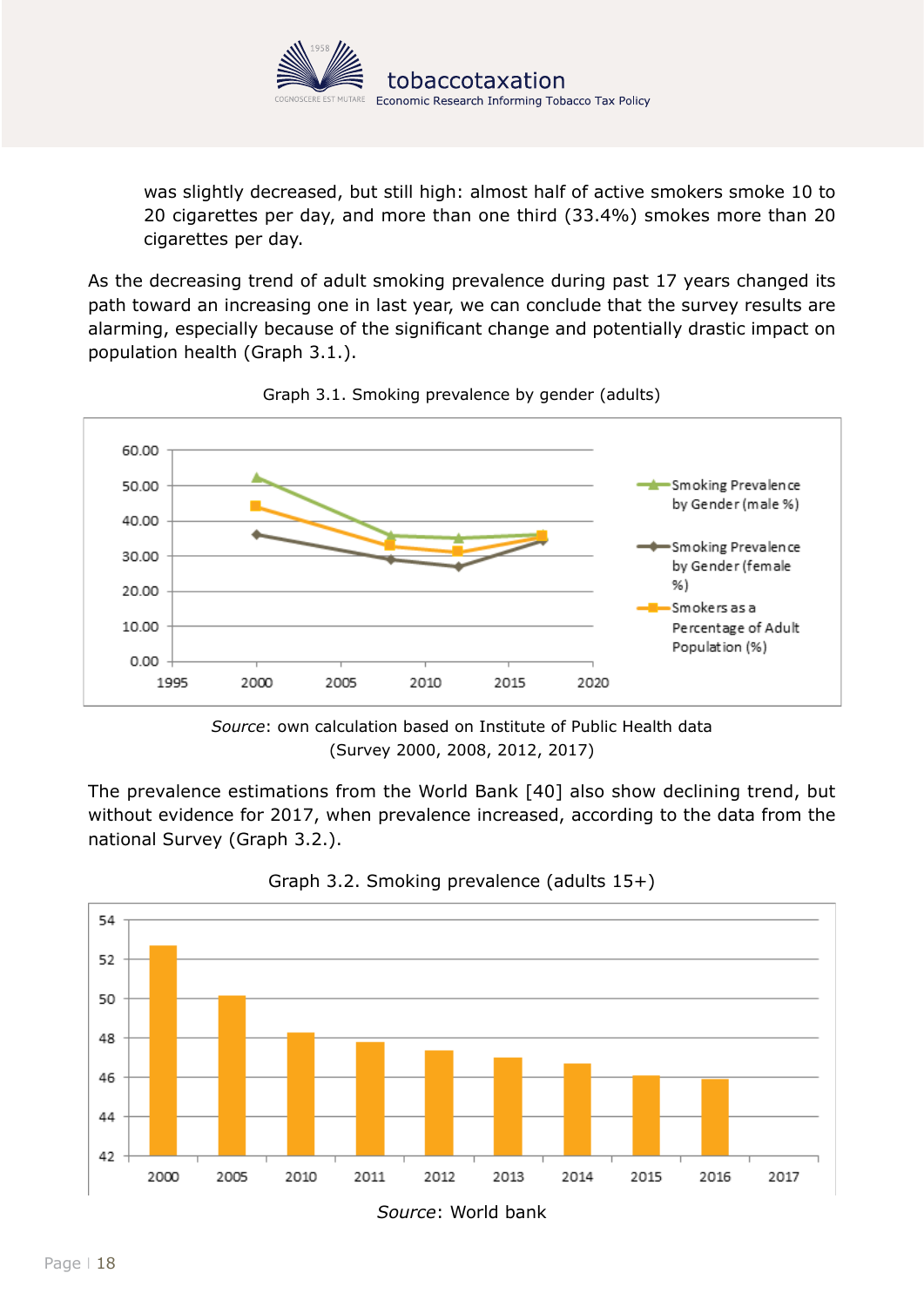### <span id="page-18-0"></span>**3.2. Smoking prevalence – youth**

The *youth* segment was first analysed in 2008 by the unique methodology of ESPAD, which continued in 2011 and 2015 [2, 3, 33]. In 2008 the sample consisted of first grade high school students, in 2001 it was broadened to include second grade high school students and in 2015 the target group were only the students born in 1999 (77.9% first grade, 16.5% second grade). Results showed that:

- In 2008 34% of students smoked cigarettes.
- In 2011 32% of students smoked cigarettes.
- In 2015 34% of students smoked cigarettes (63% of students stated that they can very easily obtain cigarettes, which is 2% over the ESPAD states average; every third student smokes (34%) and prevalence is higher among male; prevalence at early age, 13 and under, increased from 1% in 2008, over 2% in 2011 to 3% in 2015).

Graph 3.3. shows a slight increase of prevalence among males from 2008 to 2015, and a significant decrease among females from 2008 to 2011. Prevalence among females reverses its decreasing trend and increases by 2% in 2015.

In the research done by the Institute of Public Health in 2017, youth was defined as population aged between 15-24, and results showed total smoking prevalence of 18.7%, with higher share of female (19.1%) over male (18.3%). Prevalence in younger adults, aged between 15-34, was estimated at the level of 25.5%, where again female share was higher (26.8% over 24.4% in male group).



Graph 3.3. Smoking prevalence among youth (all students and students by gender, 16 year old)

*Source*: ESPAD, 2015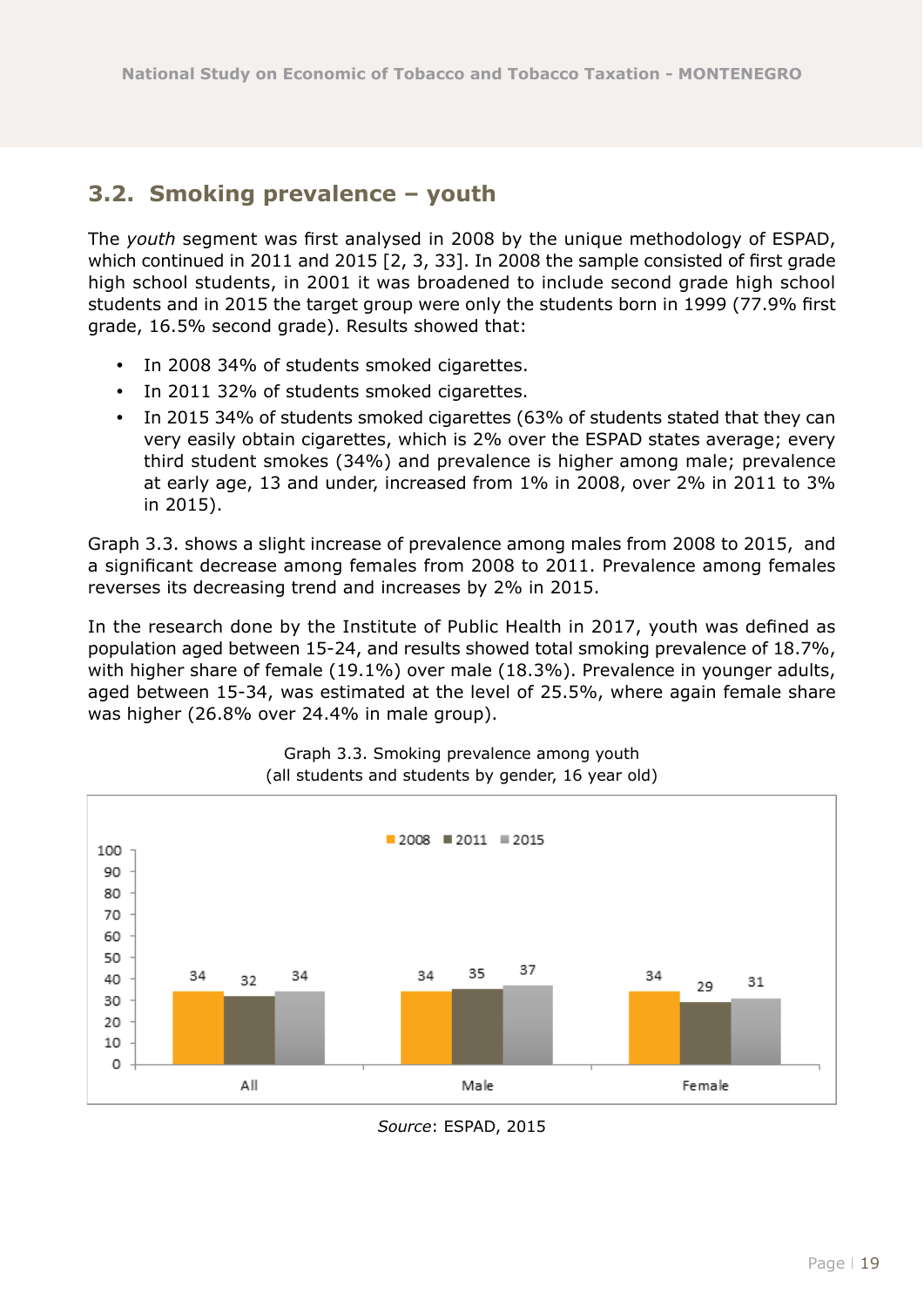

Tobacco use among youth has been analysed through Global Youth Tobacco Survey (GYTS), a school-based survey targeted towards youth aged 13-15. World Health Organisation (WHO), the US Centres for Disease Control and Prevention (CDC) and the Canadian Public Health Association (CPHA) developed the Global Tobacco Surveillance System (GTSS) in 1998. GYTS was conducted in Montenegro in 2004, 2008 and 2014 [9]. The main findings of smoking prevalence of the research are given in Graph 3.4.



Graph 3.4. Smoking prevalence among youth (all students and students by gender, 13-15 year old)

*Source*: GYTS, 2004, 2008, 2014

Compared to these two previous GYTS researches, the 2014 study also showed:

- A significant increase in cigarette (tobacco) use by students, especially considering boys in relation to 2008 (increase of 5.1%). Among girls, there is a notable reduction in relation to 2008;
- An increase of juveniles who wanted to quit smoking;
- A decrease in number of children who can buy tobacco products in store without age control: from 48.6% in 2004, to over 96.5% in 2008 and down to 87.8% in 2014. In spite of the decrease in percentage, the availability of tobacco products is still very high and alarming.

According to all the results of smoking prevalence among adults and youth, we can conclude that after 2012, the prevalence in all groups is increasing, especially in the female group. This was one of the reasons for WHO to conduct the study on *long term health and economics effects caused by fiscal measures implementation* with goals to decrease smoking and obesity prevalence in Montenegro. The reserach results of WHO [8] showed that:

y Without any changes in regulation, which could be one of the major problems in smoking prevalence, Montenegro would have approximately 52% active smokers by 2035 (adults, majority women);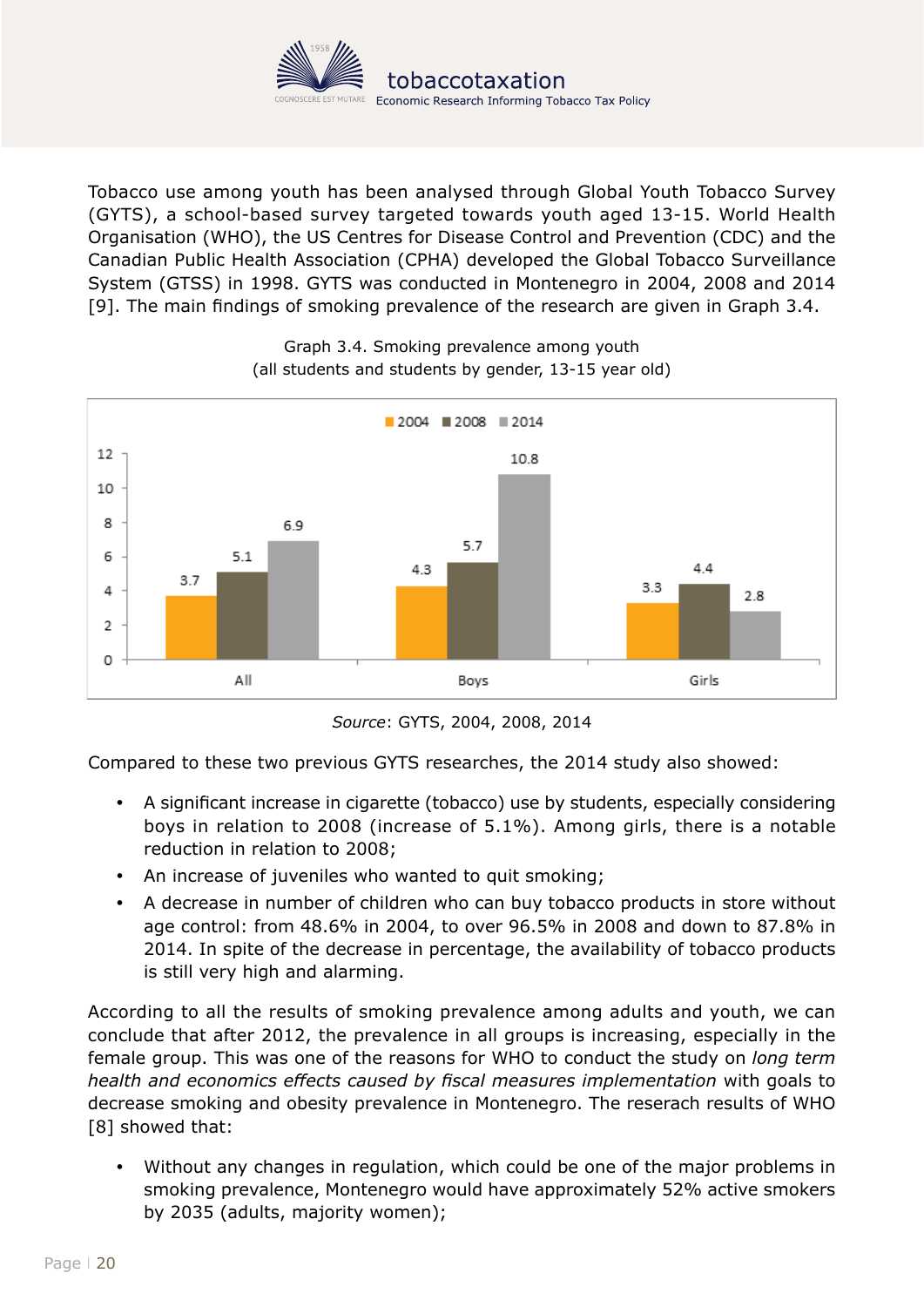- <span id="page-20-0"></span>• An increase in excise taxes would decrease the number of diseases (3,397) caused by tobacco use until 2035;
- Regarding direct health-care costs, EUR 443,100 will be saved until 2025, and EUR 6,62 million saved until 2035;
- Compliance of tax and excise policies in the region is necessary in order to achieve the goals of decreasing smoking prevalence and direct health-care costs.

### **3.3. Tobacco product consumption**

In order to obtain more precise and objective results, macro dynamics of consumption in Montenegro was analysed based on number of ordered and used cigarettes excise stamps<sup>4</sup>. The number of ordered excise stamps by excise taxpayers for accounting period comprises of:

- Ordered excise stamps for imported cigarettes;
- Ordered excise stamps for domestic cigarettes;
- Ordered excise stamps for Customs-free zones (shops).

The data was obtained from the Ministry of Finance for the period 2006-2017. The rest of time series data was geometrically extrapolated backwards to 2000. Number of cigarettes sold was calculated by multiplication of ordered excise stamps number by 20 cigarettes, which is the amount of one pack. Consumption per adult smoker was generated using the adult smokers' prevalence (15+) in period 2000-2017 [40].

The consumption is significantly decreasing during the whole period. The declining trend of consumption (ordered excise stamps) and consumption per adult smoker is clearly demonstrated in Graphs 3.5 and 3.6.



Graph 3.5. Number of ordered excise stamps

*Source*: Ministry of Finance

<sup>4</sup> The HBS data could not be used due to short length of time series.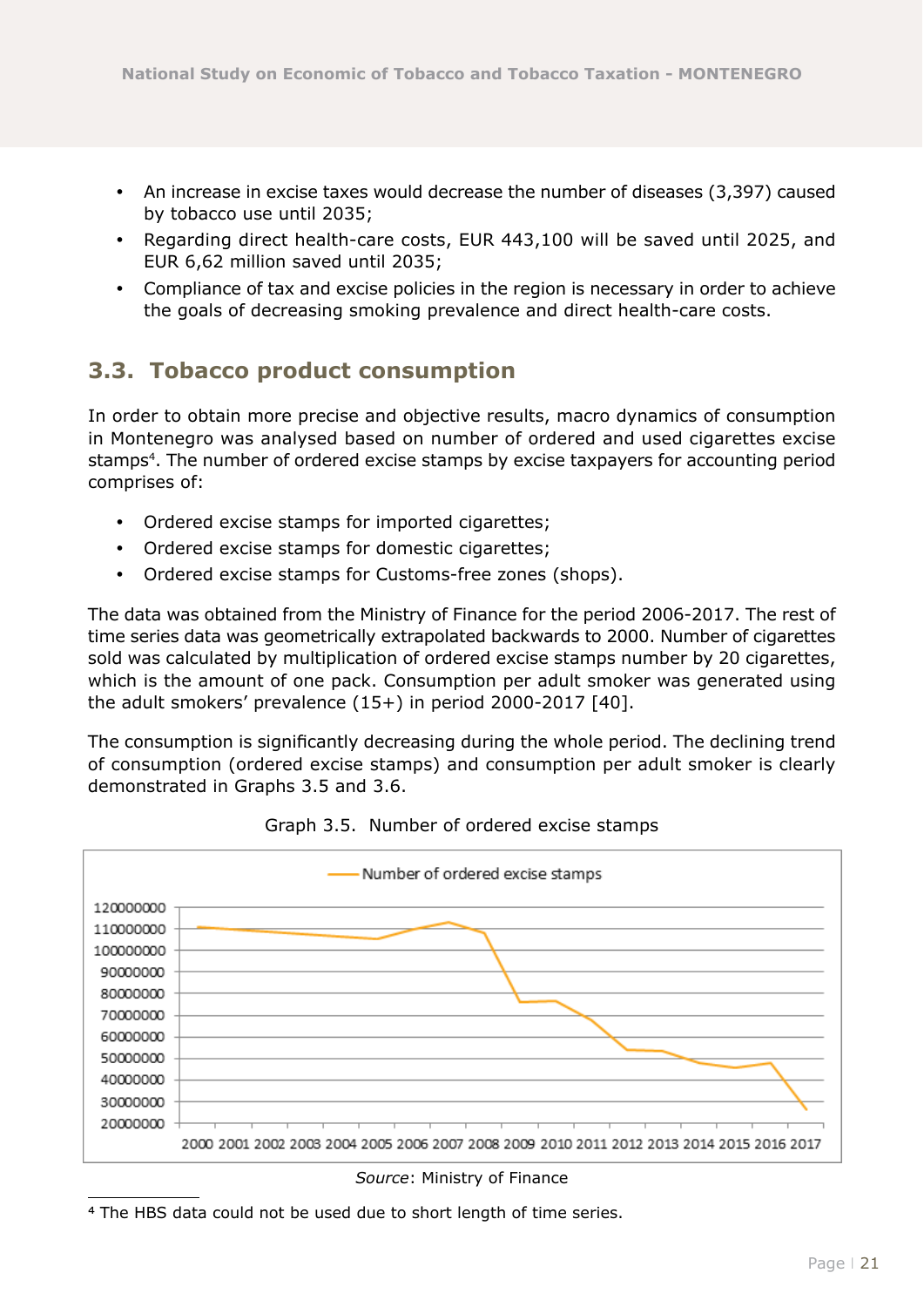

Graph 3.6. Consumption in sticks per adult smoker



*Source*: Ministry of Finance

The trend of these two variables is following approximately the same downward path. The peak of the lines is related to the years 2007 and 2008. It is important to notice that in 2006, 62% of excise stamps were taken by Customs-free zones (shops), whilst in 2007 this share decreased to 32%. Due to potential problems with the illicit trade during that period, the changes in regulations [15] limited the import and export only through territorial waters, bays and airspace. Afterwards, the free zones share was negligible. The decreasing trend can be potentially explained by the increasing trend of excise taxes, starting from 2009.

The results of decreasing consumption are positive and enforcing, but they still contradict survey data on smoking prevalence, which increased in 2017, comparing to 2012. According to the survey (2012, 2017), more cigarettes are smoked per day, compared to consumption based on data generated from used excise stamps (consumption per adult smoker). For example, if we assume that an average smoker smokes 25 cigarettes a day, the trend of consumption will remain unchanged through all the period of the analysis. (Graph 3.7)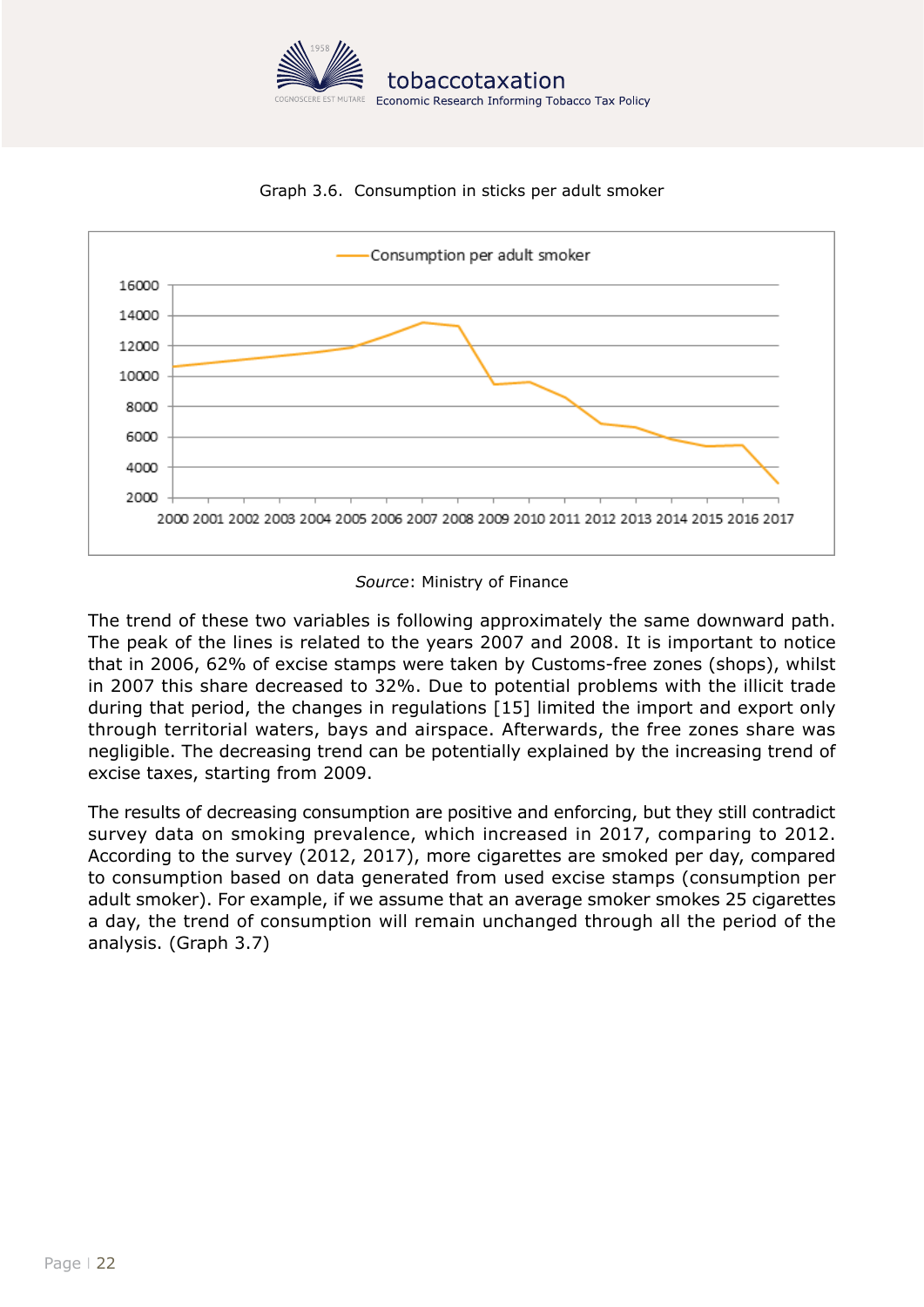

Graph 3.7. Survey vs. Excise stamps Consumption

*Source:* Ministry of Finance, Institute of Public Health

The difference between two lines is visible from 2008, which may lead us to the conclusion that the illicit market increased from that year.

Finally, the last Graph (Graph 3.8) shows extremely strong increasing trend in retail revenue, from about EUR 46 million in 2007 to EUR 112 million ten years later (growth rate of 9.21%). As previously mentioned, the effect of excise tax and price increase is potentially stronger than above mentioned effect of consumption reduction. Significant increase started in 2010, which is the period when by excise timetable taxes started to increase rapidly (this part will be explained in detail in fourth chapter).



Graph 3.8. Yearly value of retail sales in EUR

*Source*: Own calculation based on Tobacco Agency data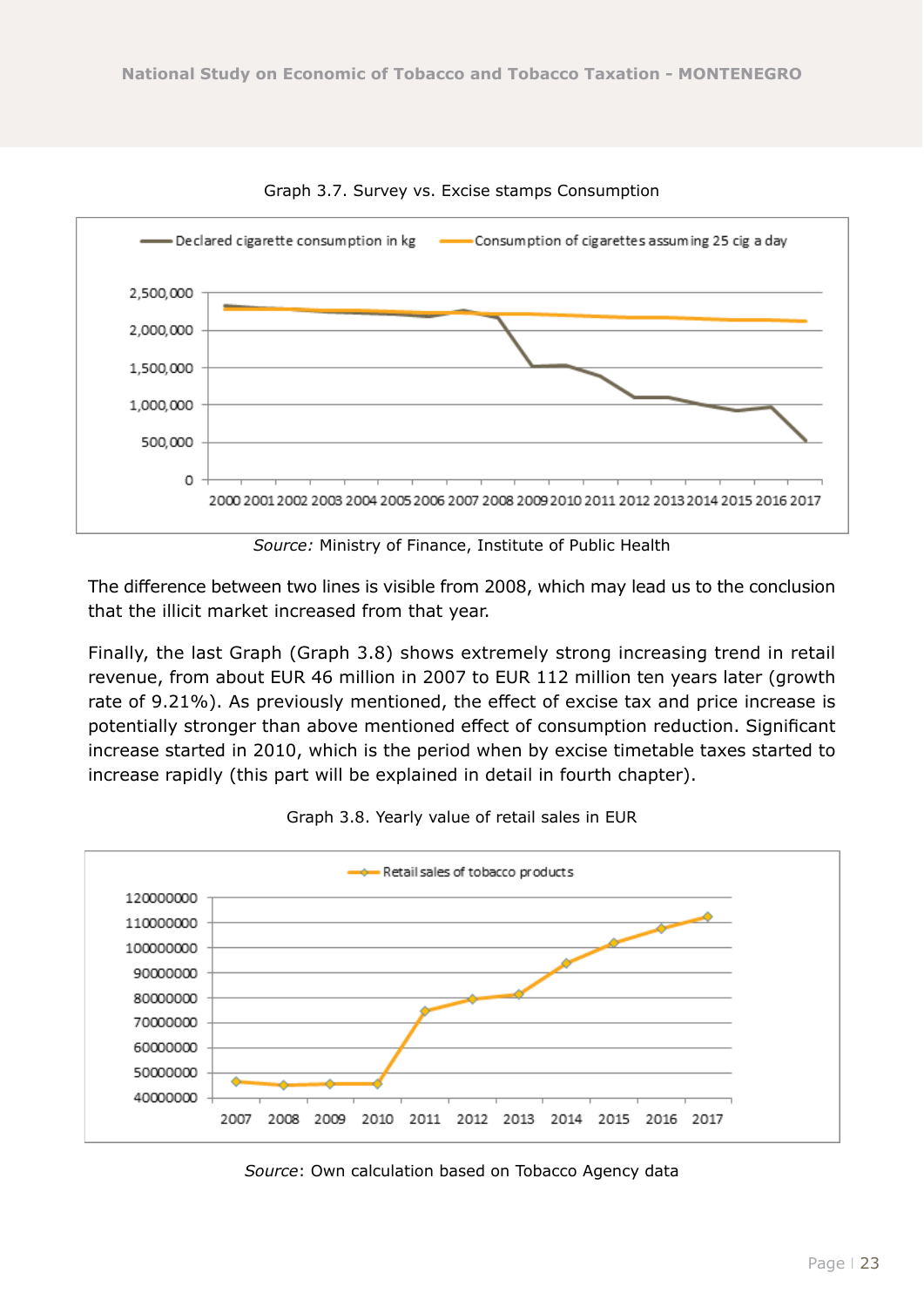

# <span id="page-23-0"></span>**4. Tobacco taxation and pricing policies**

## **4.1. Institutional, policy and legal framework**

Montenegro began the creation of an institutional and legal framework for tobacco policies by adopting four key laws [12, 19, 20, 21, 22]: the Law on Tobacco, the Law on Limiting Use of Tobacco Products, Law on Excises Taxes and Law on Ratification of the the World Health Organization Framework Convention on Tobacco Control (WHO FCTC). These laws, with annexes, represented a legislative basis for the development of the National tobacco control policy. Still, the adoption of the Strategy for Health Care Development and Strategy for Tobacco Control [28, 29] was the main step in Montenegro's efforts to adopt homogeneous global tobacco measures and strategic approaches to increase awareness of Montenegrin society about the harmful effects of tobacco consumption.5 The Government of Montenegro, as a signatory of WHO FCTC [42], encourages the reduction of tobacco products use through a set of smoking control measures. In accordance with the adopted cross-sectoral approach, smoking control measures are implemented through activities of competent Ministries, Governmental agencies and institutions, as well as NGOs (having different levels of participation in tobacco control activities).

#### *4.1.1. Institutional framework for tobacco control*

Ministry of Finance, Ministry of Health and Ministry of Agriculture and Rural development are the main entities responsible for the development and implementation of regulation and legislation related to tobacco tax policies and tobacco control. Ministry of Sport and Education have no direct jurisdiction, but through intensive cooperation with Ministry of Health, conduct educational activities to familiarize the public with all medical, economic and cultural aspects of the problem of using tobacco. Special responsibility is also given to health care professionals who, through numerous youth counseling centers, are engaged in prevention and smoking cessation programs.

The Ministry of Finance<sup>6</sup> is in charge of taxation policies and therefore directly impacts the tobacco market - tobacco products prices. Consequently, these decisions are influencing tobacco consumption levels. They develop and implement tax and customs policies by the special department, Directorate for Tax and Customs System. The focus of this department is on the enforcement of laws, as well as supervision in the part of lawful, efficient and effective work of the Customs Administration and Department of Public Revenues (Tax Administration). Since 2015, the obligation of excise duties and customs duties on imports of tobacco products collection was transferred from Tax administration to Customs Administration [12, No. 45/14]. Being a part of the Ministry of Finance, customs are focused on suppressing illegal trade of tobacco products and other excise goods. The Department of Public Revenues monitors and contributes to the collection

<sup>5</sup> Montenegro became member of the Stability Pact Project: Capacity Building in Public Health on Tobacco Control since 2004

<sup>6</sup> <http://www.mif.gov.me>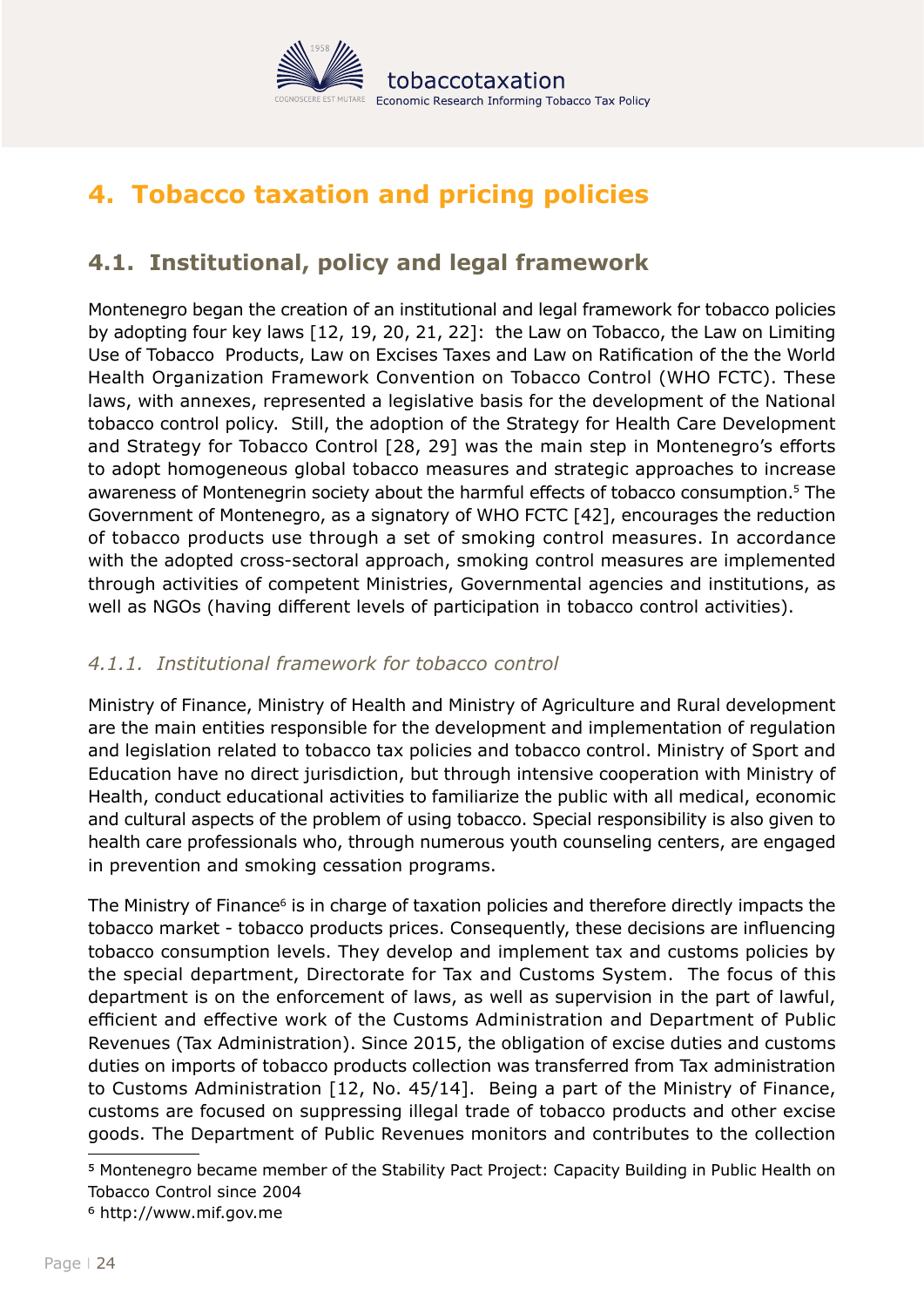and increase of total budget revenues, as well as to the implementation of strong fiscal policy measures of the government of Montenegro.

Additionally, the Commission for the Elimination of Illicit Trade is formed as a part of the Ministry of Finance. This Commission coordinates the elimination of illicit trade through the implementation of set measures and strengthened coordination of all state institutions in charge for the fiscal discipline (monitoring the market, defining the obligation of the competent authorities to adopt joint action plans as needed, or to undertake certain measures, determining the procedures by which the competent authorities are obliged to report to the Commission and the Government etc.).

The Ministry of Agriculture and Rural Development<sup>7</sup> is responsible for creating and implementing government policy and legal regulation in agriculture and related industries, which among others include the production, sales and distribution of tobacco products, as well as making regulations for the technological classification of tobacco. By signing the Protocol to Eliminate Illicit Trade in Tobacco Products (2013), Montenegro committed itself to establishing rules for eliminating illegal trade in tobacco products through the control of supply chain and international cooperation.8 The protocol was ratified in June 2017 [11] on an initiative by the Ministry.

Tobacco Agency is a special organization, which represents an important part of the Ministry of Agriculture and Rural Development. It is an administrative authority responsible for issuing permits to all participants in the tobacco value chain (production and trade); keeping registers of market participants; monitoring the tobacco market for the purposes of controlling illegal trade and ensuring fair market competition. Tobacco Agency directly participates in the creation of legislation related to the tobacco industry. Tobacco Agency was established under the Law on Tobacco.

The Ministry of Health<sup>9</sup> is responsible for determining measures to combat the harmful effects of the use of tobacco products, continuous implementation of tobacco control activities, and its efforts to harmonize national legislation with EU directives related to tobacco and tobacco products. In that context, the Ministry is closely cooperating with the WHO and other international bodies that monitor the issue of smoking reduction, such as the United Nations, the Council of Europe, and the European Commission. In cooperation with the Institute of Public Health, nongovernmental organizations, municipal governments and counseling centers, as well as through cooperation with primary and secondary schools, it initiates numerous educational activities in the domain of smoking prevention.

Government established the National Council for Coordination and Prevention of Chronic Non-communicable Diseases, governed by Prime Minister in order to [30]: ensure the coherence of sectoral policies in order to reduce mortality from the underlying categories of chronic non-communicable diseases [16, 17]; design and implement effective

<sup>7</sup> [www.minpolj.gov.me](http://www.minpolj.gov.me) 

<sup>8</sup>The Protocol obliges countries to establish global monitoring of the movement and origin of tobacco products as key measures in order to reduce illicit trade in tobacco products, available at: [www.aduvan.co.me](http://www.aduvan.co.me/-)

<sup>9</sup> [www.mzdravlja.gov.me](http://www.mzdravlja.gov.me)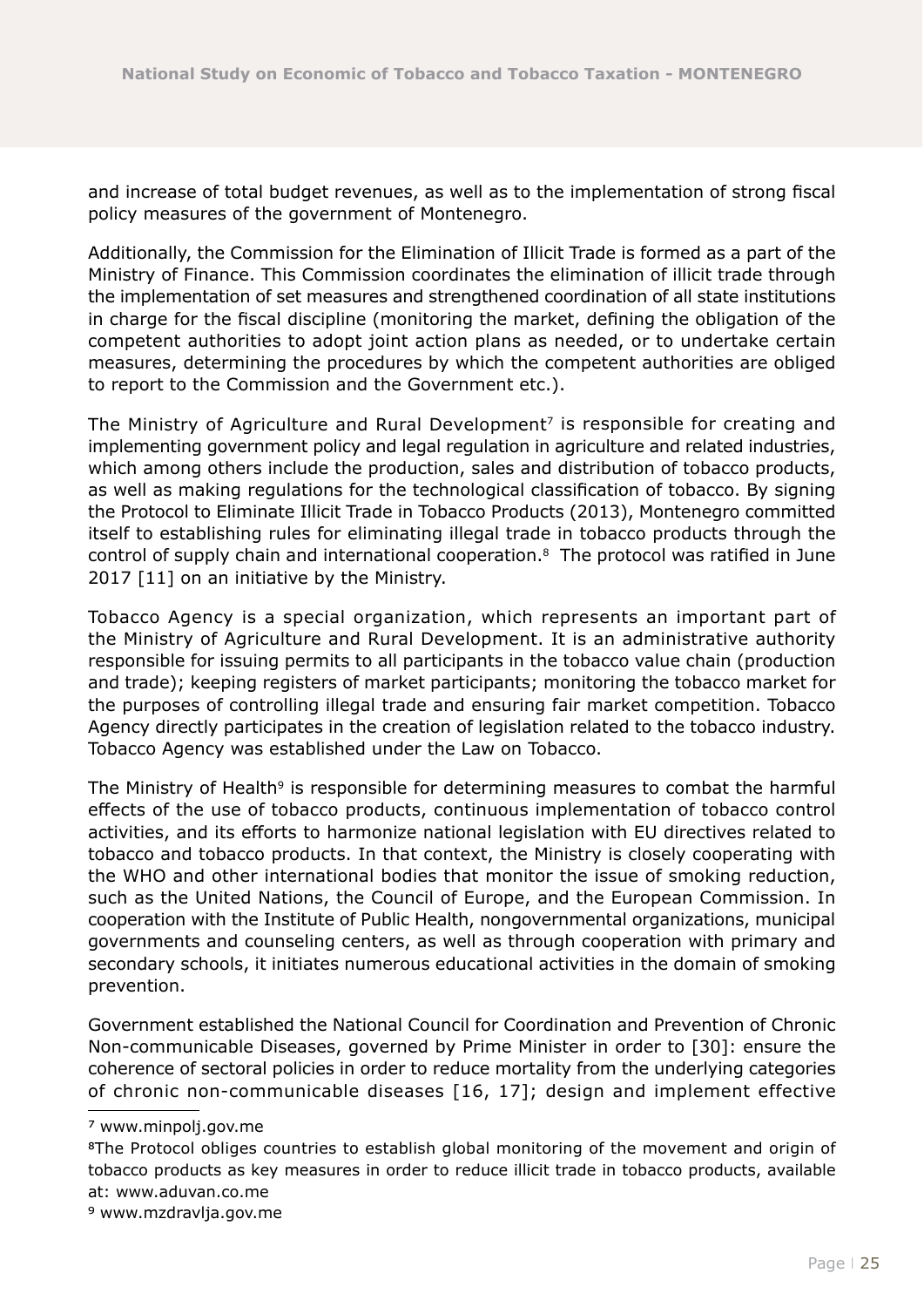

<span id="page-25-0"></span>responses to the epidemic of chronic non-communicable diseases in Montenegro; and monitor the progress made in this segment.

#### *4.1.2. Policy framework for tobacco control*

#### Global and EU Conventions and Reports

In 2006, the World Health Organization Framework Convention on Tobacco Control (WHO FCTC) was ratified in Montenegro [42] in order to reaffirm the right of all people to the highest standard of health. Accordingly, Montenegro is committed to satisfy the core demands of the WHO FCTC, which are contained in articles 6-14:

- Price and tax measures to reduce the demand for tobacco, and
- Non-price measures to reduce the demand for tobacco (advertising, health warnings, smoke-free area etc.)

According to the EU Progress Report for Montenegro 2018 [5] (section 28 Consumer and health protection)*:* "Montenegro is moderately prepared on consumer and health protection… Regarding tobacco control, national legislation is partly aligned to *EU acquis* in this area and the smoking ban in public places is not implemented.'' Still, progress on health protection has been limited, and it is of upmost importance to ensure further alignment with EU health protection *acquis* considering tobacco control and implementation of Action Plans on communicable diseases. By signing the Protocol to Eliminate Illicit Trade in Tobacco Products in 2013 and ratifying it in 2017 [11], Montenegro committed itself to establish rules to eliminate illegal trade in tobacco through the control of supply chains and international cooperation. The objective of this Protocol is to eliminate all forms of illicit trade in tobacco products, in accordance with the terms of Article 15 of the WHO FCTC [42]. But, as stated in EU Progress Report [5], there is a concern relating to the fight against illicit tobacco trade and the prevention capacity of customs must be strengthened.

#### National strategies and plans

1. *Health Policy in the Republic of Montenegro until 2020* [27](2001) defines strategic directions for creating a sustainable health of the population in the 21st century, and has been defined according to goals and recommendations from the WHO documents (*Health for All in the 21st Century* and *21 objectives for the 21st Century*). By adopting this document, the Government of Montenegro defined the health of the population as the most important resource for the development of Montenegro society.

*2. Strategy for Health Care Development in Montenegro* [28] *(2003-2020)* defines the overall goals of development of the health care system that are focused on the realization of the goals of health policy until 2020. The general objectives are: building a health policy that should guide citizens to the awareness of health consequences of their own decisions and their responsibility for health, improving health care in the most acceptable and equitable way, developing a health system harmonized with trends in European health care development, increasing the efficiency of the health system through rational and available resources, improving service quality, applying modern health technologies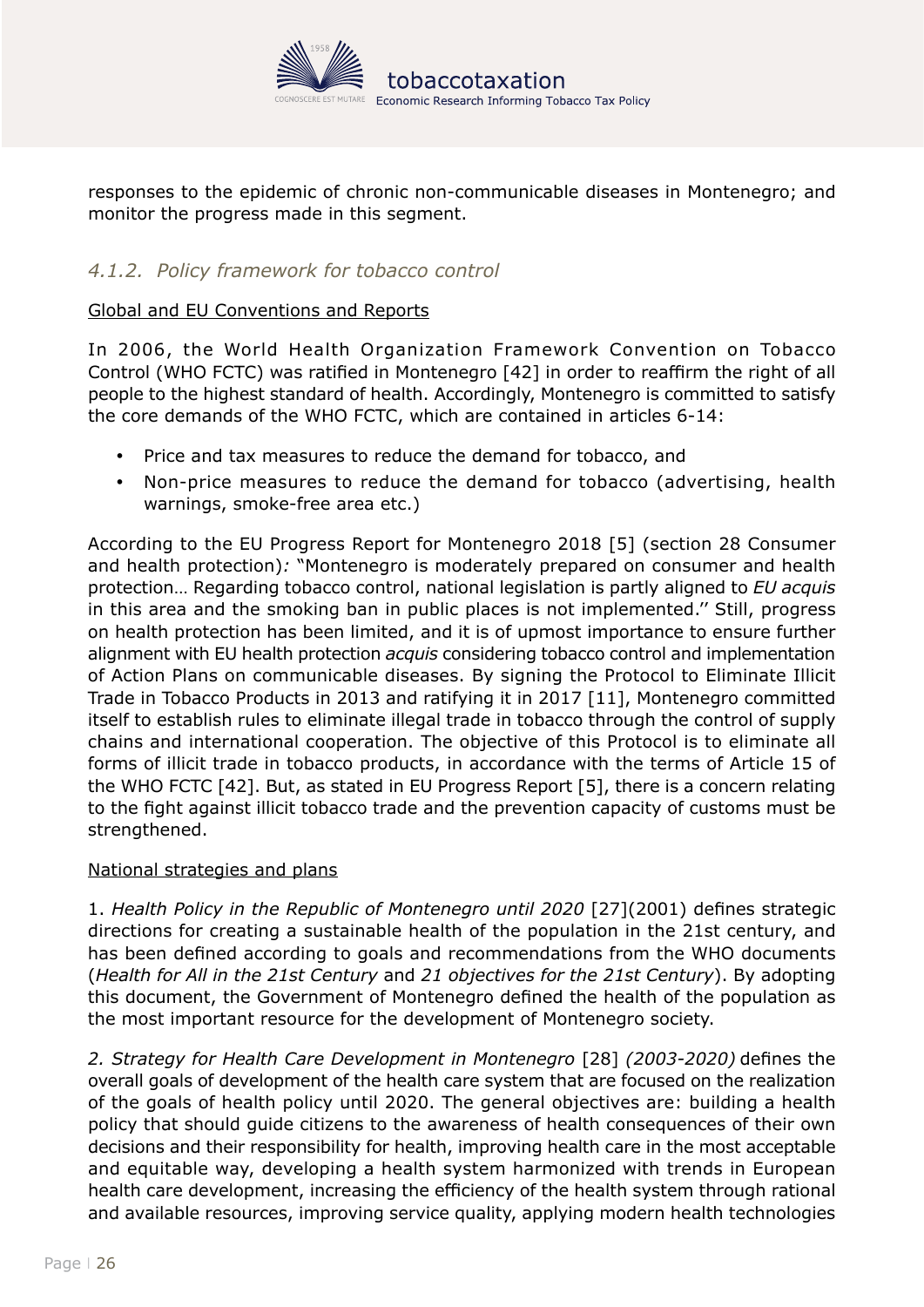and financial system stability. *Master Plan for the Development of Health Care of Montenegro for the period 2015-2020* [32] gave the framework to development policies of the health system, in line with the goals and recommendations from the strategic documents of the WHO and the EU [4, 44] (Europe 2020, Health 2020).

3. *National Strategy for Tobacco Control* (2005) [29] is based on the main settings of the Warsaw Declaration [41], in accordance with the principles of the *European Strategy for Tobacco Control10*. The main focus is on: information campaigning; limiting tobacco advertising and promotion; limiting smoking in public and working places; limiting tobacco availability for youth; and actions related to cessation programs. The basic strategy goals were directed towards prevalence and diseases reduction and creation of smoke-free environment in Montenegro.

4. *Strategy for Prevention and Control of Chronic Non-communicable Diseases* (2008- 2020) provides basic guidelines for a comprehensive and coordinated response to the burden of non-communicable diseases [30]. The emphasis was placed on promoting multisector cooperation to reduce exposure to harmful risk factors. The strategy combines the principles of prevention and control of chronic non-communicable diseases with the intent to ensure a balance between activities aimed at avoiding the causes of illness, disability and premature death. Additionally, the strategy lists activities to improve the outcome of a disease and the quality of life of those who have already become ill. These strategic goals are also recognized by the new Master Plan for Health Care Development in Montenegro in the period 2015-2020[32]. In the Plan for Implementation of the Strategy for the period 2016-2017 [32], Montenegro defined the framework for the realization of obligations arising from the Political Declaration of the High-level Meeting of the General Assembly on the Prevention and Control of Non-communicable Diseases [38] and the Global Action Plan for Chronic Non-communicable Diseases for the period 2013-2020 [43].

5. *National Strategy for Elimination of Illicit Trade of Tobacco Products* (2015) defined the key strategic goals in the elimination and reduction of the illegal trade of tobacco products [25]: fight against criminal activities involving organized crime, protection of the health of the population who consume counterfeit tobacco products of reduced quality, suppression of illegal traffic of tobacco products to the greatest extent possible in order to protect the budget of Montenegro, and protection of companies dealing with the legal import of cigarettes.

<sup>10</sup> http://www.euro.who.int/\_\_data/assets/pdf\_file/0016/68101/E77976.pdf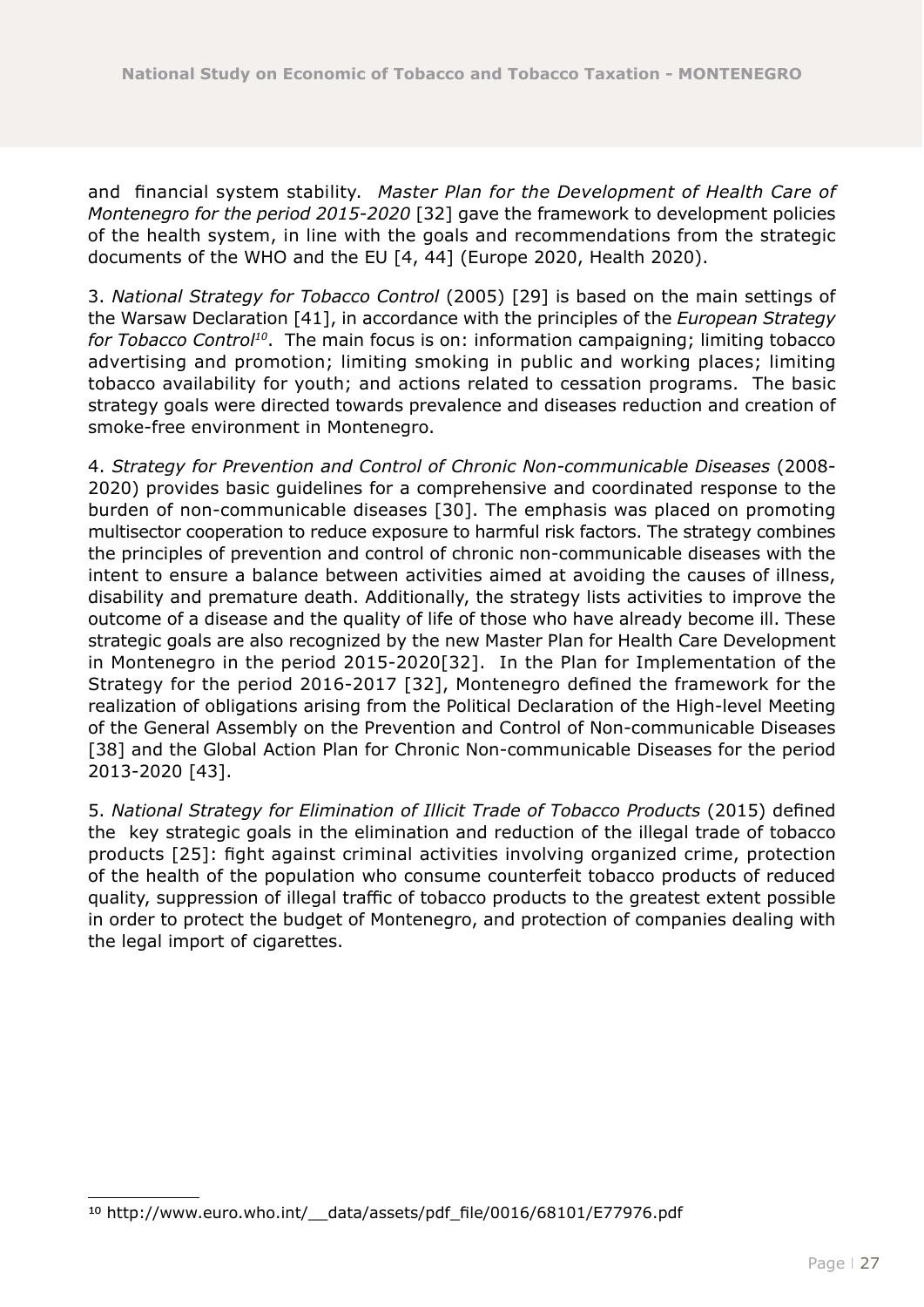

<span id="page-27-0"></span>

| <b>Document</b>                                                                             | <b>Stakeholder</b> | <b>Status</b> |
|---------------------------------------------------------------------------------------------|--------------------|---------------|
| Strategy for Health Care Development                                                        | Ministry of Health | 2003-2020     |
| <b>Strategy for Tobacco Control</b>                                                         | Ministry of Health | $2005 -$      |
| Strategy for Prevention and Control of Chronic<br>Non-communicable Diseases                 | Ministry of Health | 2008-2020     |
| Strategy for Elimination of Illicit Trade of Ministry of Finance<br><b>Tobacco Products</b> |                    | $2015 -$      |

#### Table 4.1. Strategies related to the Tobacco control in Montenegro

#### *4.1.3. Relevant legislation for tobacco control*

*Law on Tobacco* [19, 20] governs the production, processing and trade in tobacco, as well as other issues relevant for the production and trade in tobacco and tobacco products. These issues are related to the definition of companies that can do business in the tobacco sector, processing and marketing of tobacco products, company's registration, issuing licenses, regulation of wholesale and retail tobacco trade and penal provisions. Additionally, the Law defines the tobacco tender procedure (preparation of the tender documentation, public call, submission and receipt, opening and evaluation of the bids, establishing the list of the bidders, and forming the final tender list). Tobacco tender is announced only after the approval of the Government.

*The Law on Limiting Use of Tobacco Products* [21] is the primary law related to the tobacco control legislation in Montenegro. The Law on Limiting Use of Tobacco Products governs the limitation of tobacco products use, in order to prevent harmful consequences of tobacco use, the exposure to secondhand smoke, and to provide smoke-free air. These measures are in line with the WHO recommendations. Within the framework of banning and limiting the use of tobacco products, this Law defines:

- The maximum amount of harmful ingredients of cigarettes and the mandatory label on the tobacco products;
- Measures to reduce and limit the use of tobacco products by limiting sales and advertising;
- Bans considering smoking in the public and work space, except in the areas/rooms that the owner or user specifies for smoking only, and on which he indicates that smoking is permitted; bans in the media;
- Obligation to educate children and youth about the harmfulness of the tobacco products use, through the educations program established by the Ministry of Education, in cooperation with the Ministry of Health;
- Control and inspection activities performed by the Administration for Inspection Affairs different inspectorates (sanitary, tourist, market).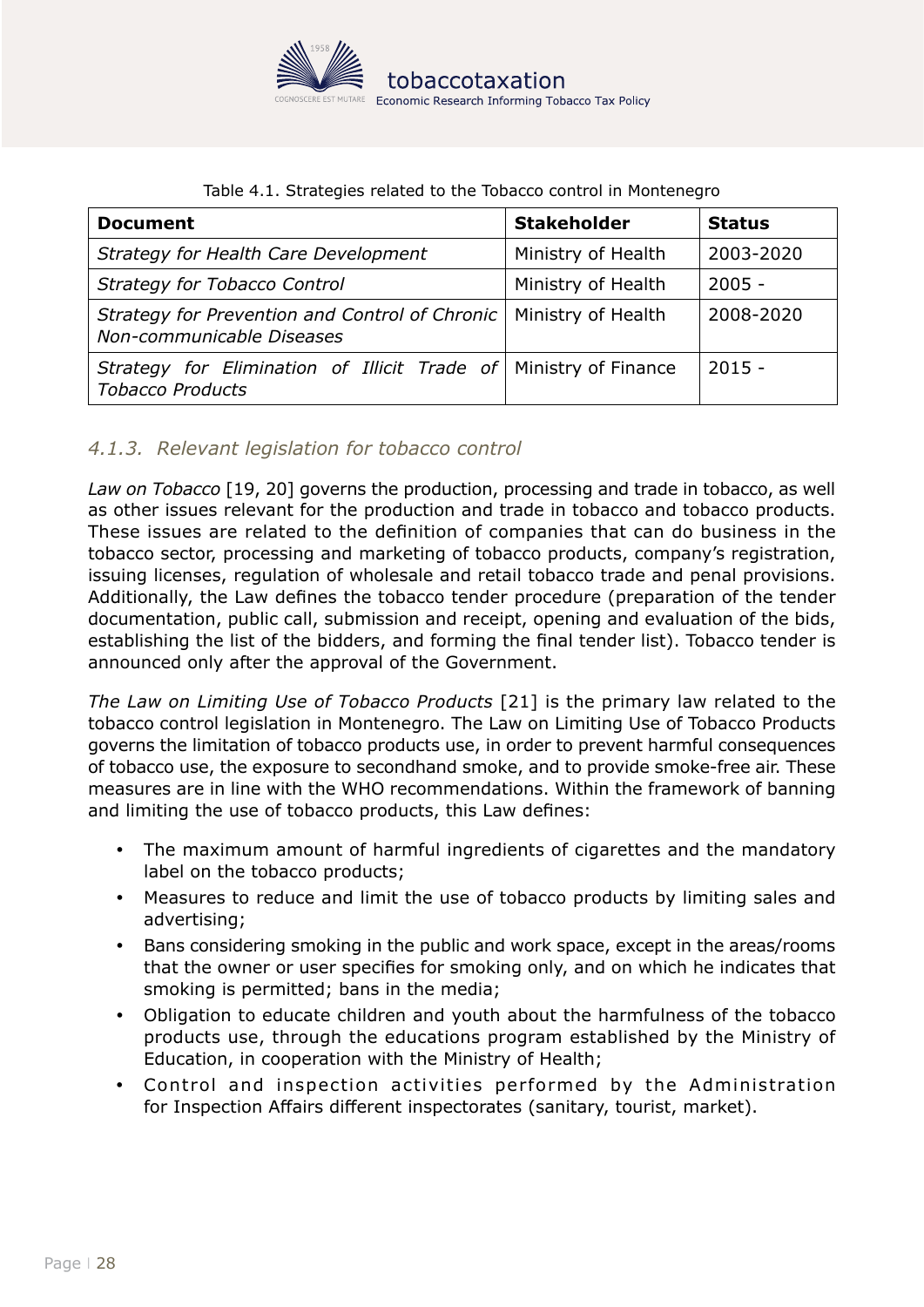<span id="page-28-0"></span>The application of the Law on Limiting Use of Tobacco Products was partially limited by adopting the Law on Fees for Access to Services of General Interest and for the Use of Tobacco Products**,** Electric –Acoustic and Acoustic Devices [13] and Law on Fees for the Use of Tobacco Products, Electric- Acoustic and Acoustic Devices [14]. This Law prescribes the obligation of fee payment by entities performing catering activities (EUR 1 per  $m^2$ ). It is important to point out that by this Law, stated several times, the ban of smoking in public spaces, prescribed by the Law on Limiting Use of Tobacco Products (article 4, paragraph 2), has been declared null and void until defined period of time. The new Law on Fees for the Use of Tobacco Products, Electric- Acoustic and Acoustic Devices [14] does not set a time frame for implementation of the ban on smoking in public places, which is certainly discouraging.

In order to harmonize legislation with the EU directive 2014/40 [6], the Ministry of Health has submitted a proposal for a new Law on Limiting Use of Tobacco Products. According to the proposal, there will be significant progress regarding the limits of tobacco use and smoke-free spaces policies. The adoption of this Law is in progress.

Despite restrictions and prohibitions on the use of tobacco products, the conclusion is that legislation is well designed, but poorly implemented in practice.

*Law on Excise Tax* [12] introduced the obligation to pay excise tax on three groups of products: alcohol and alcoholic beverages, tobacco and tobacco products and mineral oils, their derivatives and substitutes. Excise tax is paid on excise products produced in Montenegro and excise products imported in Montenegro. The excise taxpayer is the producer and importer of excise products, while the Law foresees the possibility for the excise obligation to be transferred from the importer or the manufacturer to the holder of the excise license or exempt excise taxpayer. More details regarding Law on Excise Tax are given in the subchapter, "Tobacco tax structure."

#### *4.1.4. Tobacco control measures*

Montenegro, as a signatory of the WHO FCTC [42], has undertaken the adoption of a wide range of tobacco control measures which includes:

- 1. Normative measures of sanctioning and limiting the use of tobacco products;
- 2. Health-education-information measures through warnings about the harmfulness of smoking and health risks and through smoking cessation services and education activities;
- 3. Ban of all forms of advertising and promotion of tobacco products and sponsorship;
- 4. Fiscal measures by correcting fiscal and tax policies.

*1. Normative measures of sanctioning and limiting the use of tobacco products* are mainly implemented through reducing the availability of tobacco products and the creation of a smoke-free environment. Tobacco sales are banned to minors at each point of sale in Montenegro [21]. The sale of tobacco products is also prohibited:

At public space in which educational activities are performed;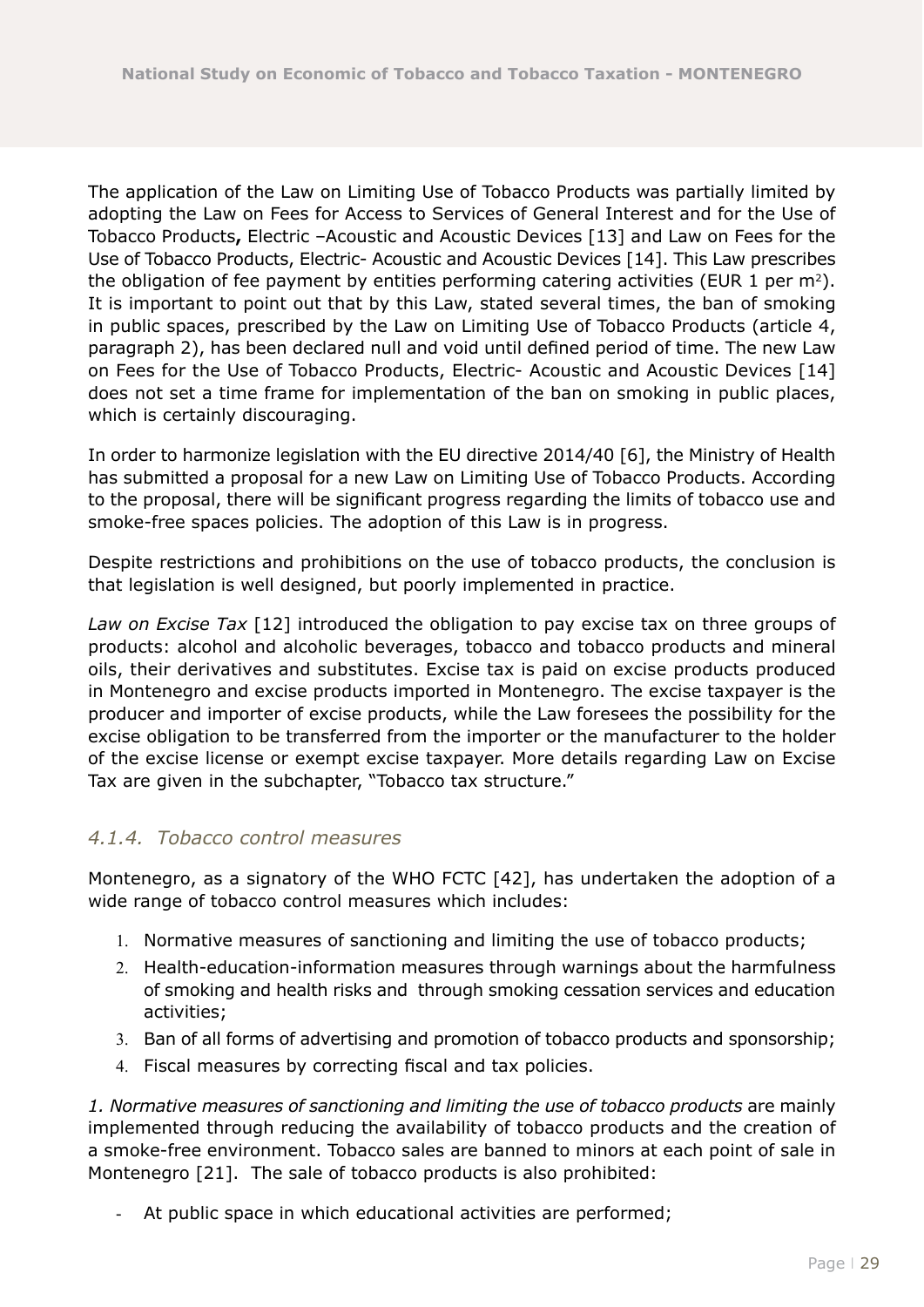

- At pharmacies and specialized stores for medical devices;
- At public sports-recreational facilities;
- At automatic devices;
- In actions of providing direct or indirect benefits to customers or to a third party, such as giving gifts, premiums, reduced sales, or the right to participate in a prize game, lottery or competition;
- In a way that allows customers to self-serve from a shop window.

In Montenegro, smoking is completely prohibited in many public places and workplaces such as: government facilities, healthcare facilities (with an exception of psychiatric hospitals and sheltered housing), educational facilities, areas of social protection, areas where cultural activities or sports and recreation is performed, etc. Smoking is also prohibited in areas surrounding public transportation, including buses, trams, trolleybuses, minibuses, taxis, airplanes, trains, boats, catamarans, ferryboats, rafts as well as all other forms of transport. In other public and working spaces, smoking is allowed only in designated smoking rooms. However, smoking is not completely prohibited in catering facilities (cafes and restaurants providing food and drink and hotels).

*2. Warning*s about the dangers of tobacco consumption raise awareness on the health risks for smokers and non-smokers and increase the likelihood of quitting or reducing smoking. Regulations prohibit the trade of tobacco products which do not have a printed combined warnings on the packaging, consisting of a color picture or other illustration [21, article 9] and one of 16 health warnings (2 for front and 14 for back side). Health warnings must legally cover at least 40% of the most visible surface, or 30% of the other side of the individual tobacco product. The Law on Limiting Use of Tobacco Products [21] also mandates font style, font size and color for package warnings. The health warnings, including photos and illustrations, are prescribed by the Ministry of Health and are rotated every 12 months [31]. Misleading labels indicating that certain ingredients are less harmful than others ("low tar", "light", "mild", "ultra-light", "low tar", "light" "mild", "ultra-light" and other similar tags) are prohibited.

The Ministry of Health and the Health Insurance Fund have, in cooperation with the Institute of Public Health, adopted the *Smoking Reduction Program*. The Program was implemented in the Youth Counseling Center in 2008. It lasts five business days a week, every day for two hours and it is realized through individual, voluntary and confidential counseling, as well as through workshops. For this purpose, the Institute of Public Health prepared the Smoking Cessation manual [23]. Additionally, the Institute published various guidelines related to the health consequences of tobacco use.

To increase youth awareness, "Healthy Lifestyles" exists as an elective course in elementary and secondary schools in Montenegro. The subject was also introduced at the Faculty of Sport and Physical Education in 2011, while in 2017 the Faculty introduced Healthy Lifestyles as a department offering bachelor and master studies $11$ .

3. According to the Law on Limiting Use of Tobacco Products [21, article 21], in Montenegro "it is prohibited for manufacturers, importers and sellers of tobacco products to advertise

<sup>11</sup><http://www.ucg.ac.me/objava/blog/10/objava/1613-zdravi-stilovi-zivota-na-fakultetu-za-sport>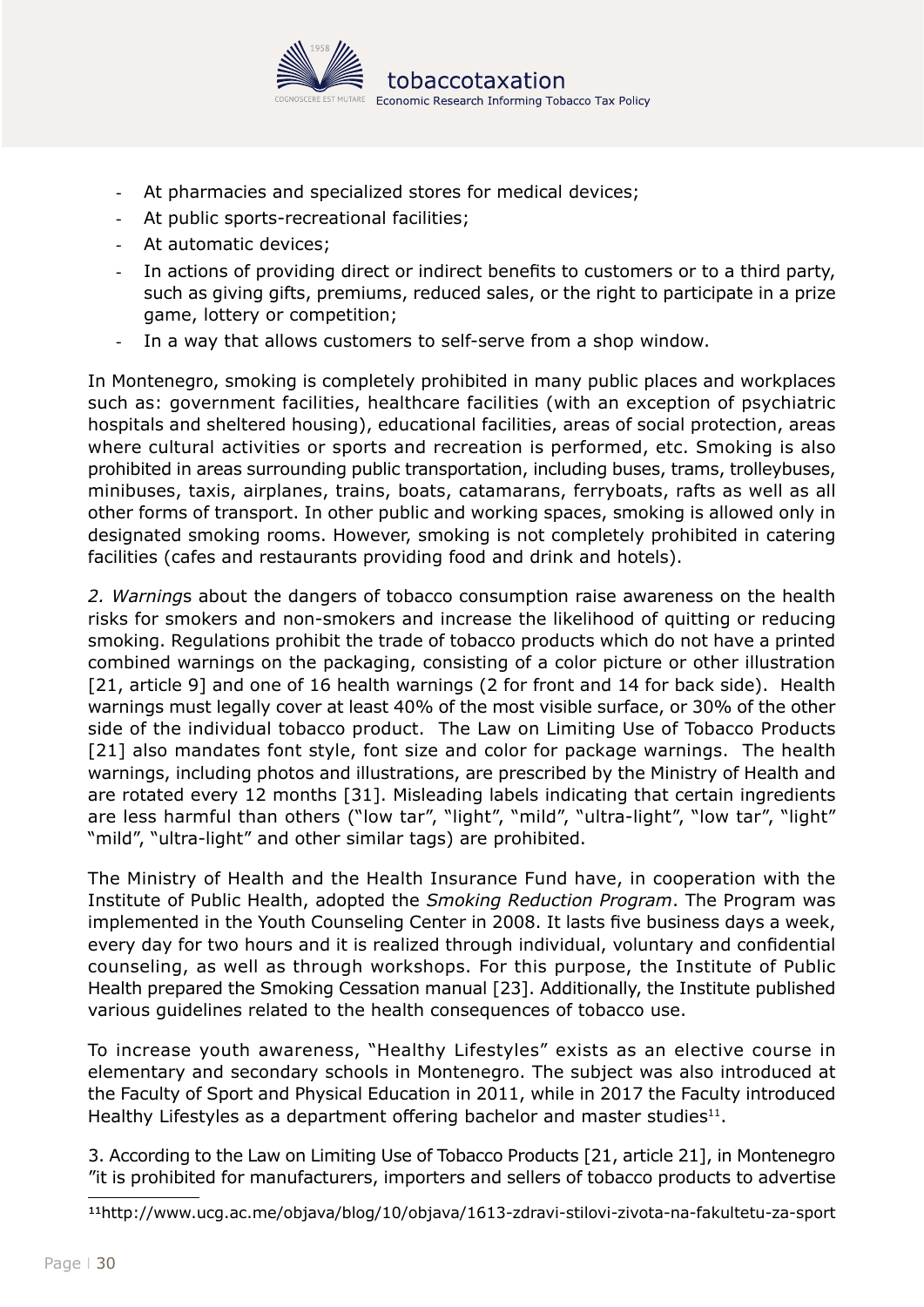<span id="page-30-0"></span>tobacco products: over the internet; in the media; through cinematic slides, films, panels, boards, stickers and other forms of advertising in public places; on facilities and means of transport; through light commercials; through books, magazines, calendars, clothing, and over stickers, posters and leaflets, if these labels, posters and leaves are separated from the original packaging of tobacco products. Also, products that, by their appearance, name and purpose of use, directly encourage consumption of tobacco products must not be advertised. Producers or importers of tobacco products must not sponsor radio programs, events or activities, as well as events or activities of an international character".

However, it is not prohibited to publish the information by the manufacturers and importers through mass media about [21, article 22]:

- "Rewards and public acknowledgments of quality of certain products and other successes without specifying the name of the individual product;
- The information within exhibition spaces, during specialized trade fairs, tasting of new products organized in indoor premises, during festivals organized and during the visits by consumers;
- About the quality and other properties of tobacco products published in professional books, magazines and other professional publications intended exclusively for manufacturers or traders of these products".

According to the Law on Health Care Inspection [18], the health inspector controls if the normative measures are implemented in practice.

4. Taxation is considered to be one of the most effective methods in reducing the level of smoking prevalence. More on tobacco taxes in following chapters.

### **4.2. Tobacco tax structure**

Montenegro has implemented a mixed excise tax system with an ad-valorem excise tax (based on retail prices) and a specific excise tax. The basis for the ad-valorem tax for each brand sold is a retail price defined by companies and published in the Official Gazette after the approval from the Government. The law on excise tax [12], regulates the excise tax system and introduces the obligation of excise taxes on excise goods payment, which are released into free circulation on the territory of the Republic of Montenegro. The law has been applied since April 1, 2002.

A mixed system of specific and ad valorem taxes on tobacco was introduced in 2005. From that period, the price of the most popular brand of cigarettes was used as official data, until 2014 when weighted average price of cigarettes was introduced. These prices are determined according to the retail prices of all cigarettes announced in Official Gazette and submitted by tobacco companies from the previous year.

Tobacco products subject to excise duties are: cigarettes, cigars and cigarillos, fine cut smoking tobacco, and other smoking tobacco. Cigarettes have a specific excise tax, determined as an amount for 1000 pieces, and an ad-valorem excise tax determined as a percentage of the retail price, which is determined by tax administration as weighted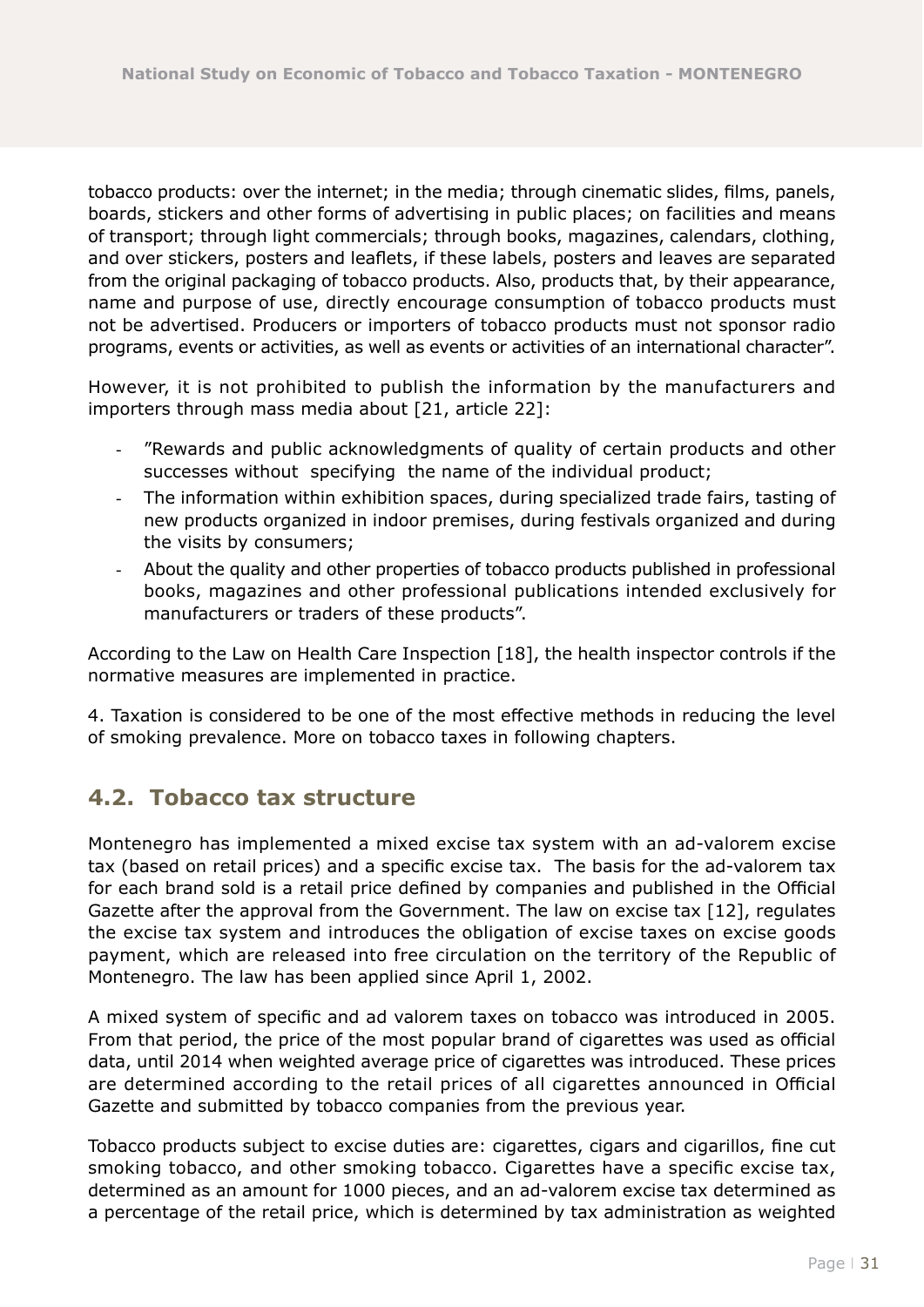

average price of cigarettes [34]. Excise duty is on other tobacco products paid per kilogram. The minimum amount of excise tax on cigarettes in defined as 100% of the total amount of total excise tax (specific and ad valorem) and determined based on the "most popular price category" of cigarettes.

With the amendments to the Law on Excise Tax [12], from 2013, 2014, 2017, 2018, the Montenegrin government made a drastic change in the amount and calculation of excise taxes on tobacco products (Graph 4.1.). Apart of the already mentioned changes regarding the retail price (weighted average price introduced), the amendments from 2013 prescribed the higher value for the specific excise of EUR 17.5 per 1000 cigarettes and lower value for the proportional rate of 35% of the retail price of cigarettes.

Amendments to the Law on Excise Tax [12], which entered in force from October 2014, were mainly related to further harmonization of excise policies with European legislation. In order to create a predictable, gradual and balanced increase in excise duties as a precondition for the prevention of illegal cigarettes trade and the provision of stable public revenues, an "excise calendar" was introduced for a five year period. The prescribed amounts of specific excise taxes on cigarettes were EUR 19 per 1000 pieces in 2014 to EUR 26 per 1000 pieces in 2019. The rate of proportional (ad valorem) excise gradually was planned to decrease from 35% in 2014 to 31% 2019. Meanwhile, various changes and amendments to the Law on Excise were introduced.

As of January  $1<sup>st</sup>$ , 2015, the procedure for checking and paying excise taxes is performed by the customs authority instead of the tax authority. In this way, through the unification of the control procedure and collection of this tax, the system was improved, and more efficient control was ensured.

The Law on Excise Tax [12] was amended in August 2017 to consolidate public finances and to harmonize the excise policy with the relevant EU policy. Accordingly, by the amendments to the Law adopted in August 2017, the specific excise per 1,000 pieces increased  $[7]$ : from EUR 30 to EUR 40 from January 1st 2018 and finally to EUR 50 from January  $1<sup>st</sup>$  2019. Ad valorem excise remained unchanged at 32% of the average weighted price of cigarettes. Moreover, the amendments introduced excise duty for heating tobacco and liquid for charging electronic cigarettes. Excise duty for heated tobacco ("heat-not-burn") is paid per kilogram of tobacco mixture in the amount of EUR 29.44 per kilogram, while excise duty on liquid for refilling electronic cigarettes is EUR 0.9 per milliliter. The above-mentioned changes are presented in the Graph 4.1.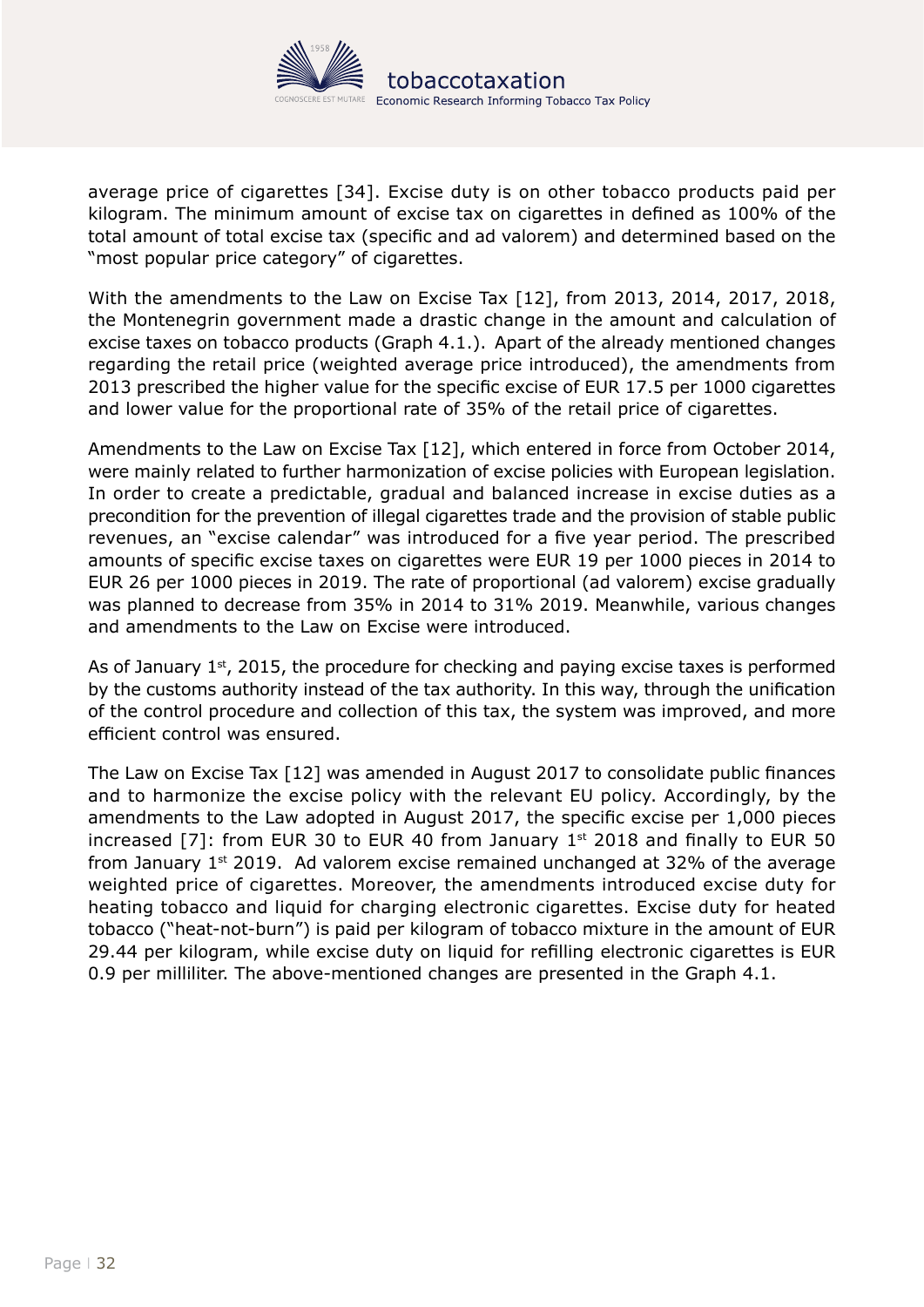

Graph 4.1. Specific and ad valorem statutory excise rates on cigarettes in Montenegro 2006-2018

*Source*: Ministry of Finance

Excise taxes on cigars and cigarillos varied from EUR 10 until 2011, to EUR 25 in 2018. Considering other tobacco products, these amounts were in range from EUR 10 until 2006, to EUR 25 in 2018. Fine-cut tobacco excise taxes were in range from EUR 20 until 2012, to EUR 40 until 2014, EUR 25 until 2017 and EUR 54 in 2018.

However, in the latest changes in 2018, this calendar has been corrected<sup>12</sup> with the aim of reducing excise taxes on tobacco products and blocking continuous decrease of excise tax revenues, according to the arguments given by Ministry of Finance<sup>13</sup>. According to the last amendments, duties for certain tobacco goods are changed significantly. The new excise calendar is given in Table 4.2.

| Date                      | Specific<br>excise tax EUR | Ad valorem<br>excise tax % | Fine-cut<br>tobacco |
|---------------------------|----------------------------|----------------------------|---------------------|
| $01.09.2018 - 31.12.2019$ | 30                         | 32                         | 30                  |
| 1.01.2020-31.12.2020      | 33.5                       | 30.5                       | 35                  |
| 1.01.2021-31.12.2021      | 37                         | 29                         | 40                  |
| 1.01.2022-31.12.2022      | 40.5                       | 27.5                       | 45                  |
| 1.01.2023-31.12.2023      | 44                         | 26                         | 50                  |
| 1.01.2024-31.12.2024      | 47.5                       | 24.5                       | 55                  |

| Table 4.2. Excise calendar 2018-2023 Montenegro |  |
|-------------------------------------------------|--|
|-------------------------------------------------|--|

*Source:* Law on Excise Tax

<sup>12</sup>Official Gazette of the Republic of Montenegro 55/18, available at: http://www.upravacarina. gov.me/rubrike/akciza/189839/Obavjestenje-o-izmjenam-i-dopunama-Zakona-o-akcizama-SLlist-CG-br-55-18-od-01-08-2018-g.html

<sup>13</sup> http://www.gov.me/pretraga/189037/Intervju-Ministra-Darka-Radunovica-za-Pobjedu-Korekcija-poreza-samo-u-slucaju-poremecaja-trzista.html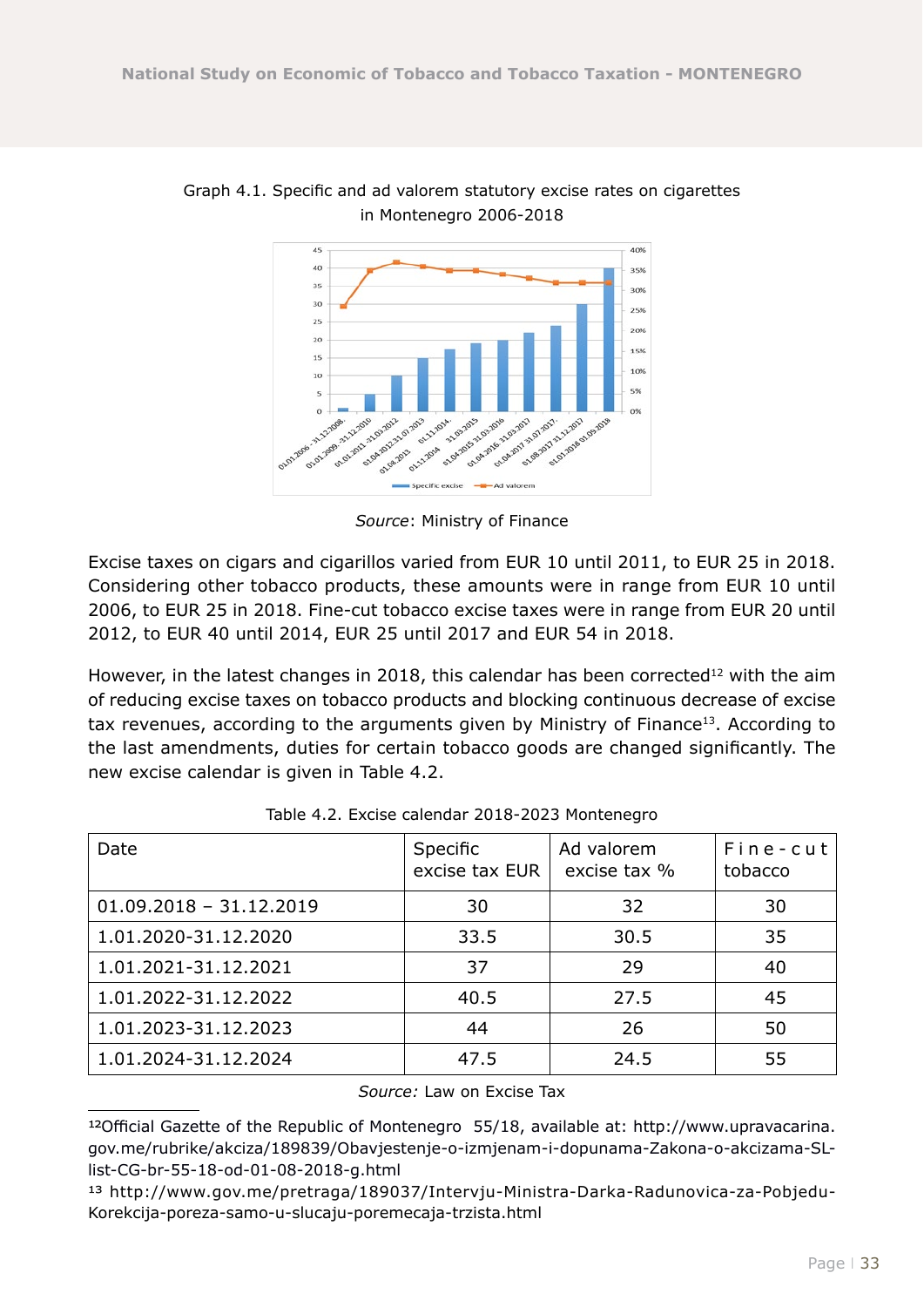

Montenegro is fully committed to its strategic goal of EU accession and as a country candidate is subject to aligning domestic regulation with the EU's legislation. According to the *Council Directive 2011/64/EU* [1], it is required to levy a minimum rate of excise duties on cigarettes. This minimum rate must consist of:

- Specific component which must be in range of 7.5% and 76.5% of the total tax burden (TTB) – *in Montenegro specific component was 39.69% in second half of 2017, and currently amounts 36.67%, starting from 1st September 2018. Specific component is in line with the EU Directive (article 8).*
- An ad valorem component must be expressed as a percentage of the maximum retail selling price - *in line with the EU Directive.*

The overall excise rate must be:

- • At least EUR 90 per 1000 cigarettes EUR 60.5 *in second half of 2017, and currently amounts EUR 63.5 starting from 1st September 2018- not* in line *with the EU Directive.*
- At least 60% of the weighted average retail selling price 63.58% in second half *of 2017, and currently amounts 60.57% starting from 1st September 2018* - *in line with the EU Directive.*

Legal alignment is completed regarding health warnings, sales, advertising and recommendation on the prevention of smoking and smoke-free environments. The EU's experience shows that the harmonization of tobacco taxation is a lengthy process, which requires improvements and updates over time.

From the Table 4.3 it can be seen the exact date of excise or particular tax change and their absolute and relative level reached in this way. The table covers the last 10 years when major changes happened. The first column refers to VAT and its changes. The second and third column show day, month and year of taxes and excises changes. The forth column presents the share of excise and other taxes in price of cigarette, which is presented in the fifth column. The index of cigarette price movement is in the sixth column, while the absolute value of taxes per pack of cigarettes is given in last column. Noticeable is an increased in the share of excise and taxes in the final price of cigarettes. Their share in tobacco product price increased from 43.86% in 2007 year to 87.43% at the beginning of 2018.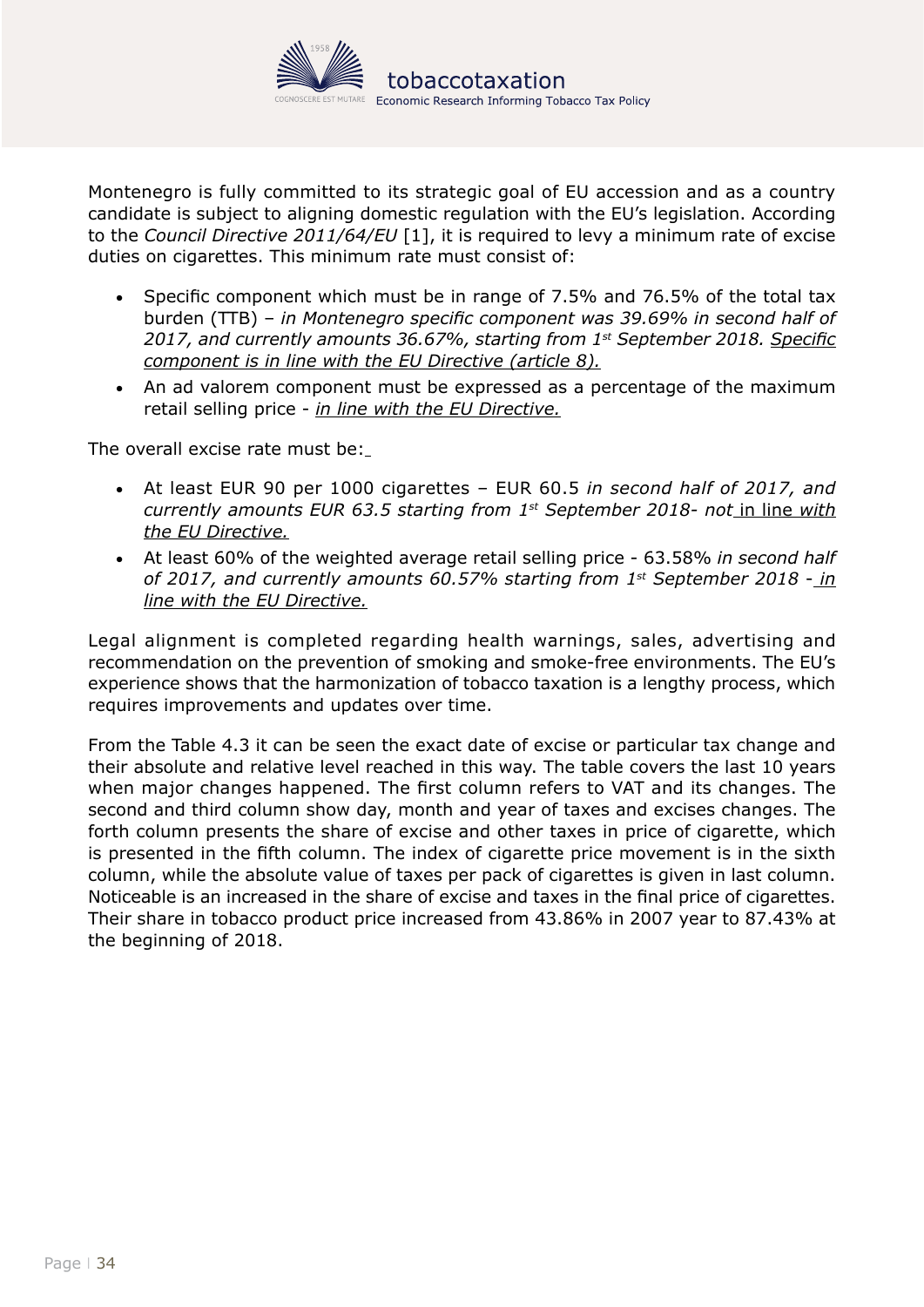| VAT<br>as $%$ | Date<br>of<br>excise<br>and<br>tax change | Year | burden<br>Tax<br>weighted<br>on<br>average price<br>of cigarettes | Weighted<br>average<br>price<br>of<br>cigarettes<br>(WACP) | W A P C<br>$2010 = 100$ | V a<br>u e<br>of<br>Tax<br>Collected<br>per pack |
|---------------|-------------------------------------------|------|-------------------------------------------------------------------|------------------------------------------------------------|-------------------------|--------------------------------------------------|
| 17            | n/a                                       | 2007 | 43,86%                                                            | 0,6                                                        | 100,00%                 | 0,26                                             |
| 17            | n/a                                       | 2008 | 43,86%                                                            | 0,6                                                        | 100,00%                 | 0,26                                             |
| 17            | n/a                                       | 2009 | 43,86%                                                            | 0,6                                                        | 100,00%                 | 0,26                                             |
| 17            | n/a                                       | 2010 | 66,20%                                                            | 0,6                                                        | 100,00%                 | 0,40                                             |
| 17            | n/a                                       | 2011 | 71,53%                                                            | $\mathbf{1}$                                               | 166,67%                 | 0,72                                             |
| 17            | $1.1 - 31.3$                              | 2012 | 68,20%                                                            | 1,2                                                        | 200,00%                 | 0,82                                             |
| 17            | 1.4-31.12                                 | 2012 | 75,53%                                                            | 1,2                                                        | 200,00%                 | 0,91                                             |
| 17            | $1.1 - 31.7$                              | 2013 | 73,61%                                                            | 1,3                                                        | 216,67%                 | 0,96                                             |
| 19            | 1.8-31.12                                 | 2013 | 77,89%                                                            | 1,3                                                        | 216,67%                 | 1,01                                             |
| 19            | $1.1 - 1.11$                              | 2014 | 73,55%                                                            | 1,55                                                       | 258,33%                 | 1,14                                             |
| 19            | 1.11-31.12                                | 2014 | 75,49%                                                            | 1,55                                                       | 258,33%                 | 1,17                                             |
| 19            | $1.1 - 31.3$                              | 2015 | 73,32%                                                            | 1,7                                                        | 283,33%                 | 1,25                                             |
| 19            | 1.4-31.12                                 | 2015 | 73,50%                                                            | 1,7                                                        | 283,33%                 | 1,25                                             |
| 19            | $1.1 - 31.3$                              | 2016 | 72,19%                                                            | 1,8                                                        | 300,00%                 | 1,30                                             |
| 19            | 1.4-31.12                                 | 2016 | 73,41%                                                            | 1,8                                                        | 300,00%                 | 1,32                                             |
| 19            | $1.1 - 31.3$                              | 2017 | 72,13%                                                            | 1,9                                                        | 316,67%                 | 1,37                                             |
| 19            | $1.4 - 31.7$                              | 2017 | 73,23%                                                            | 1,9                                                        | 316,67%                 | 1,39                                             |
| 19            | 1.8.-31.12                                | 2017 | 79,55%                                                            | 1,9                                                        | 316,67%                 | 1,51                                             |
| 21            | $1.1 - 31.8$                              | 2018 | 87,43%                                                            | 2,1                                                        | 350,00%                 | 1,84                                             |
| 21            | 1.9-31.12                                 | 2018 | 77,92%                                                            | 2,1                                                        | 350,00%                 | 1,64                                             |

Table 4.3. Excise and other tax burden and prices of cigarettes

*Source*: own calculations based on data from Law on Excise Tax and Official Gazette (WAPC)

Due to the change of excise taxes, the price of tobacco products has been increasing by an annual rate of 18%. The increase of price is particularly dynamic from 2010 year when price per pack was EUR 0.6. After that, in only seven years, the price more than tripled and reached the level of about EUR 1.9. Still, the increase in price has not been as significant, comparing to the increasing trend of tax burdens (which has increased much faster than the price). Graph 4.2 shows the increase of WAPC together with increase of tax collected per pack of cigarettes.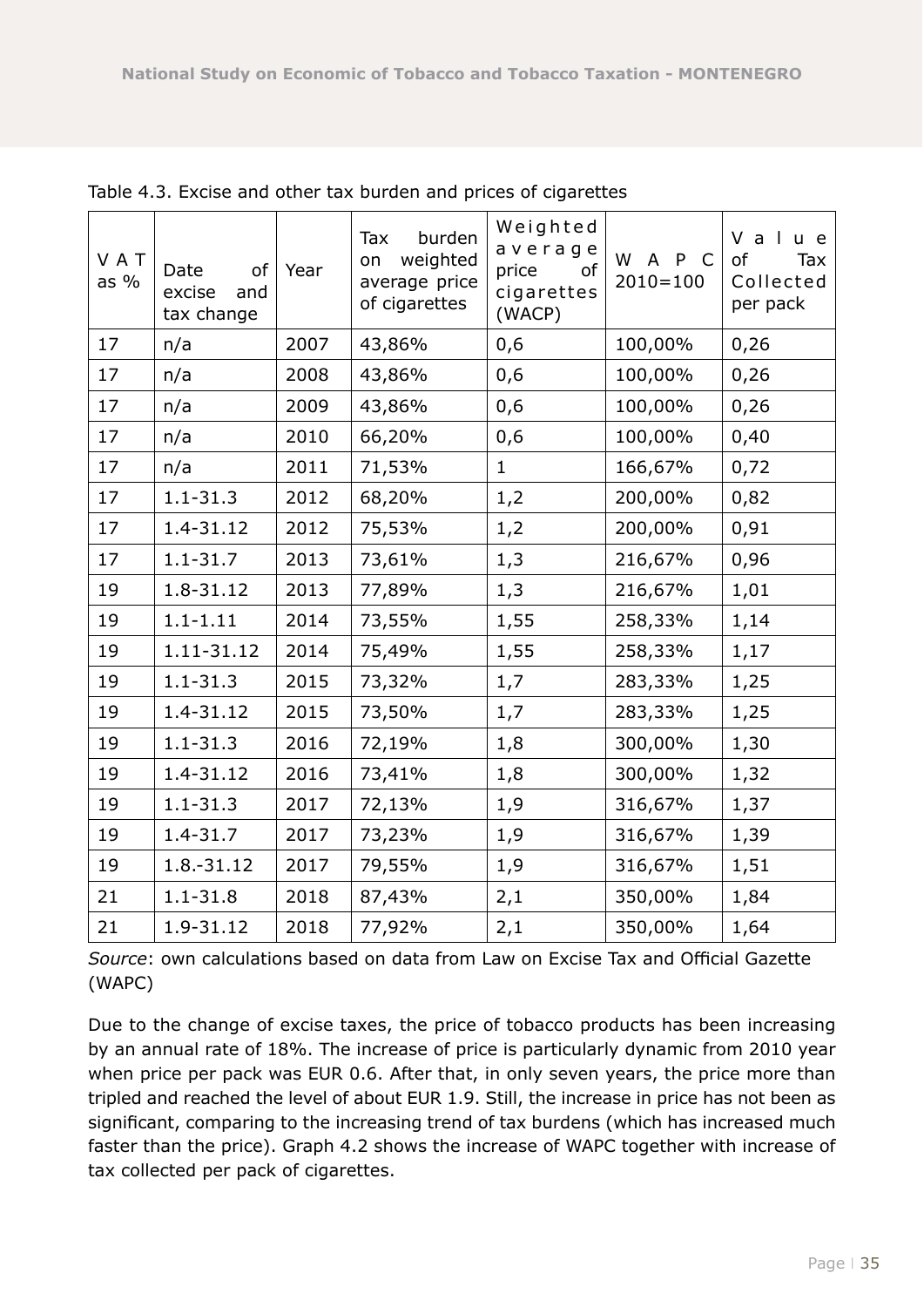

<span id="page-35-0"></span>

Graph 4.2. Movement of a WAPC tax collected per pack of cigarettes

*Source*: own calculations based on data from Law on Excise Tax and Official Gazette (WAPC)

Similarly, a strong movement of the value of taxes collected per pack of cigarettes is also presented in Graph 4.2. Tax increases have especially been strong in 2017 and at the beginning of 2018. Additionally, VAT rate increased from 19% to 21% at the beginning of 2018. According to the Ministry of Finance, the result was the reduction in cigarette sales, increase of illicit market, and a consequential decrease in total public revenue collected on cigarette sale. This was the reason for excise reduction at the mid of 2018.

### **4.3. Tobacco tax revenues**

Excise tax revenues from tobacco have increased from about EUR 20 million in 2007 to around EUR 75 million in 2017, despite the decrease in volume of excise stamp sold. This trend is in line with the nature of tobacco products – the decline in consumption is smaller than an increase in revenues from the higher tobacco prices, as can be seen from Graph 4.3.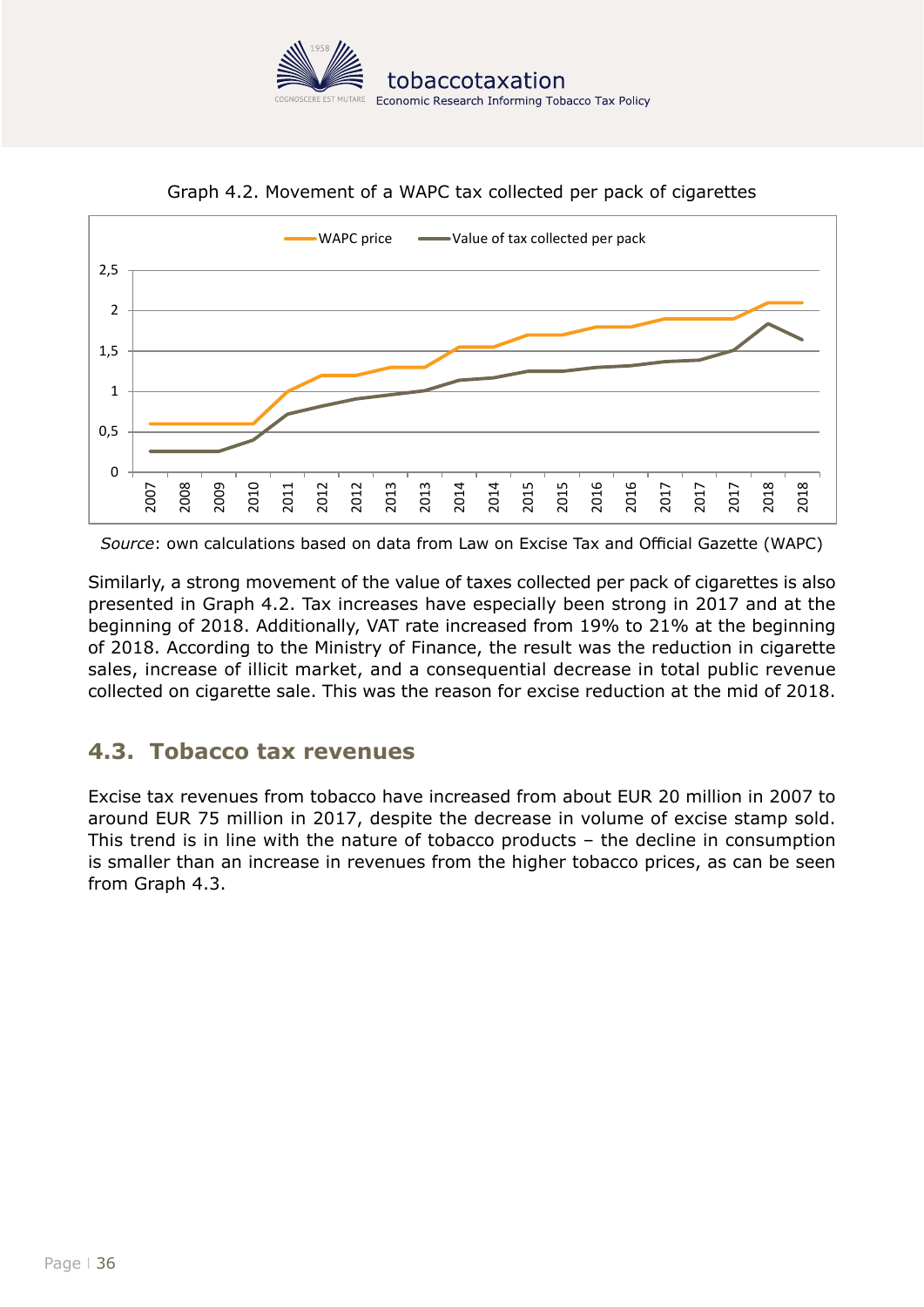

Graph 4.3. Consumption per adult and Excise tax revenues

*Source*: Own calculation based on data from Ministry of Finance

Tobacco tax revenues (excises and VAT), as share in GDP, recorded a significant increase during this period - from 0.7% in 2007, to 1.70% in 2016. About 2/3 of this revenue comes from the excise, and the remaining 1/3 from the VAT (table 4.4.).

| Tax  | Excise     |          | VAT revenue |          | Total Revenue |          |
|------|------------|----------|-------------|----------|---------------|----------|
| Year | in EUR     | % of GDP | in EUR      | % of GDP | in EUR        | % of GDP |
| 2007 | 13.300.000 | 0,49%    | 6.751.800   | 0,25%    | 20.051.800    | 0,75%    |
| 2008 | 24.300.000 | 0,78%    | 6.534.200   | 0,21%    | 30.834.200    | 0,99%    |
| 2009 | 27.900.000 | 0,93%    | 6.646.731   | 0,22%    | 34.546.731    | 1,15%    |
| 2010 | 29.000.000 | 0,93%    | 6.587.195   | 0,21%    | 35.587.195    | 1,14%    |
| 2011 | 44.100.000 | 1,35%    | 10.876.292  | 0,33%    | 54.976.292    | 1,68%    |
| 2012 | 45.200.000 | 1,42%    | 11.539.648  | 0,36%    | 56.739.648    | 1,78%    |
| 2013 | 47.500.000 | 1,41%    | 12.382.500  | 0,37%    | 59.882.500    | 1,78%    |
| 2014 | 41,700,000 | 1,21%    | 14.980.103  | 0,43%    | 56.680.103    | 1,64%    |
| 2015 | 46.400.000 | 1,28%    | 16.279.878  | 0,45%    | 62.679.878    | 1,73%    |
| 2016 | 49.800.000 | 1,26%    | 17.187.104  | 0,43%    | 66.987.104    | 1,69%    |
| 2017 | 57.000.000 |          | 17.906.391  |          | 74.906.391    |          |

Table 4.4. Tobacco Excise and VAT as a source of public revenue

*Source*: own calculations based on data from Statistical Office of Montenegro and Ministry of Finance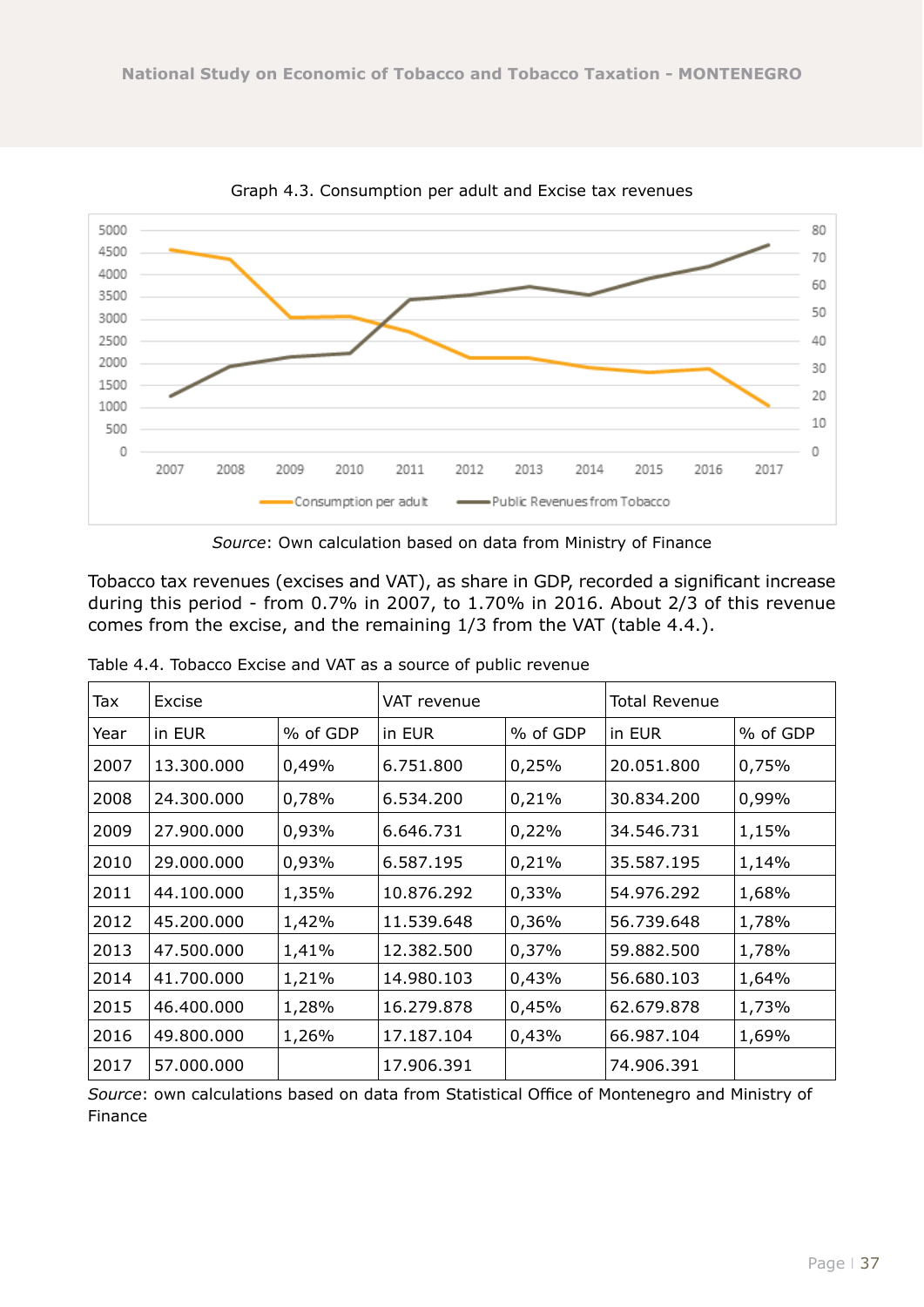

<span id="page-37-0"></span>The analysis presented in chapter 5 shows a strong positive impact of the tobacco taxes on the revenues, despite the decline in demand.

#### *4.3.1. Share of cigarettes consumption in GDP and in household spending*

According to the previous analysis, it is especially important to calculate the share of cigarette consumption in GDP and household spending. The total tobacco consumption can be obtained by multiplying the number of excise stamps ordered, which present number of packs of cigarettes, with weighted average price per pack. Results are presented in the Table 4.5.

|                     | Tobacco yearly<br>consumption in<br><b>EUR</b> | % of household<br>consumption | % of GDP | Number of<br>excise stamps |
|---------------------|------------------------------------------------|-------------------------------|----------|----------------------------|
| 2007                | 67.885.858                                     | 2,87%                         | 2,52%    | 113.143.097                |
| 2008                | 64.857.423                                     | 2,32%                         | 2,09%    | 108.095.705                |
| 2009                | 45.625.872                                     | 1,86%                         | 1,52%    | 76.043.120                 |
| 2010                | 45.938.628                                     | 1,80%                         | 1,47%    | 76.564.380                 |
| 2011                | 69.376.039                                     | 2,61%                         | 2,12%    | 69.376.039                 |
| 2012                | 65.962.776                                     | 2,51%                         | 2,07%    | 54.968.980                 |
| 2013                | 71.095.154                                     | 2,61%                         | 2,11%    | 54.688.580                 |
| 2014                | 77.987.762                                     | 2,81%                         | 2,26%    | 50.314.685                 |
| 2015                | 78.187.565                                     | 2,72%                         | 2,16%    | 45.992.685                 |
| 2016                | 87.038.613                                     | 2,87%                         | 2,20%    | 48.354.785                 |
| 2017                | 50.444.673                                     |                               |          | 26.549.828                 |
| Growth rate<br>Rate | $-2,93%$                                       |                               |          | $-13,49%$                  |

Table 4.5. Relative magnitude of tobacco spending

*Source*: own calculations based on data from Monstat and Ministry of Finance

Note that the number of excise stamp growth rate was negative in the respected period, -13.49%. Growth rate of tobacco yearly consumption was also negative, but due to the strong increase of consumer price of tobacco products, this rate was much smaller, amounting to -2.93%.

Tobacco consumption ranges between EUR 50 million and almost EUR 90 million in the respected period, with its share in household consumption between 1.80% and 2.87% in a period of ten years. It can also be noted that at the beginning, this share demonstrated a downward shift, which is then followed by upward shift at same level (2.87%).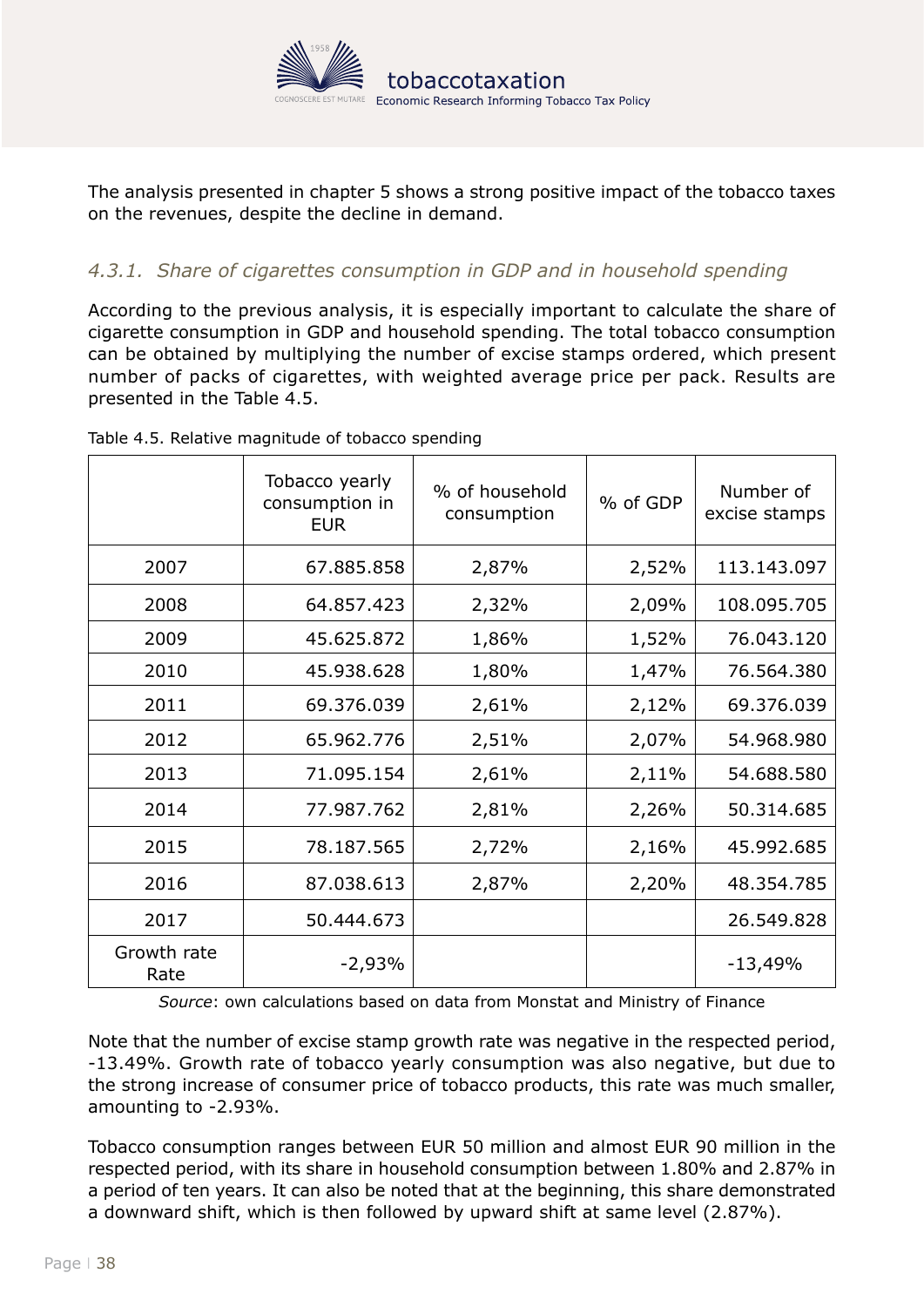<span id="page-38-0"></span>Due to the dominant role of household consumption in GDP (varies from 75%-87%), the share of tobacco consumption in GDP is slightly smaller compared to the tobacco share in household consumption. This share varies between 1.47% and 2.52%.

### **4.2. Pricing of tobacco products and relationship of tobacco taxation and the price of the tobacco products**

While understating the impact of excise and other taxes on the price of cigarettes requires a statistical analysis, an initial insight in their relationship can be obtained by a graphical presentation of these two variables (Graph 4.4).



Graph 4.4. Consumption per adult and WAPC

*Source*: Ministry of Finance and Official Gazette (WAPC)

The distribution of available data clearly demonstrates the decrease of consumption per adult along with WAPC increase. This is in accordance with what is expected for the demand function.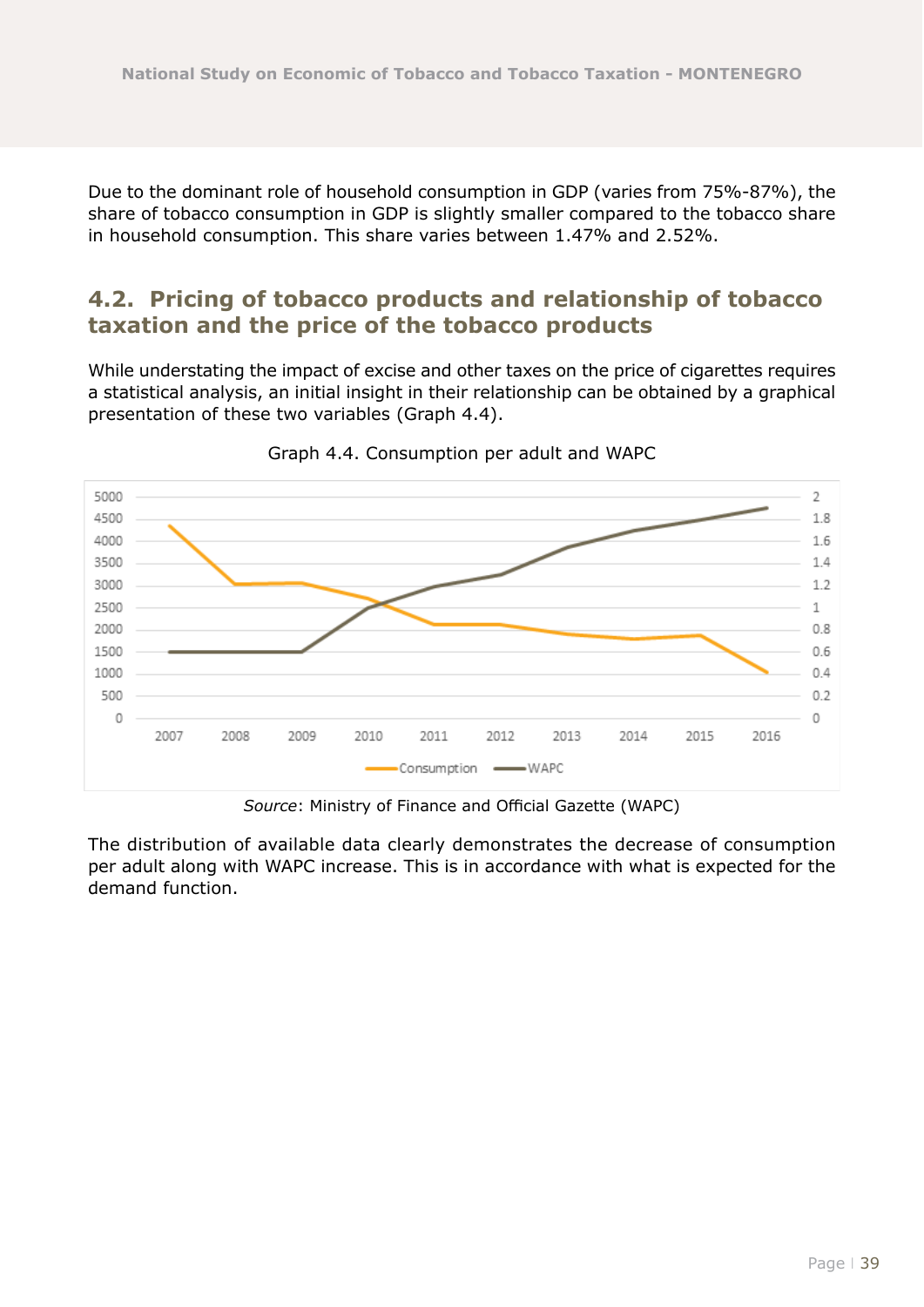

# <span id="page-39-0"></span>**5. THE ELASTICITY OF TOBACCO PRODUCTS**

### **5.1. Estimation of the price elasticity using the macro data**

Estimating the sensitivity of cigarette demand to price and income changes uses annual time series aggregate data on cigarette consumption, cigarette prices, income and public policies from 2001 to 2017. Cigarette demand functions are estimated using a conventional static demand model, presented in linear functional form by applying time series methodology. Three main models are estimated, with the cigarette consumption per adult population as a dependent variable, and different independent variables included. The first basic model includes two independent variables: cigarette prices approximated by real tobacco consumer price index, and income approximated by GDP per capita in constant prices. The second model includes variables that capture the effect of the adoption and later amendments of Law on Limiting the Use of Tobacco Products, besides two initial variables used in the basic model. The third model represents the basic model augmented with a variable that represents the most influential amendments of the aforementioned Law in period 2011-2016. Other control variables (enrolment in tertiary education, employment and unemployment percentage, male to female ratio, survival to age 65 for male and female) were also tested, but not included in further analyses because of problems such as integration at second order I (2) or higher of some of them, as well as occurrence of multicollinearity and endogeneity.

To avoid the problem of spurious regression stationarity or non-stationarity of variables, this study used a sequential procedure of augmented Dickey-Fuller (ADF) test, Zivot-Andrews Unit Root test allowing for a single break in intercept and/or trend. Both tests indicated the presence of a stochastic trend in levels of all variables used in the three previously mentioned models, while stationarity is observed at the first differences of the variables. Two cointegration tests (Engle-Granger and Johansen) showed that variables in all three models are cointegrated and that there is one vector of cointegration (Values of Z statistics of Dickey-Fuller test for residuals stationarity are  $Z(t) = -2.416$  for model I;  $Z(t) = -2.403$  for model II, and  $Z(t) = -3.018$  for model III statistically significant at 5% and 1% level).

Considering that variables proved to be cointegrated and that one vector of cointegration exists, we applied the Engle-Granger two-step methodology to estimate both the long-run and the short-run price and income elasticities of demand for cigarettes. Table 5.1. shows long-run and short-run price and income elasticities of cigarette demand in Montenegro.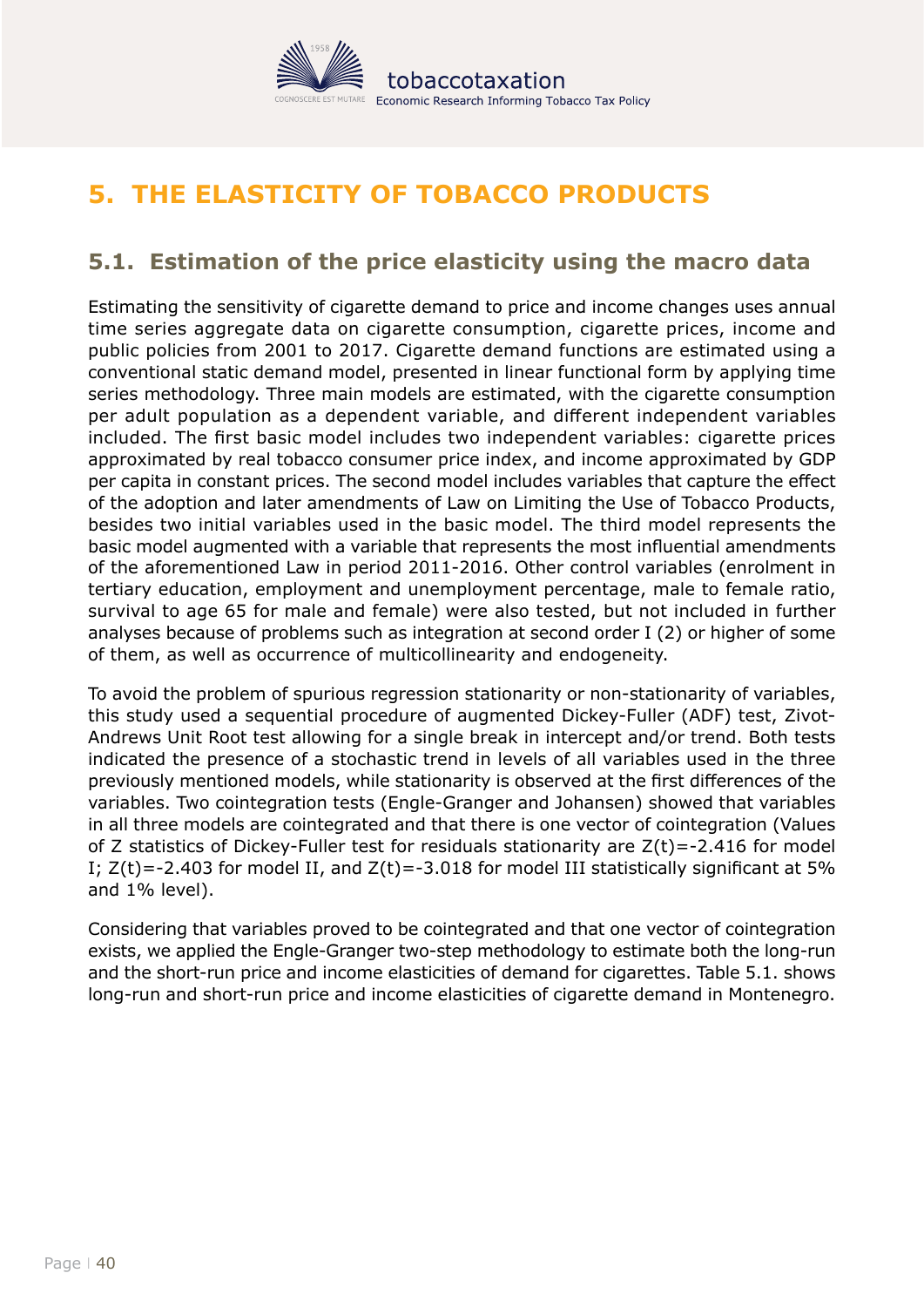|                                | <b>Model 1</b>                | <b>Model 2</b>   | Model 3 <sup>14</sup> |  |
|--------------------------------|-------------------------------|------------------|-----------------------|--|
| <b>Price elasticity</b>        |                               |                  |                       |  |
| Long-run                       | $-0.81627***$<br>$-0.78474**$ |                  | $-0.71783***$         |  |
| Long-run bootstrapped (500     | $-0.82326$                    | $-0.80572$       | $-0.68115$            |  |
| replication)                   | $(\pm 0.022)$ ***             | $(\pm 0.020)$ ** | $(\pm 0.021)$ ***     |  |
| Short-run                      | $-0.52251**$                  | $-0.510728**$    | $-0.46537**$          |  |
| <b>Income elasticity</b>       |                               |                  |                       |  |
| Long-run                       | $-1.3676***$                  | $-1.28799*$      | $-1.28546***$         |  |
| Long-run bootstrapped (500     | $-1.3949$                     | $-1.35809$       | $-1.29661$            |  |
| replication)                   | $(\pm 0.035)$ ***             | $(\pm 0.059)^*$  | $(0.036)$ ***         |  |
| Short-run                      | 1.796682 ***                  | 1.817772 ***     | 1.641414 **           |  |
| Coefficient on lagged residual | $-0.4877***$                  | $-0.4813***$     | $-0.5186**$           |  |

Table 5.1. Price and income elasticity estimates

Note: \*\*\* p<0.01, \*\* p<0.05, \* p<0.1; Source: Own calculation

The adjustment parameters are - 0.48 (Model I and II) and -0.51(Model III), which yields a half-life estimate of 1.43 and 1.35 periods, which means that time needed in order to eliminate 50% of the deviation from the equilibrium is slightly below a year and a half. Also, it can be interpreted that 48% to 51% of deviation from the equilibrium value is eliminated in the following year.

If we consider the bootstrapped values, we can conclude that the lower and higher bounds of price elasticity are -0.68 and -0.82. This means that a 1% increase in price will lead to a 0.68% decline in cigarette demand. After checking this result estimated by the ECM model using an alternative methodology (ARDL) and alternative variable for income approximation, we can conclude that the estimated lower bound of price elasticity (-0.68) can be taken as the most reliable ECM estimate, which is closer to results of the robustness check. Price elasticity in the short-run is estimated in a range from – 0.46 to -0.52.

The income elasticity of cigarette demand is negative ranging from -1.29 to -1.39, if the bootstrapped values are used. If income elasticity has a negative sign, as it is the case in our models, then tobacco is considered an "inferior" good, with poor people consuming more than rich people [39]. (U.S. NCI and WHO, 2016). It is also likely that the negative sign of income elasticity is due to the fact that the income variable, in the long-run, is capturing the impact of other variables omitted from the model that we could not include due to both the length of the time series and the stationarity tests for possible controls. An additional possible reason for a negative sign of income elasticity is that we do not control in our models for cross-border trade and illicit trade in tobacco products. The

<sup>14</sup> The coefficient of the regulatory variable in Model 3, which represents tobacco control regulations in place from 2011 to 2016, is statistically significant at the 10% and negative, suggesting that these regulations had a negative impact on cigarette consumption.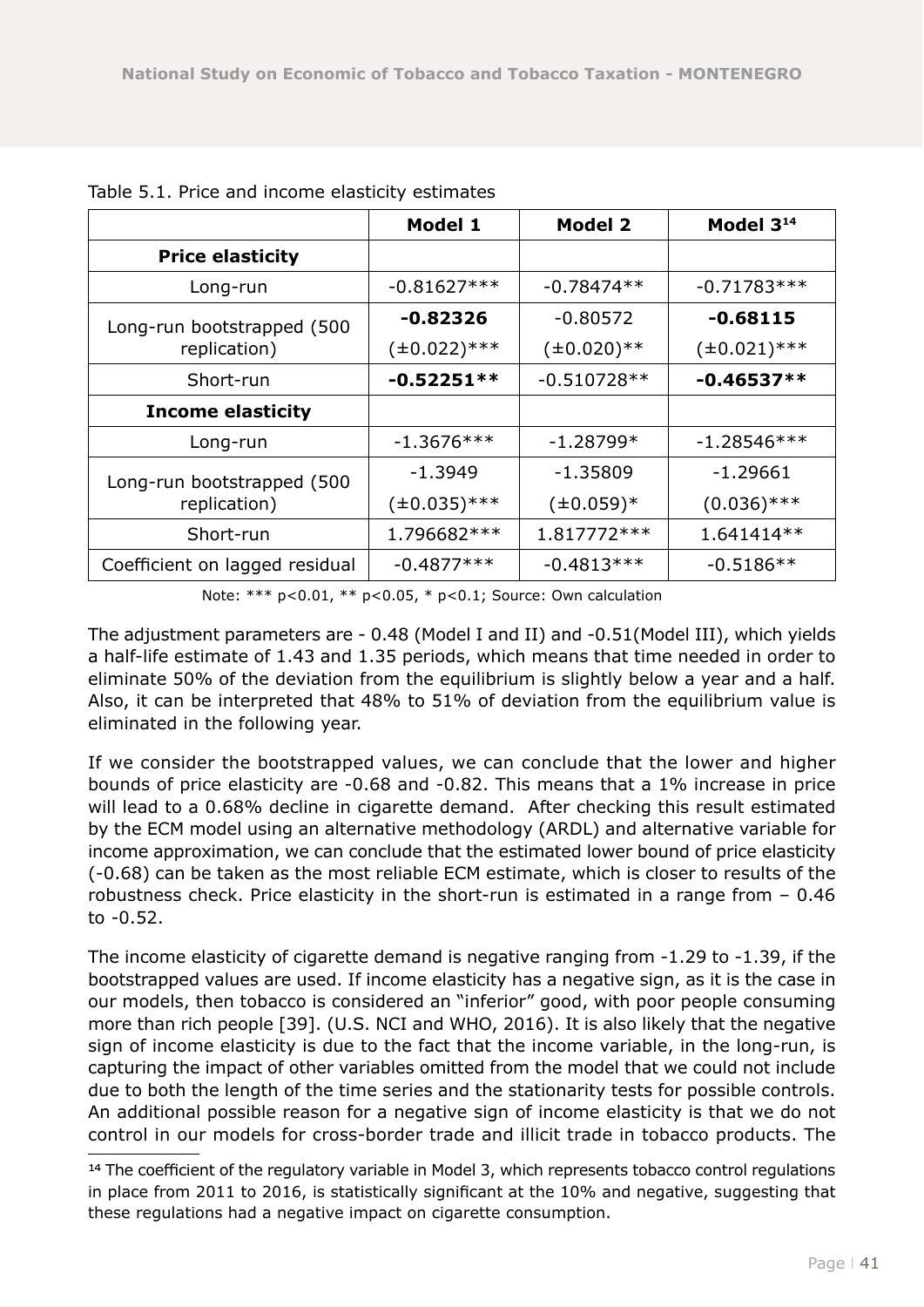

<span id="page-41-0"></span>short-run income elasticity is positive and ranges from 1.64 to 1.79, showing that in the short run higher income leads to higher cigarette consumption.

### **5.2. Estimation of the price elasticity using micro data**

In order to estimate the price elasticity of cigarette consumption we use the Household Budget Survey (HBS) data for years from 2006 to 2017, provided by Statistical Office of Montenegro - Monstat and the Deaton (1997) model of price elasticity. The Deaton model uses unit values of cigarettes (calculated as the ratio of cigarette expenditure to number of cigarettes (packs) bought), as a proxy for price and uses a weak separability assumption, which implies that market prices vary only between, but not within the territory unit, and relies on the regression analysis which is performed on the cluster level. Clusters are typically defined as territory units, and Deaton, in his original papers, uses villages.

In Montenegro, households are only surveyed once a year. The unit values are expressed in EUR per cigarette pack. Budget share is calculated as a ratio of monthly household expenditure on cigarettes and the total monthly household expenditure. Both cigarette and total expenditure variables are deflated to their real values from 2006, by using Consumer Price Index15.

We define clusters based on the information on municipalities and years, i.e. the cluster is defined as a municipality *x* in the year *t*. According to this definition, we generate 209 clusters, which on average include about 59 households<sup>16</sup>. In total, 12,503 households were covered by the sample for this estimation.

In first stage regressions, we purged the effects of the household characteristics such as household income, household size and structure (by gender, education, age and economic activity) from the unit value and budget shares of cigarettes.

Empirical results related to the unit value have the expected sign. Unit value as approximation of weighted average price of cigarettes per pack is higher for households with higher total expenditure. The lower unit value is associated with larger households, as well as households with more women and elderly people. Conversely, the effect of education on the unit value is positive, indicating that households with higher education spent more money per cigarette pack. Economic activity had significant impact on cigarettes consumption.

When it comes to the estimated coefficients from the budget share equation, the result showed that households with higher levels of total expenditure spent a lower share of their budget on cigarettes. Smaller households and households with higher shares of men and adults spent a larger share of the budget on cigarettes. Education had no significant effect on cigarettes budget share. Economic activity had a significant impact on cigarettes budget share.

16 No cluster has less than 2 households, which is condition to estimate the Deaton's model.

<sup>15</sup> Available online from the Statistical Office of Montenegro - Monstat website [http://monstat.](http://monstat.org/eng/page.php?id=26&pageid=26) [org/eng/page.php?id=26&pageid=26](http://monstat.org/eng/page.php?id=26&pageid=26)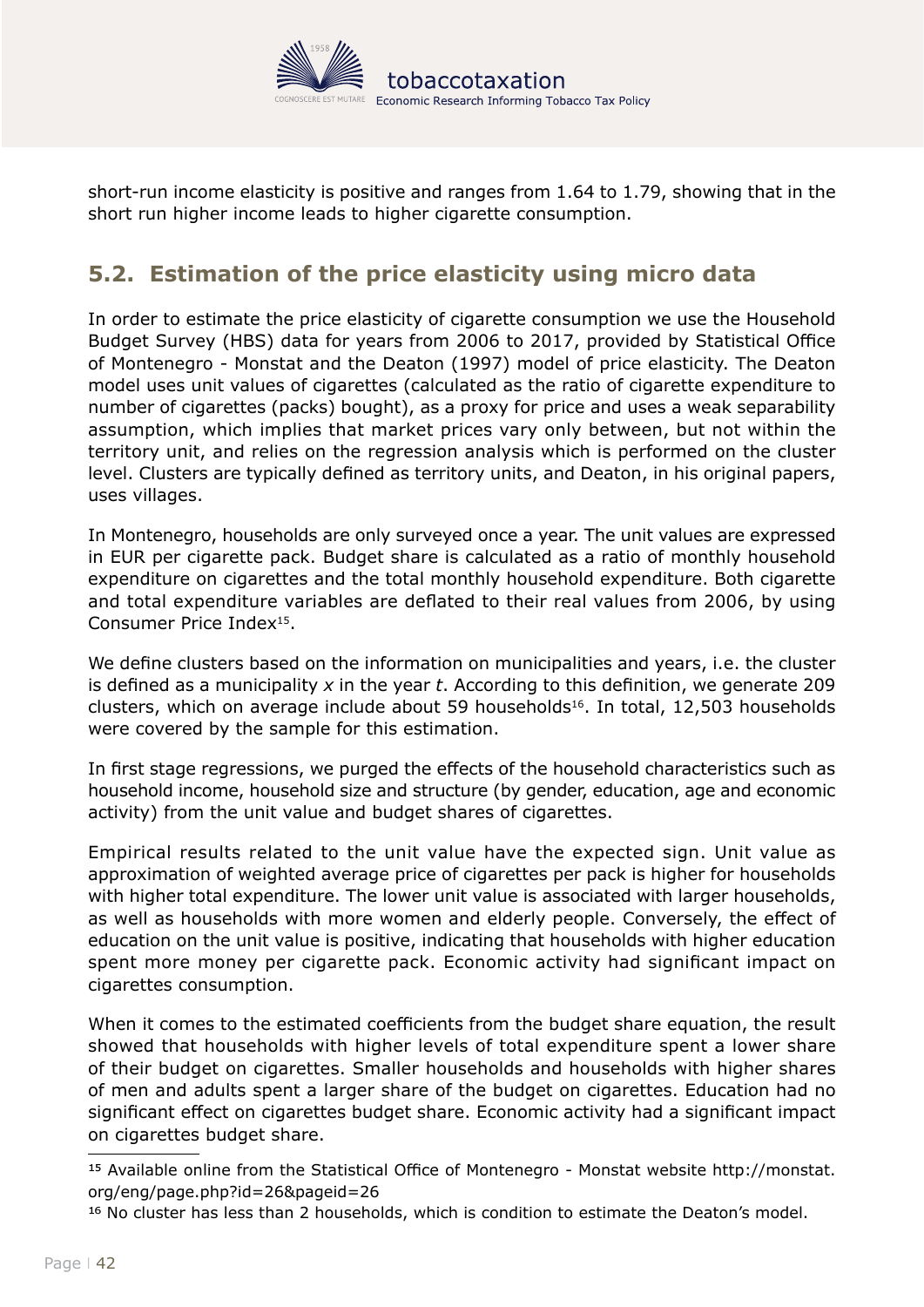<span id="page-42-0"></span>In the second stage regression, the analysis additionally purged the regional effects, due to differences between the regions (North, Center and South) in the level of development, which could influence consumption preferences. Results of the estimation indicate a negative price elasticity of cigarettes, which amounts to -0.578. Standard error of the elasticity calculated via bootstrapping procedure (1,000 replications) indicates that the elasticity is significantly lower than zero (ξ= -0.619; SE $_{\rm \xi}$  = 0.111, t = -5.534). The estimated value of total expenditure elasticity is positive, which was expected, and amounts 0.232.

### **5.3. Simulation of tobacco taxation impact on public revenue**

The following simulation of excise and price impact on consumption of cigarettes and public revenue is based on a realistic assumption that supply function is perfectly elastic and that as a consequence, the whole tax burden is on the consumers. Even if this assumption is not totally realistic, its conclusions regarding impact of excise on public revenue and on cigarette consumption are the same. This study simulates the possible outcome by using the estimate of direct price elasticity of demand for cigarettes in Montenegro obtained with application of HBS Econometric Model. This estimation is due to the richness of data superior to estimation based on a Macro-Econometric model.

The simulation comprising of two scenarios was constructed under following assumptions:

- Tobacco category: 1,000,000 cigarettes;
- y Retail price per pack EUR 2.1 (WAPC 2018);
- Specific excise EUR 0.6 per pack, ad valorem 32%, VAT 21%;
- Price elasticity -0.619, income elasticity 0.232;
- Real GDP Growth 3.5%.

The baseline for the scenarios, according given data is presented in Table 5.2.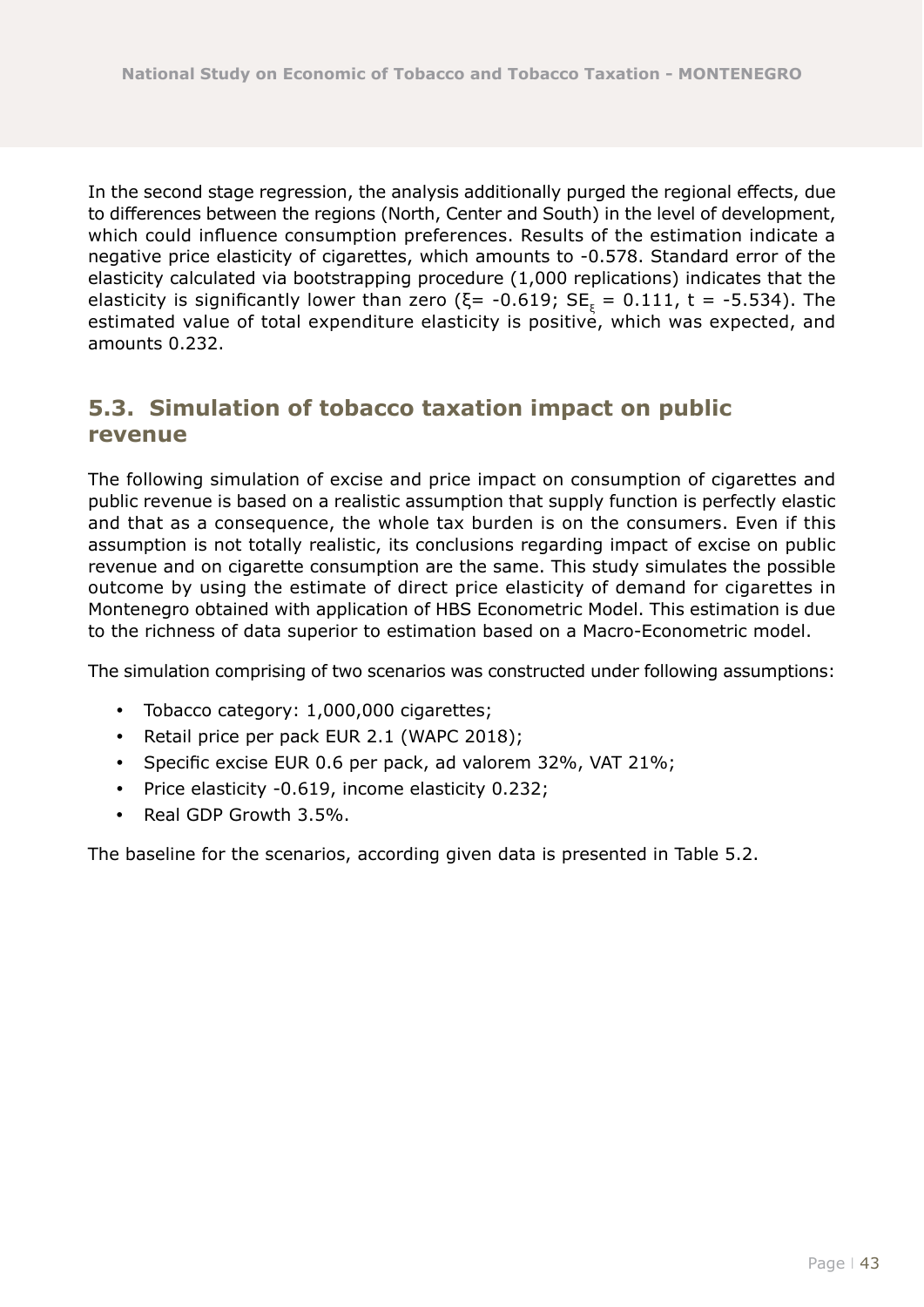

#### Table 5.2. Revenue collection – baseline scenario

<span id="page-43-0"></span>

| <b>Baseline</b>   |             |              |                     |                             |                               |                        |            |                           |                     |            |                  |
|-------------------|-------------|--------------|---------------------|-----------------------------|-------------------------------|------------------------|------------|---------------------------|---------------------|------------|------------------|
| <b>Tobacco</b>    | Consumption |              | Retail              | Tax per unit                |                               |                        | Net-of-    | <b>Revenue collection</b> |                     |            |                  |
| category          | Quantity    | <b>Units</b> | price<br>(per unit) | <b>Excise</b><br>(specific) | <b>Excise</b><br>(ad valorem) | <b>Total</b><br>excise | <b>VAT</b> | tax<br>price              | <b>Total excise</b> | <b>VAT</b> | <b>Total tax</b> |
| <b>Cigarettes</b> | 1,000,000   | packs        | €2.10               | €0.60                       | €0.67                         | €1.27                  | €0.36      | €0.46                     | €1,272,000.0        | €364,350.0 | € 1,636,350.0    |

#### **Scenario 1: No change in excise taxes, only income effect assessed**

Under no changes in excise taxes (specific and ad valorem), we would have the increase in consumption, total excise, VAT and total tax revenues by 0.81%. The results are given in the table 5.3.

Table 5.3. Revenue collection – no change in excise taxes

| <b>Tobacco</b><br>category | <b>Elasticities</b> |               | <b>Revenue collection</b> |                     |              |                  |
|----------------------------|---------------------|---------------|---------------------------|---------------------|--------------|------------------|
|                            | <b>Price</b>        | <b>Income</b> | Consumption<br>(new)      | <b>Total excise</b> | <b>VAT</b>   | <b>Total tax</b> |
| <b>Cigarettes</b>          | $-0.619$            | 0.232         | 1,008,120                 | €1,282,328.6        | €367,308.522 | €1,649,637       |

#### *Scenario 2: Increase price via tax*

If we assume the change in specific excise from EUR 0.6 per pack to EUR 0.8 per pack (which was the specific excise until  $1<sup>st</sup>$  September 2018), ad valorem from EUR 0.67 to EUR 0.685 (2% increase), the results would be the following:

| <b>Tobacco</b><br>category |              | <b>Elasticities</b> | <b>Revenue collection</b> |                     |               |                  |  |
|----------------------------|--------------|---------------------|---------------------------|---------------------|---------------|------------------|--|
|                            |              |                     | <b>Consumption</b>        |                     |               |                  |  |
|                            | <b>Price</b> | <b>Income</b>       | (new)                     | <b>Total excise</b> | <b>VAT</b>    | <b>Total tax</b> |  |
| <b>Cigarettes</b>          | $-0.62$      | 0.232               | 930,447.1973              | €1,385,845.27       | €381,478.9773 | €1,767,324       |  |

Table 5.4. Revenue collection – Increase price via tax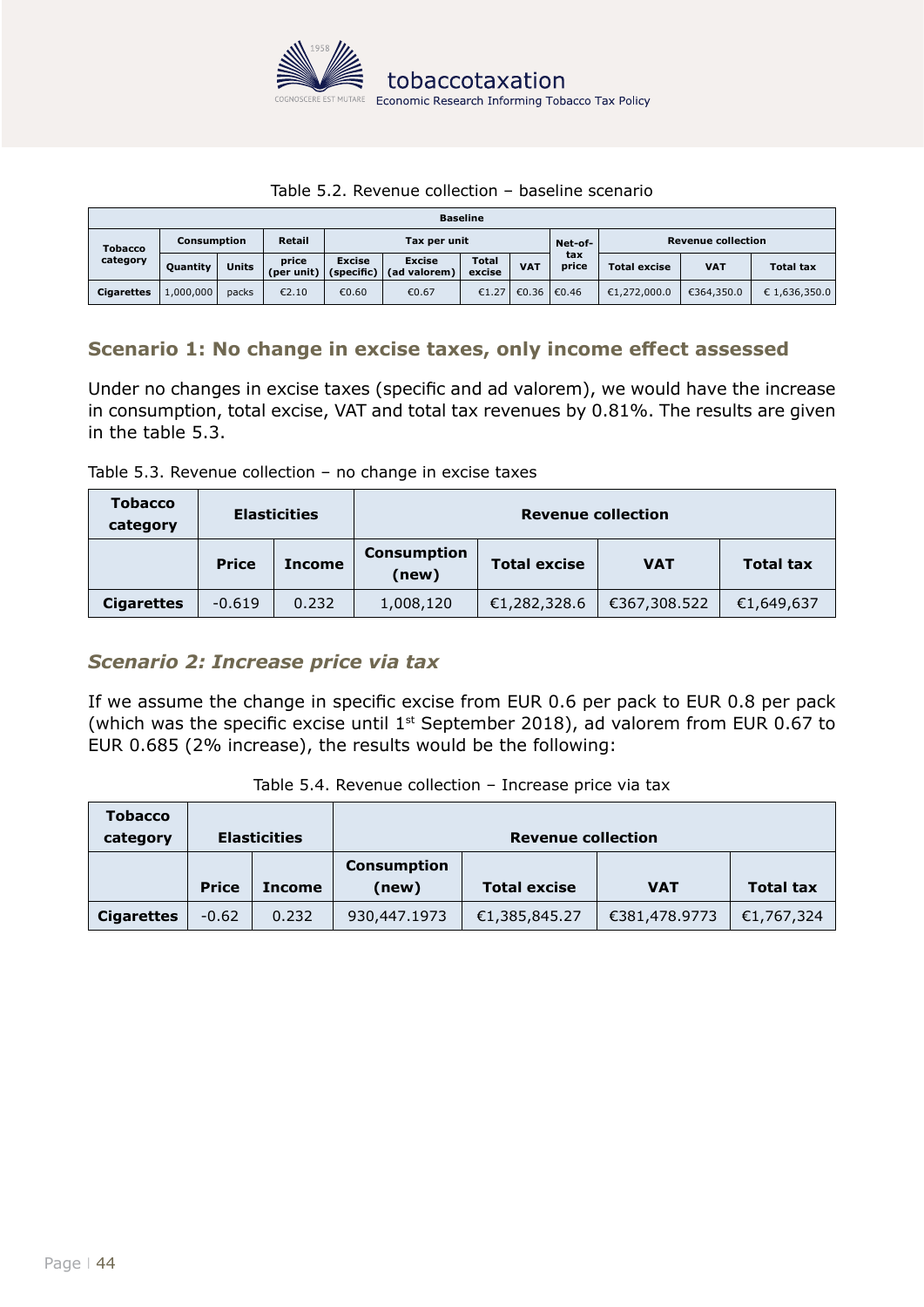Meaning significant changes in consumption and revenues:

| Change in consumption              | -6.96 |
|------------------------------------|-------|
| Change in total excise<br>revenues | 8.95  |
| Change in VAT revenues             | 4.70  |
| Change in total tax<br>revenues    | 8.00  |

Comparing two scenarios, we can derive the conclusion that the *significant increase in revenues and decrease in cigarettes consumption* is only possible with the *increase of excise taxes.* The consumption decreases by 7%, while revenues increase for 8%.

**Scenario 3:** The effects would be stronger in the case of increases of specific excise on EUR 1 per pack (EUR 50 per 1000 pieces), which was planned to be implemented from January 1<sup>st</sup>, 2019, according to the previous excise calendar: **Consumption decreases** *by 14% (doubled comparing Scenario 2) and total tax revenues increase by*  12.35%. This is a significant decrease in smoking which would have important positive results for the populations' health.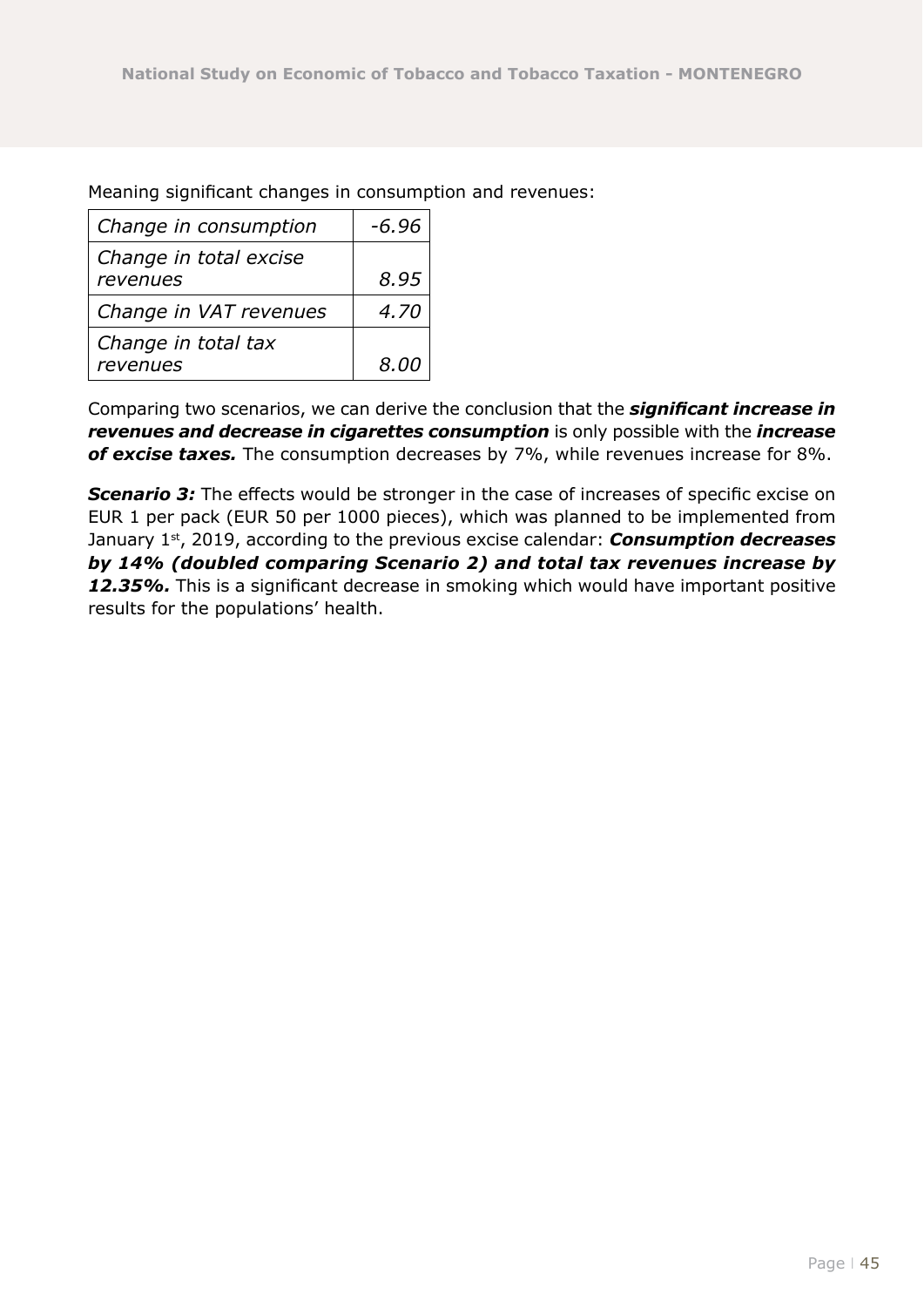

# <span id="page-45-0"></span>**6. SUMMARY AND RECOMMENDATIONS**

In this study, we have analyzed the tobacco taxation policies and their impact on tobacco consumption or demand in Montenegro. Analysis of the tobacco market and regulatory environment suggests that the increase of excise and other taxes on tobacco have an important direct impact on the reduction of cigarettes and other tobacco product consumption. The same results were obtained using macro- (annual time series aggregate data in period 2001-2017) and microanalysis (Household Budget Survey in period 2005- 2017). Our first estimates of long- and short-run price elasticity show that this direct impact is strong and very much in accordance with results obtained so far for other lowand middle-income countries.

The effects of excise tax increase (specific and ad valorem) will be visible in the reduction of direct health care costs and number of diseases. Moreover, the increase of excise taxes will generate more public revenues.

Accordingly, this study proposes the following key recommendations, which are linked to the necessity of excise tax increase:

- Create the positive effect of fiscal measures applied through a comprehensive approach, by tackling other policy changes and tobacco control systems, as a support to a tobacco tax policy of increasing excise taxes (more efficient law enforcement, anti-tobacco campaigns, stricter controls of points of sales etc.).
- Tobacco tax systems should be structured to minimize the costs of compliance and administration in process of tax compliance and collection of tax revenues, while reducing tax evasion and the risk of illicit trade.
- Improve the system for data collection by creating a national database of indicators related to the tobacco market, control, and tobacco taxation. Additionally, the database could be widened with data related to significant health indicators (prevalence, direct health care costs etc.). Consolidated publicly available databases would be a prerequisite for further high-quality research in this area.
- Create more intensive interaction between key stakeholders (Ministry of Finance, Ministry of Health). It is important to create synergy between Ministries and widen the dialogue and the interaction among other policymakers. This will contribute to more effective implementation of tobacco taxation policy and control.
- Develop compliance of tax and excise policies in the region. Numerous researches around the world have shown that different level of excises in bordering countries can lead to cross-border market arbitrage. This can make excise policies in all of these countries less successful without appropriate regional coordination.
- Revenues from excise tax increase could be used to invest in health programs. This could be a useful resource for policy-makers and tobacco control advocates who are considering establishing sustainable funding for health programs in general, or specifically for tobacco control programs.
- Decrease the prevalence of youth smoking by increasing excise taxes and creating strategies and effective programs that target youth. Policies aimed toward reducing number of smokers among young people have a strong long-run impact on the reduction of smoking prevalence. This is a result of the fact that such policies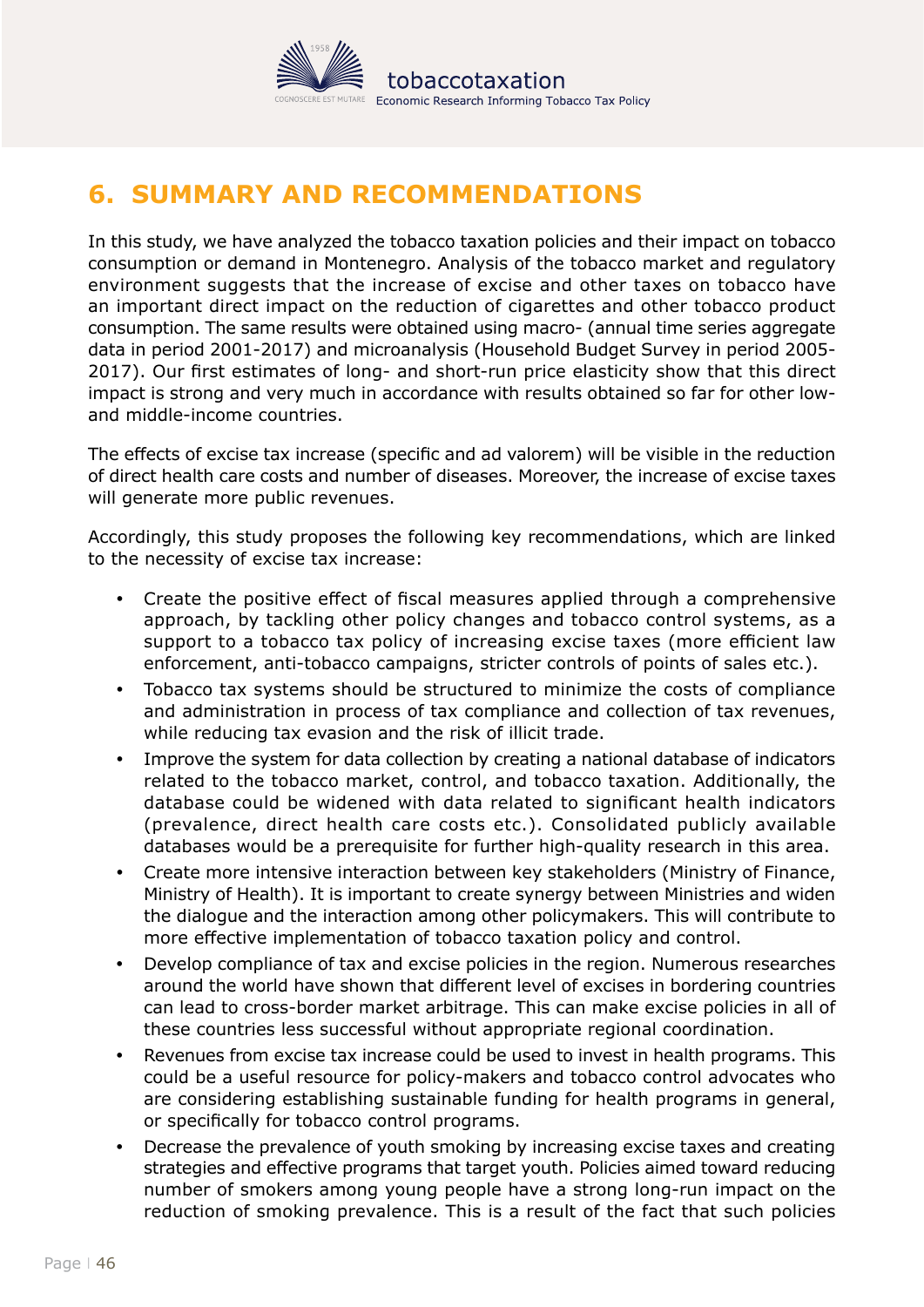reduce the number of recruited smokers and, in that way, the future number of smokers. Having in mind that young people still have not yet developed a strong addiction toward tobacco and that they have a very small budget, excise policy is effective in process of decreasing smoking prevalence among youth.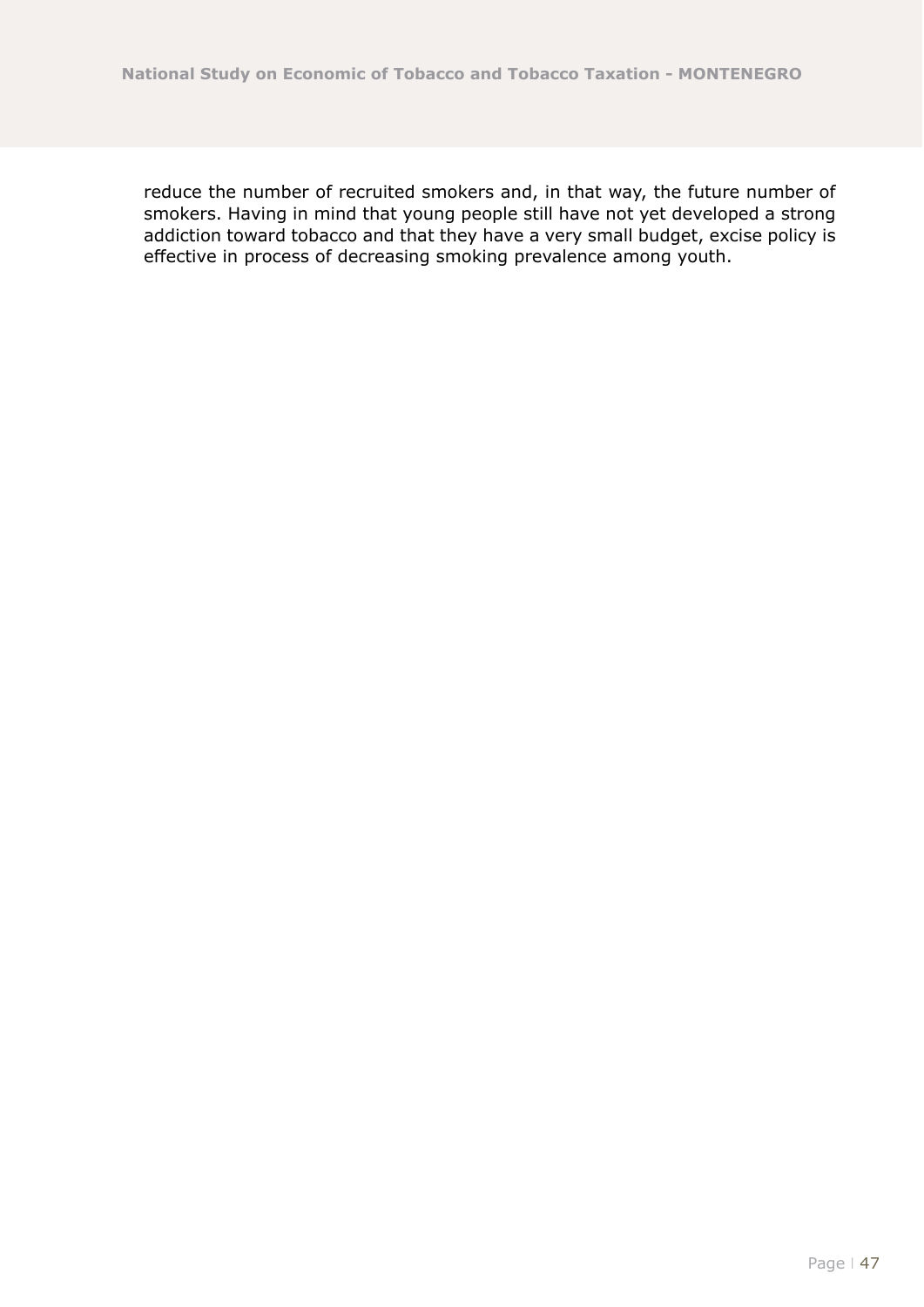

# <span id="page-47-0"></span>**References:**

1. Council Directive 2011/64/EU on the structure and rates of excise duty applied to manufactured tobacco, Official Journal of the EU, L176/24, Ju-ly 2011; available at: https://eur-lex.europa.eu/legal-content/EN/ALL/?uri=celex%3A32011L0064

2. ESPAD Report (2011). Substance Use Among Students in 36 European Countries, available at;

http://www.espad.org/sites/espad.org/files/The\_2011\_ESPAD\_Report\_ FULL\_2012\_10\_29.pdf;

3. ESPAD Report (2015). Results from the European School Survey Project on Alcohol and Other Drugs; available at:

http://www.espad.org/sites/espad.org/files/ESPAD\_report\_2015.pdf

4. European Commission (2010). Europe 2020 - A European strategy for smart, sustainable and inclusive growth; available at:

http://ec.europa.eu/eu2020/pdf/COMPLET%20EN%20BARROSO%20%20%20007%20 -%20Europe%202020%20-%20EN%20version.pdf

5. European Commission (2018). Montenegro 2018 Report; available at:

https://ec.europa.eu/neighbourhood-enlargement/sites/near/files/20180417 montenegro-report.pdf

6. European Parliament and Council Directive 2014/40/EU on the approxi-mation of the laws, regulations and administrative provisions of the Member States concerning the manufacture, presentation and sale of to-bacco and related products and repealing Directive 2001/37/EC, Official Journal of EU, L127/1, April 2014; available at: https:// eur-lex.europa.eu/legal-content/GA/TXT/?uri=CELEX:32014L0040

7. Government of Montenegro (2017). Economic Reform Program for Mon-tenegro 2017– 2019; available at:

http://www.gov.me/en/homepage/Montenegro\_Economic\_Reform\_Programme/

8. Government of Montenegro, Press release 21.02.2018; available at: http://www.gov. me/vijesti/181922/Odrzana-konstitutivna-sjednica-Nacionalnog-savjeta-za-koordinacijui-prevenciju-hronicnih-nezaraznih-bolesti-u-CG-SZO-podrzava-u.html

9. Institute of Public Health (2004, 2008, 2014). Global youth tobacco sur-vey – GYTS; available at:

https://nccd.cdc.gov/GTSSDataSurveyResources/Ancillary/DataReports.aspx?CAID=1

10. Institute of Public Health (2017). Study of quality of life, life styles and health risks in Montenegro; available at:

http://www.ijzcg.me/wp-content/uploads/2018/03/ISTRAZIVANJE-O-KVALITETU-ZIVOTA-ZIVOTNIM-STILOVIMA-I-ZDRAVSTVENIM-RIZICIMA-STANOVNIKA-CG-U-2017.- GODINI.pdf

11. Law on Ratification of the Protocol to Eliminate Illicit Trade in Tobacco Products, Official Gazette Montenegro 5/17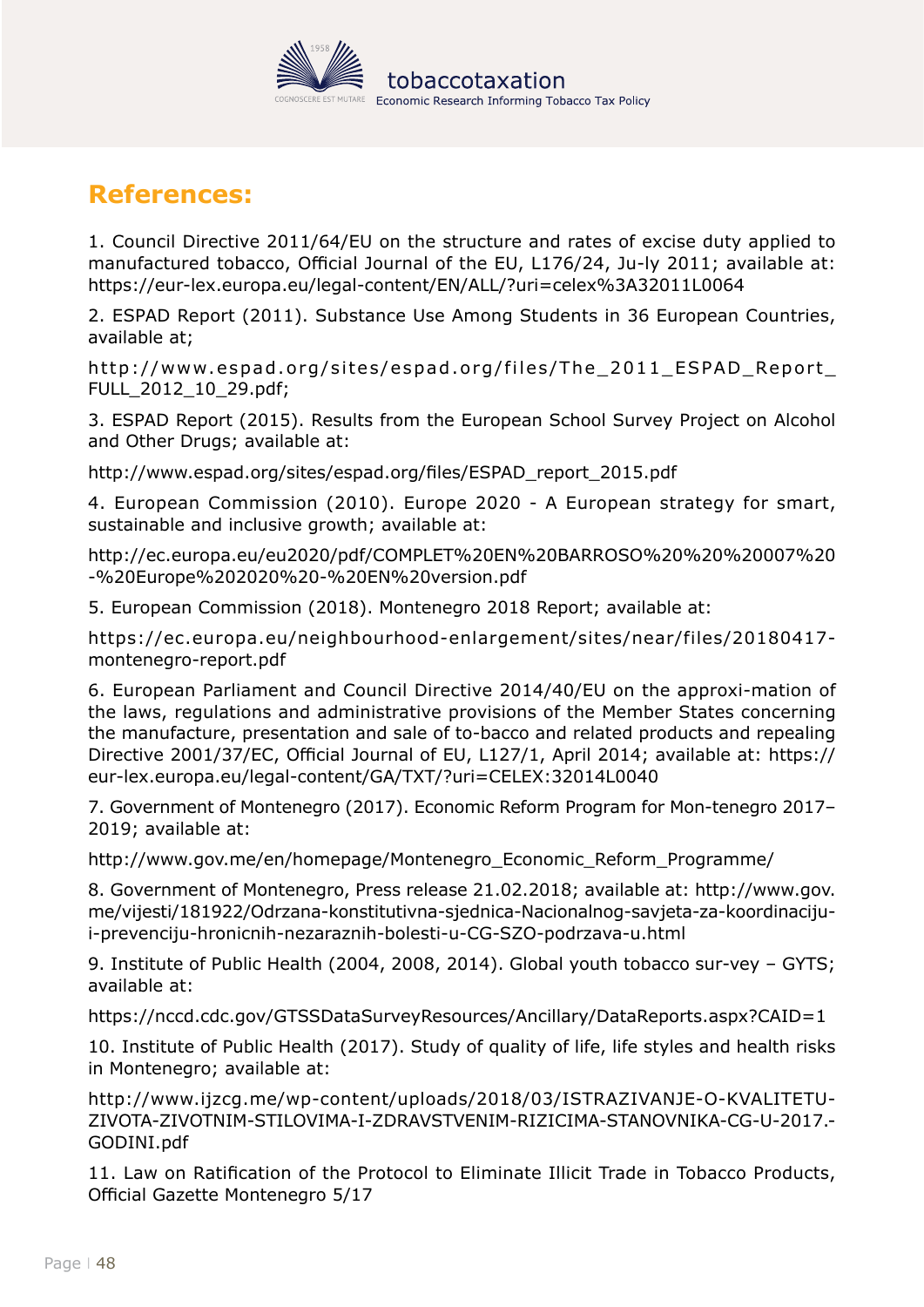12. Law on Excises Tax, Official Gazette of Republic Montenegro 065/01, 012/02, 076/05 and Official Gazette of Montenegro 076/08, 050/09, 078/10, 040/11, 061/11, 028/12, 038/13, 045/14 008/15, 001/17, 50/17, 55/18

13. Law on Fees for Access to Services of General Interest and for the Use of Tobacco Products, Electric –Acoustic and Acoustic Devices, Official Ga-zette of Montenegro 028/12, 62/13, 9/15

14. Law on Fees for the Use of Tobacco Products, Electric- Acoustic and Acoustic Devices, Official Gazette of Montenegro 37/17

15. Law on free zones, Official Gazette of the Republic of Montenegro 42/04 and Official Gazette of Montenegro 11/07, 76/08 , 40/16

16. Law on Health Care, Official Gazette of Republic Montenegro 39/2004, 14/10

17. Law on Health Care, Official Gazette of Montenegro 3/2016, 39/2016 i 2/2017

18. Law on Health Inspection, Official Gazette of Montenegro 30/17

19. Law of Tobacco, Official Gazette of the Republic of Montenegro 80/04, 005/05

20. Law of Tobacco, Official Gazette of Montenegro 48/08, 76/08, 40/11, 42/15

21. Law on Limiting Use of Tobacco Products, Official Gazette of the Republic of Montenegro 052/04 and Official Gazette of Montenegro 032/11, 047/11, 003/16

22. Law on Ratification of the Framework Convention of the World Health Organisation on Tobacco Control with annexes, Official Gazette of Serbia and Montenegro-International Treaties 16/05

23. Ljajević A., Zvrko E. and Crnogorac N. (2009). Smoking Cessation man-ual, Institute of Public Health, Montenegro

24. Ministry of Agriculture (2006). Strategy of food production and rural ar-eas development; available at: https://www.amiscg.org/Arhiva/Strategija.pdf

25. Ministry of Finance (2015). National Strategy for Elimination of Illicit Trade of Tobacco Products; available at:

http://www.gov.me/ResourceManager/FileDownload.aspx?rId=210905&rType=2

26. Ministry of Finance (2018). Proposal of Macroeconomic and Fiscal Strat-egy for 2018- 2021; available at:

http://www.gov.me/ResourceManager/FileDownload.aspx?rId=325611&rType=2

27. Ministry of Health (2001). Health policy in the Republic of Montenegro until 2020; available at:

http://www.mzdravlja.gov.me/pretraga?query=zdravstvena%20politika&publishedFrom=2001&siteId=50&contentType=2&searchType=4&sortDirection=desc

28. Ministry of Health (2003). Strategy for Health Care Development in Mon-tenegro; available at:

http://www.mzdravlja.gov.me/en/sections/strategy-on-development-of-healthcaresystem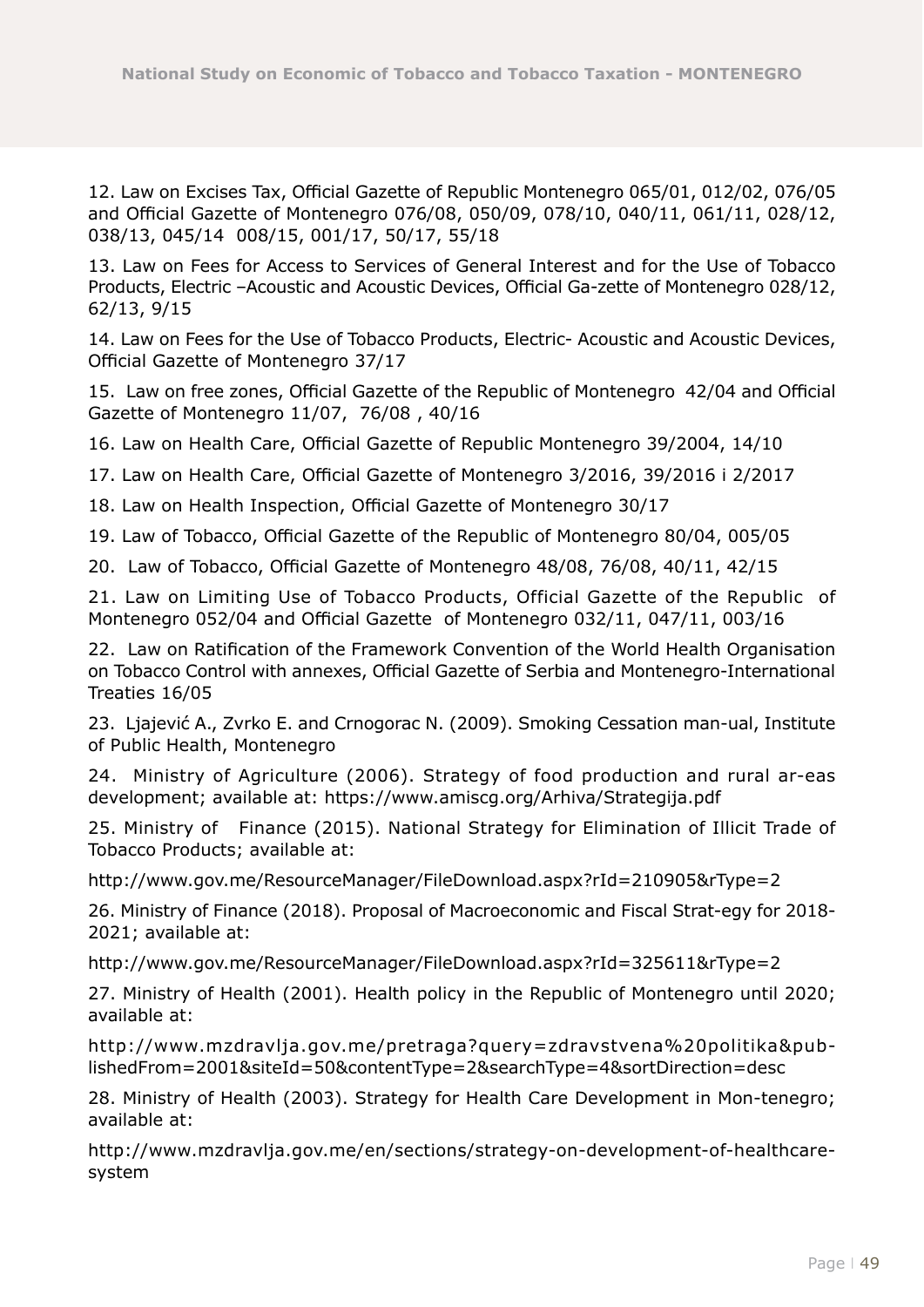

29. Ministry of Health (2005). National Strategy for Tobacco control; availa-ble at: http:// www.mzdravlja.gov.me/en/library/strategije

30. Ministry of Health (2008). Strategy for Prevention and Control of Chronic Noncommunicable Diseases; available at:

https://www.iccp-por-tal.org/system/files/plans/MNE\_B3\_nezarazne%20novembar%20 2008.pdf

31. Ministry of Health, Rulebook on visual presentation of warning on the pack of tobacco product, Official Gazette of Montenegro 1/12 and 15/12

32. Ministry of Health (2015). Master Plan of Development of Health System in Montenegro 2015-2020; available at:

http://www.mzdravlja.gov.me/ResourceManager/FileDownload. aspx?rid=271078&rType=2&file=MASTER%20PLAN%20OF%20THE%20 DEVELOPMENT%20OF%20HEALTH%20SYSTEM%20IN%20MONTENEGRO%202015- 2020.pdf

33. Mugoša B., Đurišić T.and Golubović, L. (2008). ESPAD National Report. Institute of Public Health Montenegro; available at: http://www.espad.org/content/espad-nationalreport-2008

34. Petričević, J. (2016). Amendments to the provisions of particular by-laws for their easier implementation, Ministry of Finance of Montenegro Bulle-tin XXXVII, January-March, p.p. 8-10

35. Statistical Office of Montenegro - MONSTAT. Statistical Yearbook of Mon-tenegro for: 1997, 2003, 2004, 2006, 2008, 2010, 2013, 2015, 2017; available at: https://www. monstat.org/eng/publikacije.php

36. Tobacco Agency; available at:

http://www.aduvan.co.me/Dokumenti/TrgovciNaMalo/Registar%20trgovaca%20na%20 malo.pdf

37. Tobacco Agency; available at:

http://www.aduvan.co.me/Dokumenti/TrgovciNaVeliko/Registar%20trgovci%20na%20 veliko%20duvanskim%20proizvodima.pdf

38. United Nations (2012). Political Declaration of the High-level Meeting of the General Assembly on the Prevention and Control of Non-communicable Diseases; available at: http://www.who.int/nmh/events/un\_ncd\_summit2011/political declaration en.pdf

39. U.S. National Cancer Institute and World Health Organization (2016). The Economics of Tobacco and Tobacco Control. National Cancer Institute Tobacco Control Monograph 21. NIH Publication No. 16-CA-8029A. Be-thesda, MD: U.S. Department of Health and Human Services, National In-stitutes of Health, National Cancer Institute; and Geneva, CH: World Health Organization; available at:

https://cancercontrol.cancer.gov/brp/tcrb/monographs/21/docs/m21\_complete.pdf

40. World bank development indicators (2018); available at:

https://data.worldbank.org/products/wdi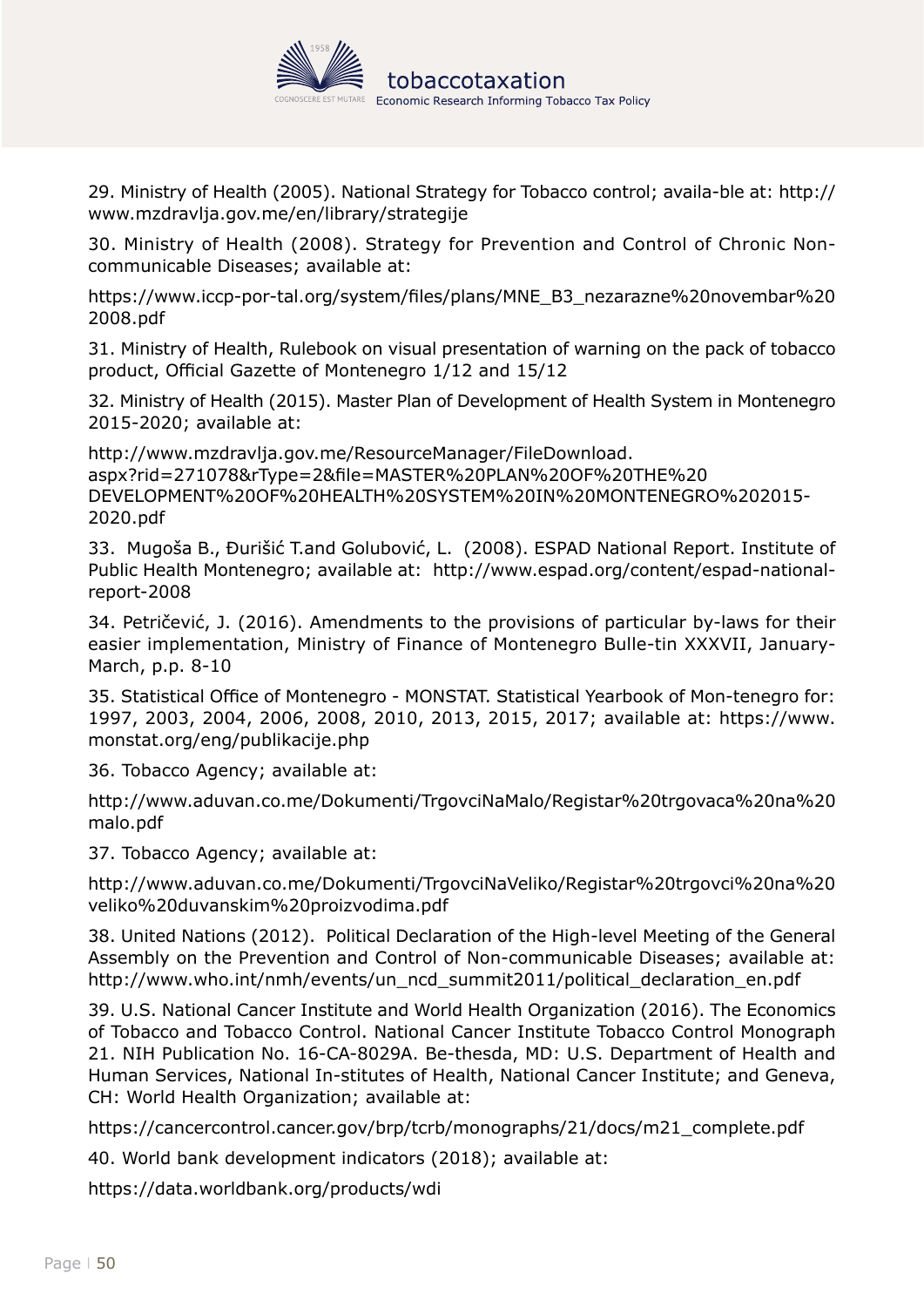41. World Health Organization (2002). Warsaw Declaration for a Tobacco-free Europe; available at: http://www.euro.who.int/\_\_data/assets/pdf\_file/0009/88614/E76611.pdf

42. World Health Organization (2003). Framework Convention on Tobacco Control; available at:

http://apps.who.int/iris/bitstream/handle/10665/42811/9241591013. pdf;jsessionid=6BE3093ACCBEF7E84498A826D2B2826B?sequence=1

43. World Health Organization (2013). Global Action Plan for Chronic Non-communicable Diseases for the period 2013-2020; available at: http://apps.who.int/iris/bitstream/ handle/10665/94384/9789241506236\_eng.pdf?sequence=1

44. World Health Organization (2013). Health 2020, A European policy framework and strategy for the 21st century; available at:

http://www.euro.who.int/ data/assets/pdf\_file/0011/199532/Health2020-Long. pdf?ua=1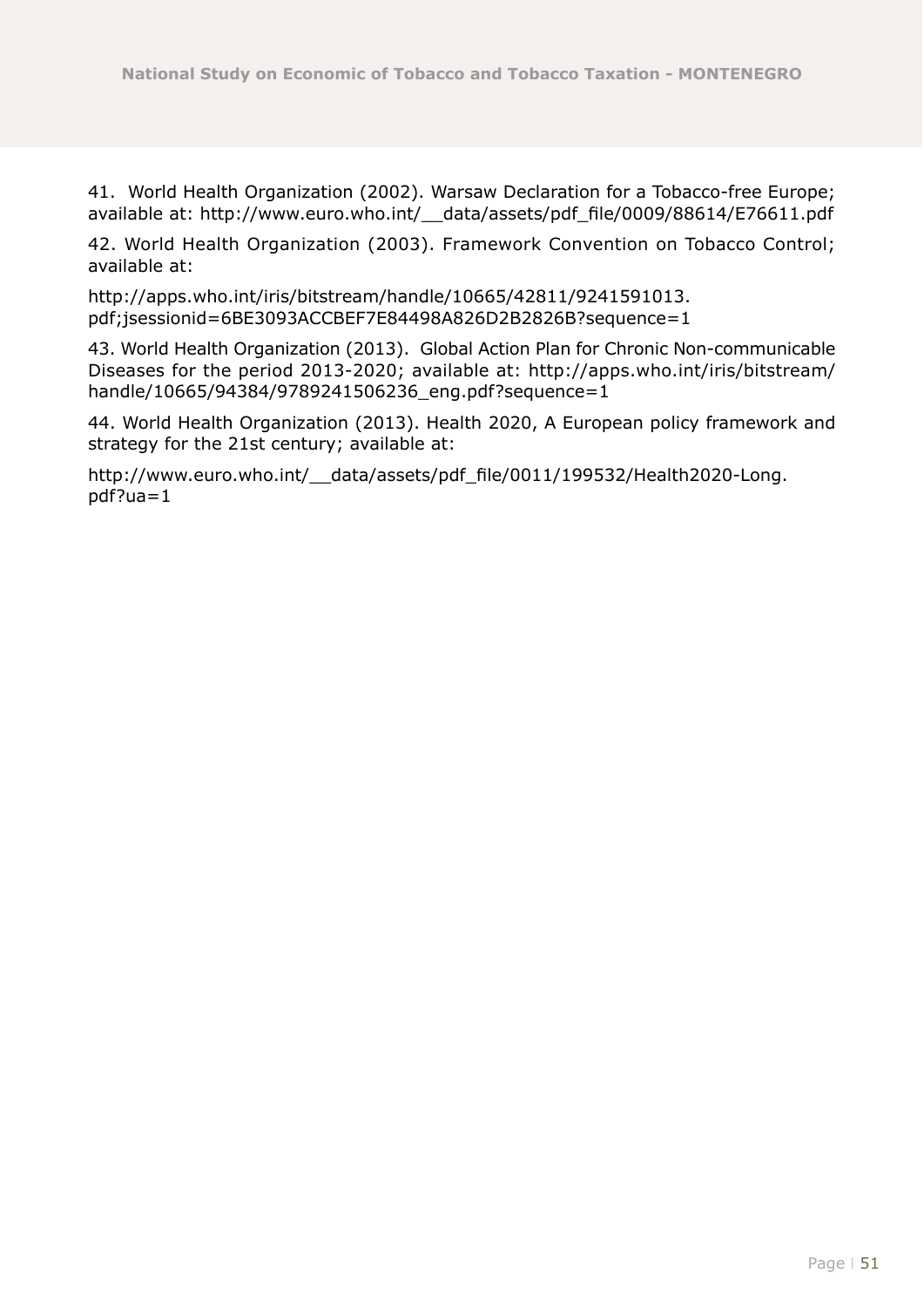

# <span id="page-51-0"></span>**ANNEX (POLICY DIALOGUE)**

The main purpose of the National Policy Dialogue was to discuss the development of short-term and long-term vision of the economic and health implications caused by tobacco taxation in Montenegro. The necessity to launch a Policy Dialogue was caused by several crucial factors:

- 1. Gradual increase in excise tax duties on tobacco products according to excise calendar and harmonization of excise policy with EU standards (excise on cigarettes increased three times in 2017), followed by decrease in excise tax revenues in first 4 months of 2018;
- 2. Insufficient tobacco laws enforcement;
- 3. Institutional vacuum- lack of operational capacities amongst Policy makers in context of cooperation and communication related to tobacco control system;
- 4. Lack of interactive approach positive effect of fiscal measures will be achieved by tackling other policy changes and tobacco control systems;
- 5. Low level of marketing and campaign against smoking;
- 6. Increase of smoking prevalence amongst youth in past ten years.

The most important issue is an adequate approach to tobacco control in order to generate positive effects of fiscal measures applied (reduction of smoking prevalence): interactive approach comprising of other policy changes (apart of taxation) such as comprehensive smoke-free laws and stronger enforcement, control of illicit trade, development of cessation programs, implementation of mass-media campaigns targeted at the general population, banning direct and indirect tobacco products advertising, sponsorships etc.

Accordingly, we have derived following Policy Dialogue Goals:

- Short term positive economic impact of tobacco taxes (new revenues that will be sustained in the short to medium term), increasing awareness of tobacco control issues and developing trust between ISEA and members of Policy Dialogue working group.
- Long term positive public health impact of tobacco taxes (decrease in tobacco consumption, direct health care costs, smoking prevalence amongst youth).

During our research we have identified various stakeholders in Pro and Anti-Tobacco arena. The main actors in pro tobacco arena are wholesalers, as there is a negligible share of tobacco production two producers of small quantities (Montenegro Tobacco Company and Novi Duvanski kombinat Podgorica).

After the analysis of the tobacco market and stakeholders, we have concluded that the crucial activities should be directed to *Ministry of Finance* (as a link to Government). This Ministry started to implement the measures of fiscal consolidation which will contribute to creating of the budget surplus and reducing the level of the public debt, thus boosting the stabile economic growth. According to the fiscal consolidation measures, we can expect surplus amounting 3.5% of the GDP and reduction of public debt at 67% of the GDP in 2020. These goals are implemented by the Government. The aim of measures